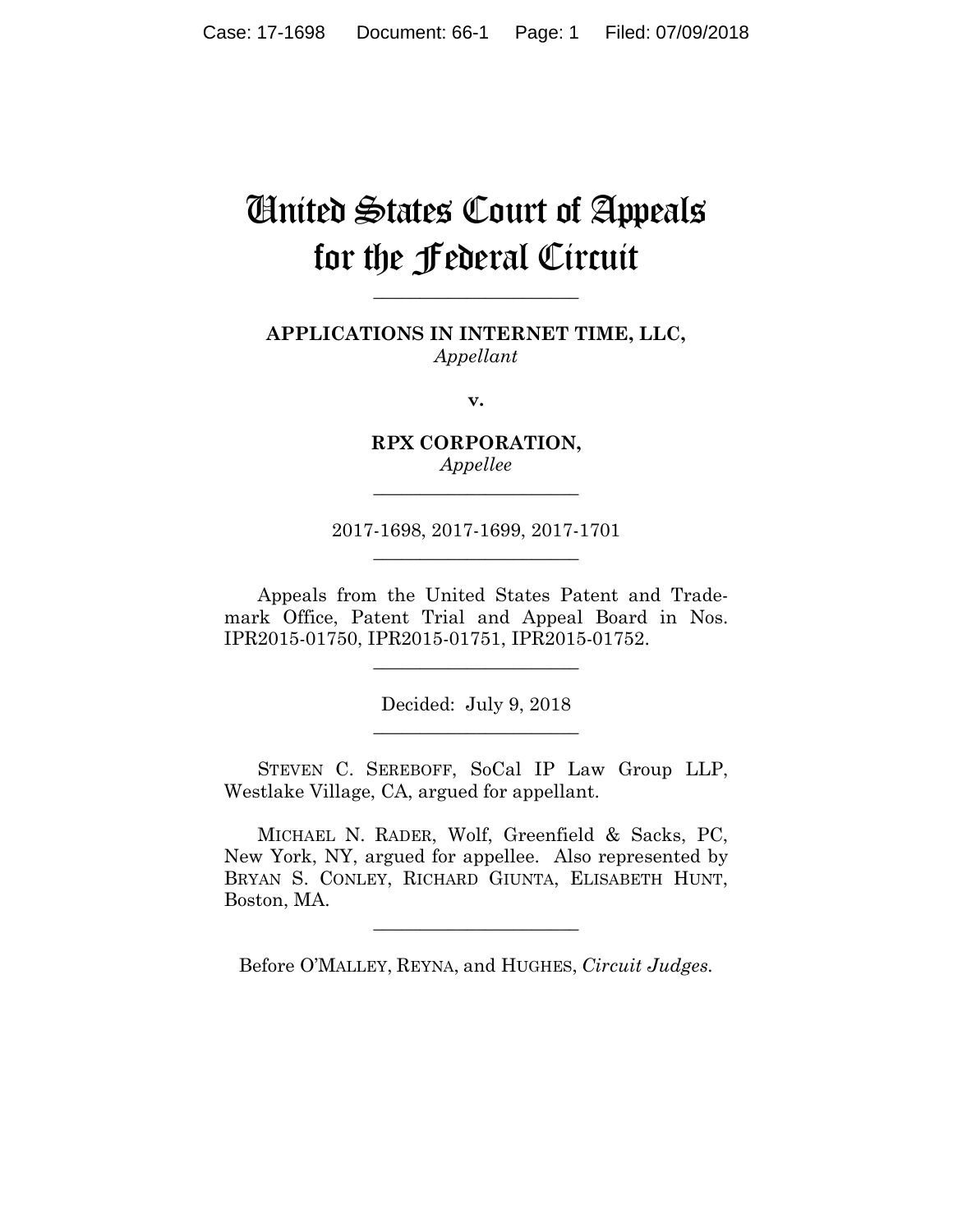# Opinion for the court filed by *Circuit Judge* O'MALLEY, in which *Circuit Judge* HUGHES joins in the judgment.

## Concurring opinion filed by *Circuit Judge* REYNA.

## O'MALLEY, *Circuit Judge*.

This appeal arises from three inter partes reviews ("IPRs") challenging claims of two patents owned by Appellant Applications in Internet Time, LLC ("AIT"): U.S. Patent Nos. 7,356,482 ("the '482 patent") and 8,484,111 ("the '111 patent"). The Patent Trial and Appeal Board ("Board") of the United States Patent and Trademark Office ("PTO") instituted the IPRs over AIT's objection that the three IPR petitions filed by Appellee RPX Corporation ("RPX") were time-barred under 35 U.S.C. § 315(b) (2012). AIT contended that RPX was acting as a "proxy" for one of its clients, Salesforce.com, Inc. ("Salesforce"), on whom AIT had served a complaint alleging infringement of the '482 and '111 patents more than one year before RPX filed its petitions. Thus, AIT alleged that RPX was not the only real party in interest and that the time bar applicable to Salesforce was equally applicable to RPX. In two final written decisions, the Board held certain claims of the patents unpatentable under 35 U.S.C. § 103. *RPX Corp. v. Applications in Internet Time, LLC*, Nos. IPR2015–01751, IPR2015– 01752, 2016 WL 7985456 (P.T.A.B. Dec. 28, 2016) (*482 Decision*); *RPX Corp. v. Applications in Internet Time, LLC*, No. IPR2015–01750, 2016 WL 7991300 (P.T.A.B. Dec. 28, 2016) (*111 Decision*).

AIT appeals, among other things, the Board's timebar and unpatentability determinations. For the reasons set forth below, we conclude that the Board applied an unduly restrictive test for determining whether a person or entity is a "real party in interest" within the meaning of § 315(b) and failed to consider the entirety of the evidentiary record in assessing whether § 315(b) barred institution of these IPRs. We accordingly vacate the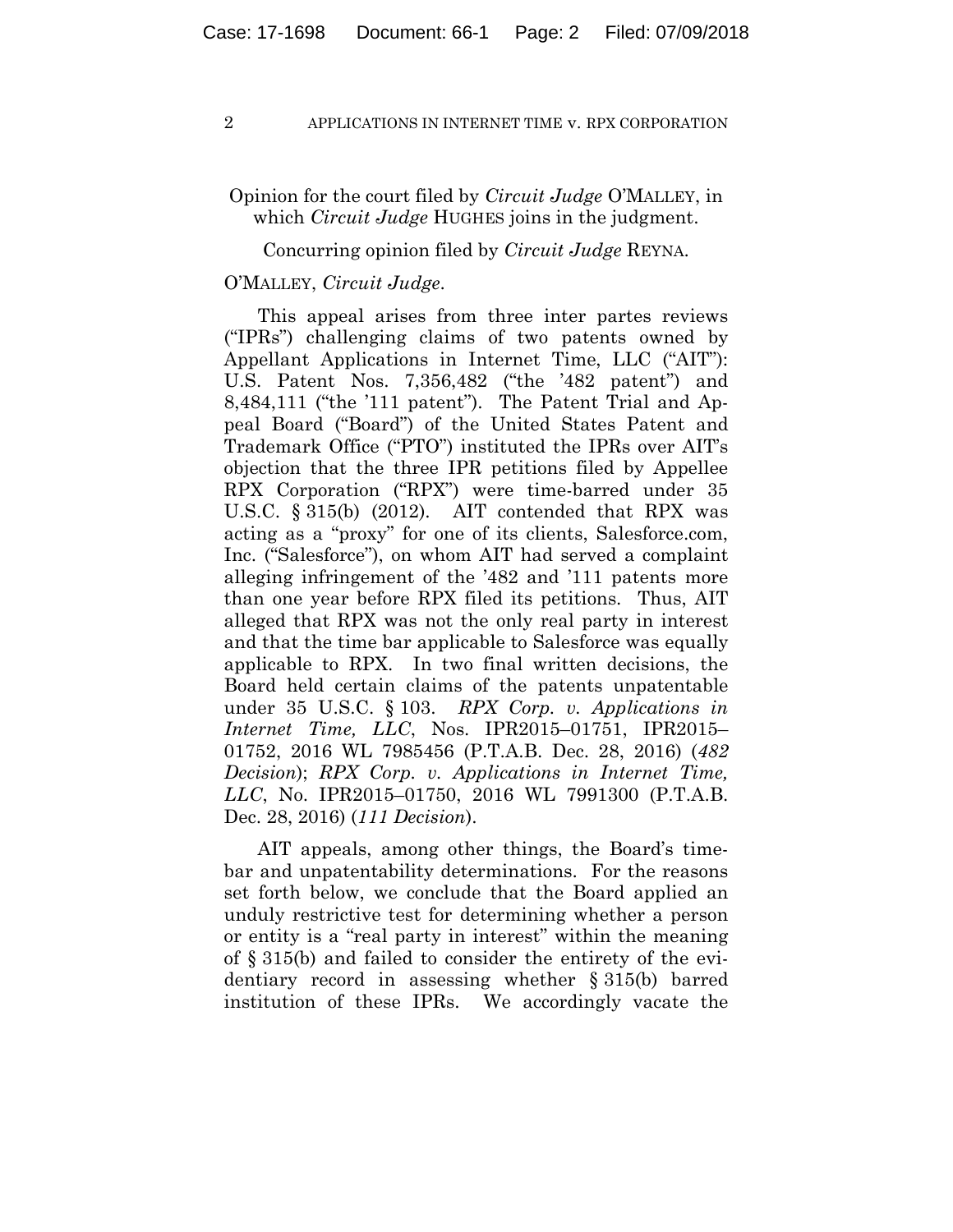Board's final written decisions and remand for further proceedings.

## I. BACKGROUND

# A. The *Salesforce* Litigation and Failed Covered Business Method Petitions

Salesforce is a software company that offers customer relationship management software to its clients. On November 8, 2013, AIT filed a complaint against Salesforce, asserting infringement of both patents. *See*  Compl., *Applications in Internet Time, LLC v. Salesforce.com, Inc.*, No. 3:13-cv-00628 (D. Nev. Nov. 8, 2013), ECF No. 1. Salesforce was served with a copy of the complaint on November 20, 2013.

As the district court noted, Salesforce's "right to file a petition with the PTAB seeking [IPR] of the patents in suit expired in November 2014" under 35 U.S.C. § 315(b). *Id.* Rather than timely petition for IPR of the '482 and '111 patents, Salesforce filed petitions for covered business method ("CBM") review in August 2014. *Applications in Internet Time, LLC v. Salesforce.com, Inc.*, No. 3:13-cv-00628, 2015 WL 8041794, at \*1 (D. Nev. Dec. 4, 2015). The Board denied both CBM petitions in February 2015, concluding that Salesforce failed to establish that the patents are "covered business method patent[s]" within the meaning of the AIA. *Salesforce.com, Inc. v. Applications in Internet Time LLC*, No. CBM2014–00168, 2015 WL 470747, at \*6 (P.T.A.B. Feb. 2, 2015); *Salesforce.com, Inc. v. Applications in Internet Time LLC*, No. CBM2014–00162, 2015 WL 470746, at \*7 (P.T.A.B. Feb. 2, 2015).

## B. RPX's IPR Petitions and Pre-Institution Discovery

RPX is a public company whose stated "mission is to transform the patent market by establishing RPX as the essential intermediary between patent owners and operating companies." J.A. 31. One of its strategies is "to help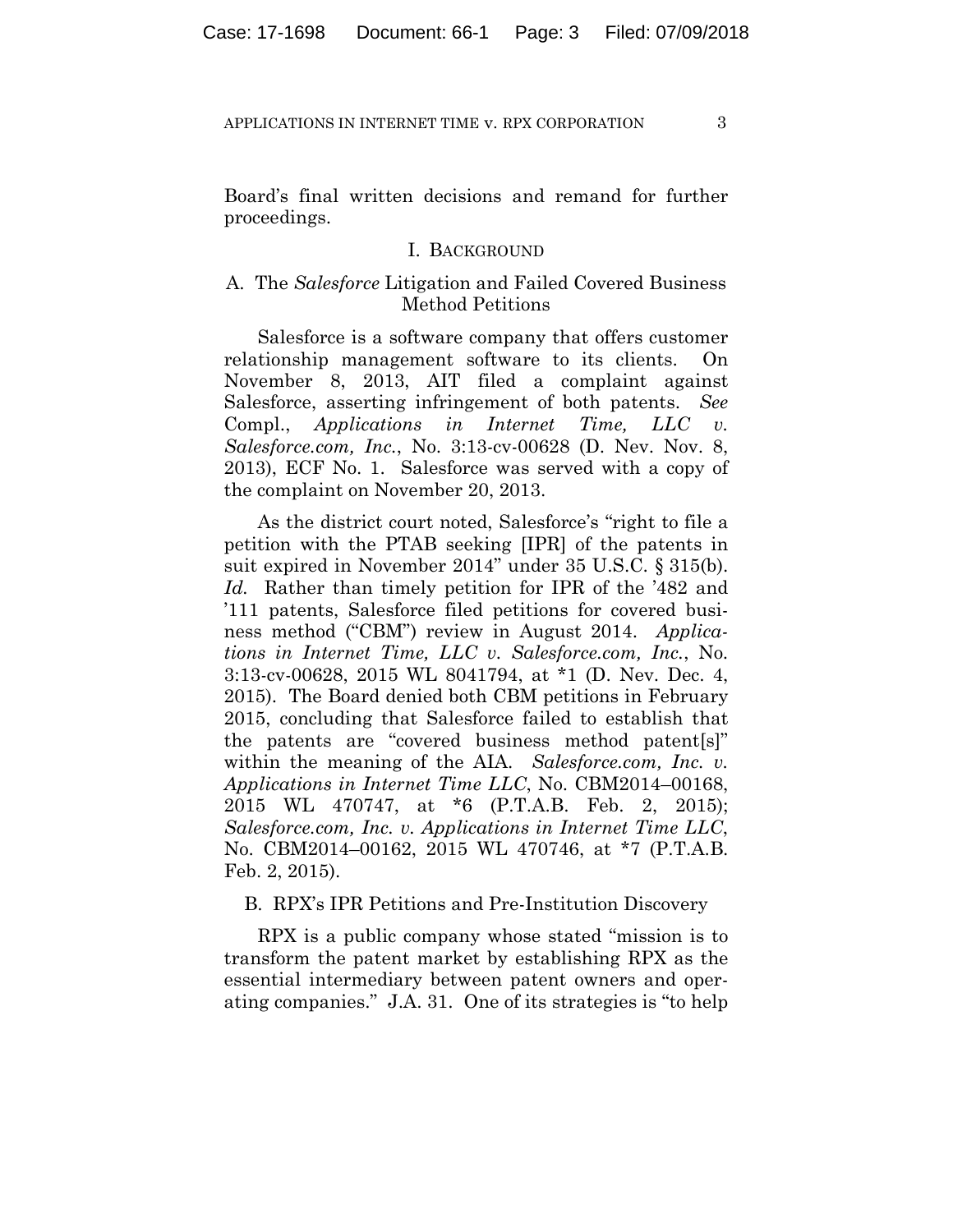members of [its] client network quickly and costeffectively extricate themselves from [non-practicing entity ('NPE')] lawsuits." J.A. 29. Salesforce is one of RPX's clients.

On August 17, 2015—more than one year after Salesforce was served with copies of AIT's complaint in the *Salesforce* litigation and several months after Salesforce's CBM petitions were denied—RPX filed three IPR petitions challenging the patentability of claims of the '482 and '111 patents.In each petition, RPX identified itself as the "sole real party-in-interest," and certified that it is not barred or estopped from requesting IPR as to the '482 and '111 patent claims. Moreover, in each petition, RPX acknowledged that the outcome of the IPRs could impact the ongoing *Salesforce* litigation.

Shortly thereafter, AIT filed motions for additional discovery, in which it asked the Board to compel RPX to produce documents relevant to identifying the real parties in interest. AIT "expect[ed] that the requested discovery, together with additional information, will make a compelling showing that RPX is the agent of un-named third party Salesforce.com, Inc. (Salesforce), thus establishing that the petitions are time-barred under 35 U.S.C. § 315(b)." J.A. 17. RPX opposed the motions. The Board, relying on passages in the PTO's Patent Trial Practice Guide, 77 Fed. Reg. 48,756 (Aug. 14, 2012) ("Trial Practice Guide"), was "persuaded that the combination of factors present here justifie[d] permitting additional discovery on the issue of whether Salesforce is a" real party in interest, and granted in part AIT's motions. J.A. 1068–69.

Over the following weeks, RPX produced documents responsive to certain of AIT's discovery requests. Among these documents are webpages that reveal, among other things, that (1) RPX "is the leading provider of patent risk solutions, offering defensive buying, acquisition syndication, patent intelligence, insurance services, and advisory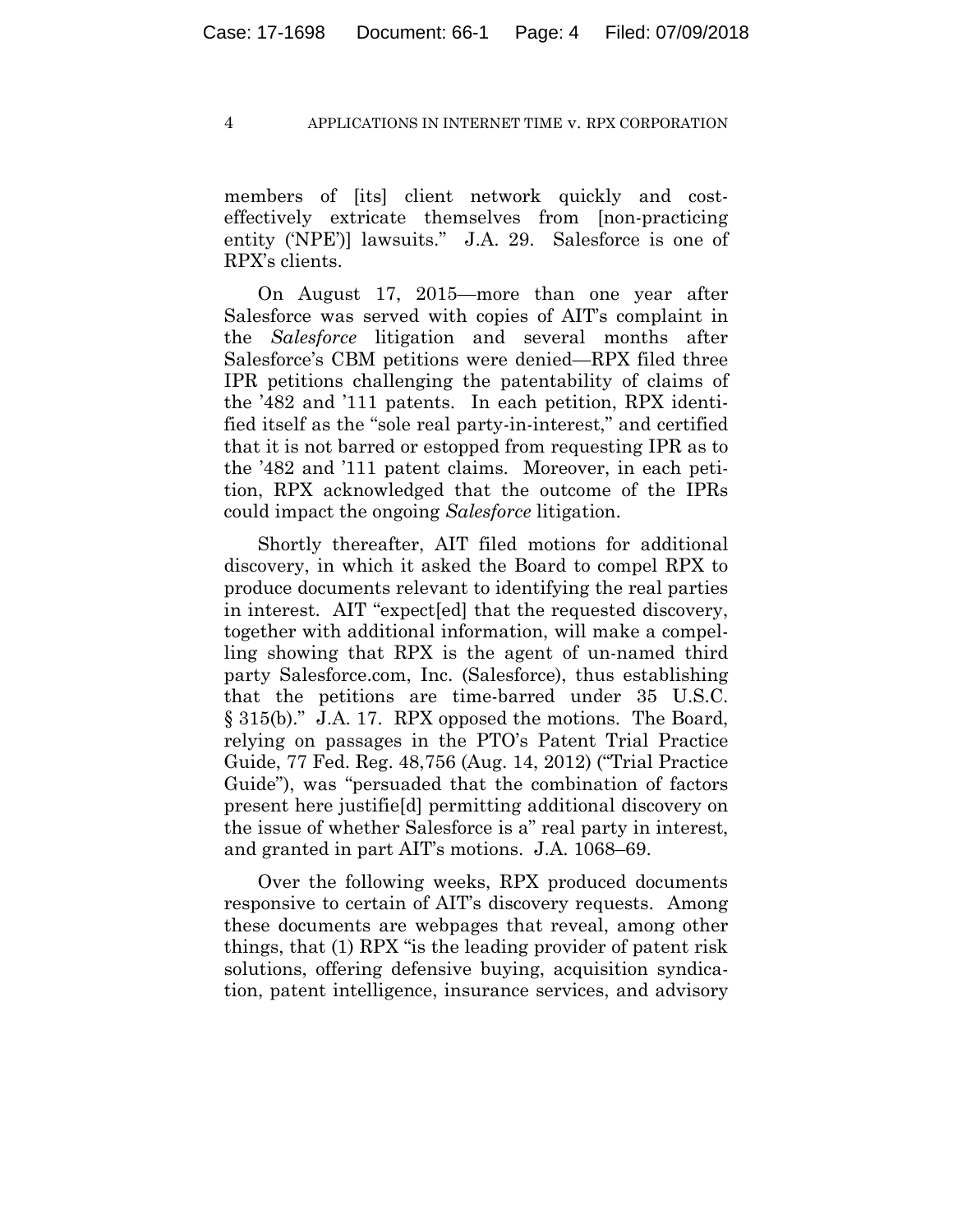services," *id.* at 73; (2) its "interests are 100% aligned with those of [their] clients," *id.* at 71; (3) RPX "work[s] to ensure that each RPX client avoids more in legal costs and settlements each year than they pay RPX in subscription fees," *id.*; and (4) although RPX "prevent[s] patent litigation," it also "can help after a litigation has begun," id. at 72. Another webpage, titled "Client Relations," provides that the company has teams that "vet each possible asset for quality, assertion history, seller reputation, and—especially—likelihood of threat to any or all RPX members." *Id.* at 28. This same webpage states that RPX's "insight into the patent market allows [it] to serve as an extension of a client's in-house legal team to better inform its long-term IP strategy." *Id.* Also among the documents produced were RPX's Form 10-K annual report for the period ending December 31, 2013, which lists one of RPX's "[s]trateg[ies]" as "facilitati[ng] . . . challenges to patent validity ...." *Id.* at 30–31. Other documents reveal that RPX and Salesforce share a member on their respective boards of directors. *Id.* at 32–36.

In addition to the foregoing, RPX produced three documents containing confidential information that are relevant to this appeal. The first, titled "Validity Challenge Identification Process and Best Practices" ("Best Practices Guide"), sets forth the company's "best practices" for identifying patents whose validity it will challenge in an IPR. *Id.* at 80–81. The document, which was created on July 9, 2014, *id.* at 1227 ¶ 14, provides that "RPX best practices help ensure that RPX is complying with all contractual obligations and to ensure that RPX is and will be deemed by the PTAB and district courts as the sole real party-in-interest in all validity challenges unless another real party-in-interest is expressly identified." *Id.* at 80. RPX's best practices (1) expressly discourage the company from taking suggestions from third parties, including clients, regarding validity challenges; (2) provide that it will not discuss forthcoming validity challeng-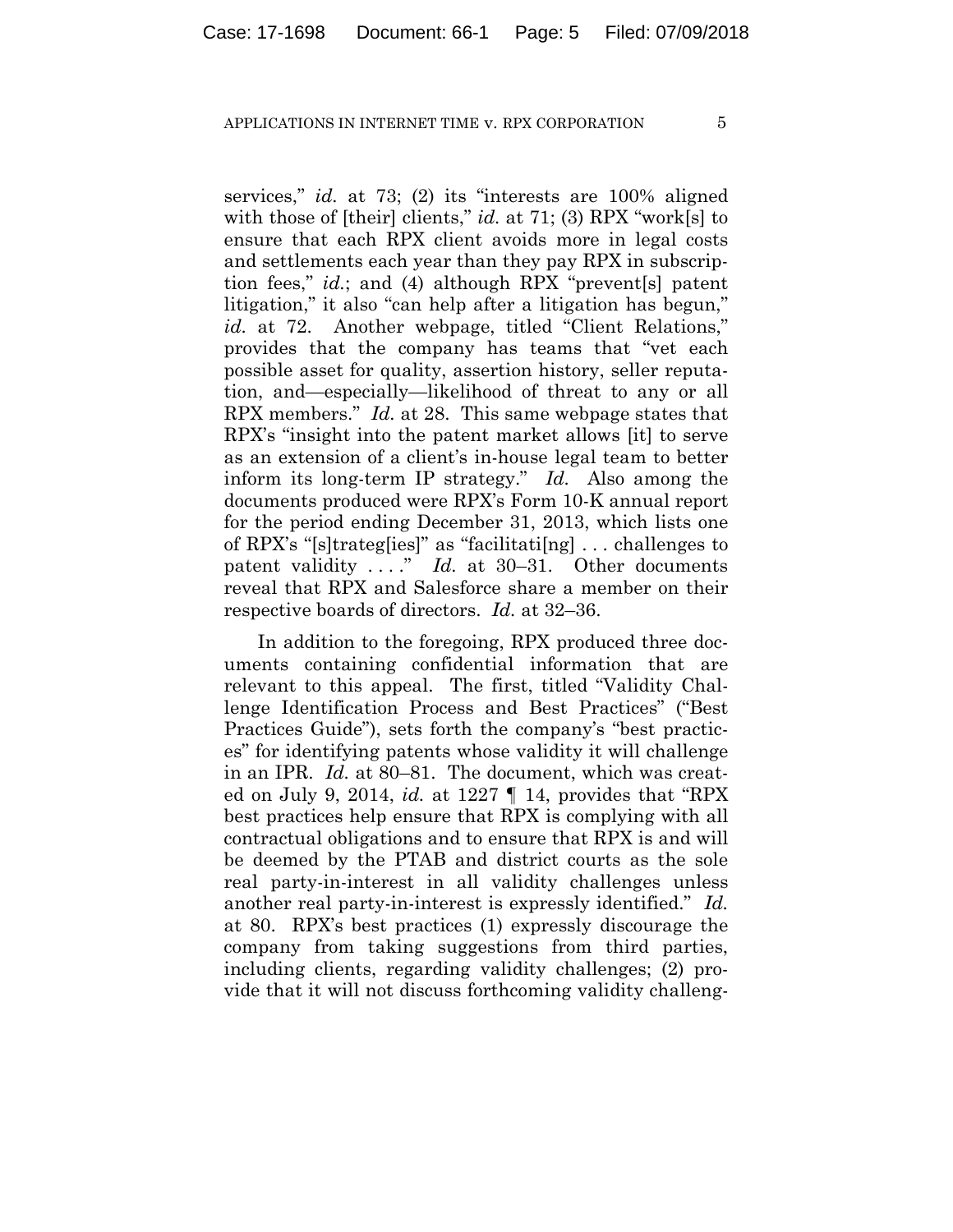es with third parties in advance of filing; and (3) mandate that RPX will not discuss strategy or take feedback on pending validity challenges, and will "maintain complete control of all aspects of pending validity challenges." *Id.* This document further explains that "[a] validity challenge identification team . . . will identify potential validity challenges to propose to the Validity Challenge Approval Committee," and "will identify potential candidates based, in part, on" multiple factors. *Id.* at 80–81.

The second document is a declaration from RPX's Vice President of Client Relations, William W. Chuang, in which Chuang testified as to the reasons RPX files IPRs, the process that led to RPX's filing of the IPR petitions in this case, and RPX's interactions with Salesforce. Chuang testified that "RPX has many reasons for filing IPR petitions," including (1) reducing patent risk to an industry of companies, including current and potential clients; (2) decreasing the number of plainly invalid patents, which undermines confidence in the general patent market and might cause current and prospective clients to question whether they should pay subscription fees to RPX; (3) providing leverage in negotiating reasonable prices for acquiring patent rights and removing them from the hands of NPEs; and (4) conveying to the industry that RPX, unlike certain of its competitors, "uses every available method to reduce patent risk efficiently." J.A. 1223–26 ¶¶ 5–10.

Chuang also averred that RPX followed its Best Practices Guide in deciding to file the three IPR petitions in this case, and that it accordingly "had no communication with Salesforce whatsoever regarding the filing of IPR petitions against the AIT Patents before the AIT IPRs were filed." J.A. 1229 ¶ 20. He testified that "RPX originally looked at the AIT Patents after the AIT-Salesforce Litigation was filed" pursuant to its "customary practice" of monitoring newly filed patent infringement lawsuits to identify suits brought by NPEs. J.A. 1235 ¶¶ 35–36.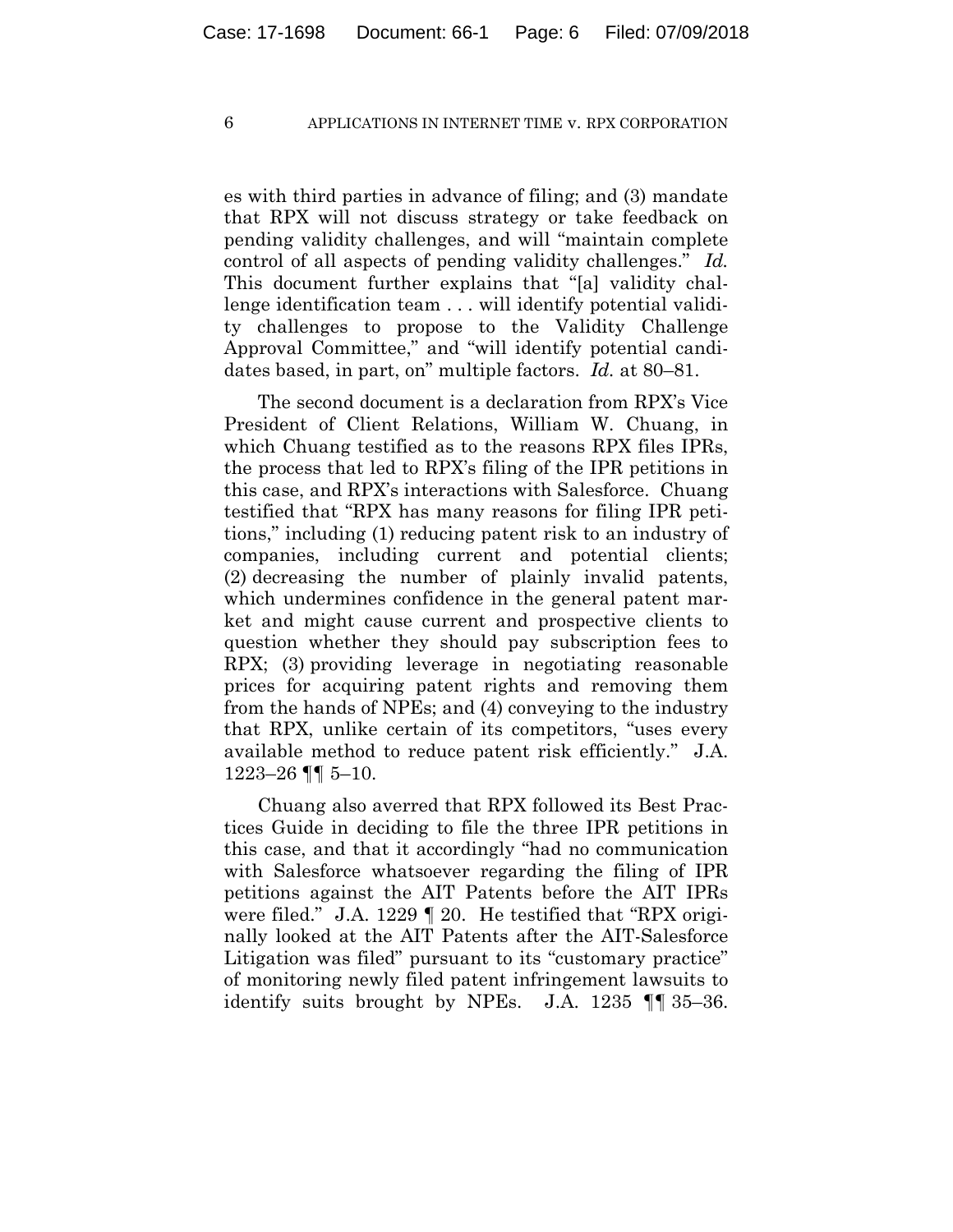According to Chuang, RPX "most likely" identified the '482 and '111 patents as "good potential IPR candidates that aligned well with the selection criteria" set forth in the Best Practices Guide during a meeting held on February 20, 2015—just after Salesforce's CBM petitions were denied. J.A. 1236–37 ¶¶ 37–40.

Chuang further testified regarding "six communications between RPX and Salesforce employees in which the AIT-Salesforce Litigation and/or the AIT Patents were mentioned or discussed." J.A. 1230 ¶ 22. The first of these communications, initiated by RPX, occurred on January 7, 2014, during which Chuang "mentioned that RPX had become aware that Salesforce had been sued by AIT"; "provided a small amount of information" that RPX knew about the litigation; indicated that, although RPX did not have knowledge of AIT's expectations for its litigation campaign, it had previous dialogue on other matters with the same counsel who was representing AIT in the litigation; and offered to reach out to that counsel. J.A. 1231 ¶ 23. The following month, after Salesforce "had just renewed its membership agreement with RPX," an in-person meeting was held during which Salesforce "indicated that it would be interested if RPX could reach out to AIT and find out any information regarding AIT's expectations for its litigation campaign." J.A. 1231 ¶ 24. During a phone call on June 30, 2014, Salesforce "again indicated that it would be interested in any information RPX could obtain concerning AIT's expectations for its litigation campaign." J.A. 1232 ¶ 25. It does not appear that any contact between RPX and AIT's counsel occurred during that time period. J.A.  $1231-32$   $\P$   $24-25$ .

Shortly after this third communication, Salesforce filed its CBM petitions. *See Salesforce*, 2015 WL 8041794, at \*1. According to Chuang, RPX initiated a call to Salesforce approximately two weeks later, during which Salesforce informed RPX that it had filed the CBM petitions, that a stay would therefore be granted in the dis-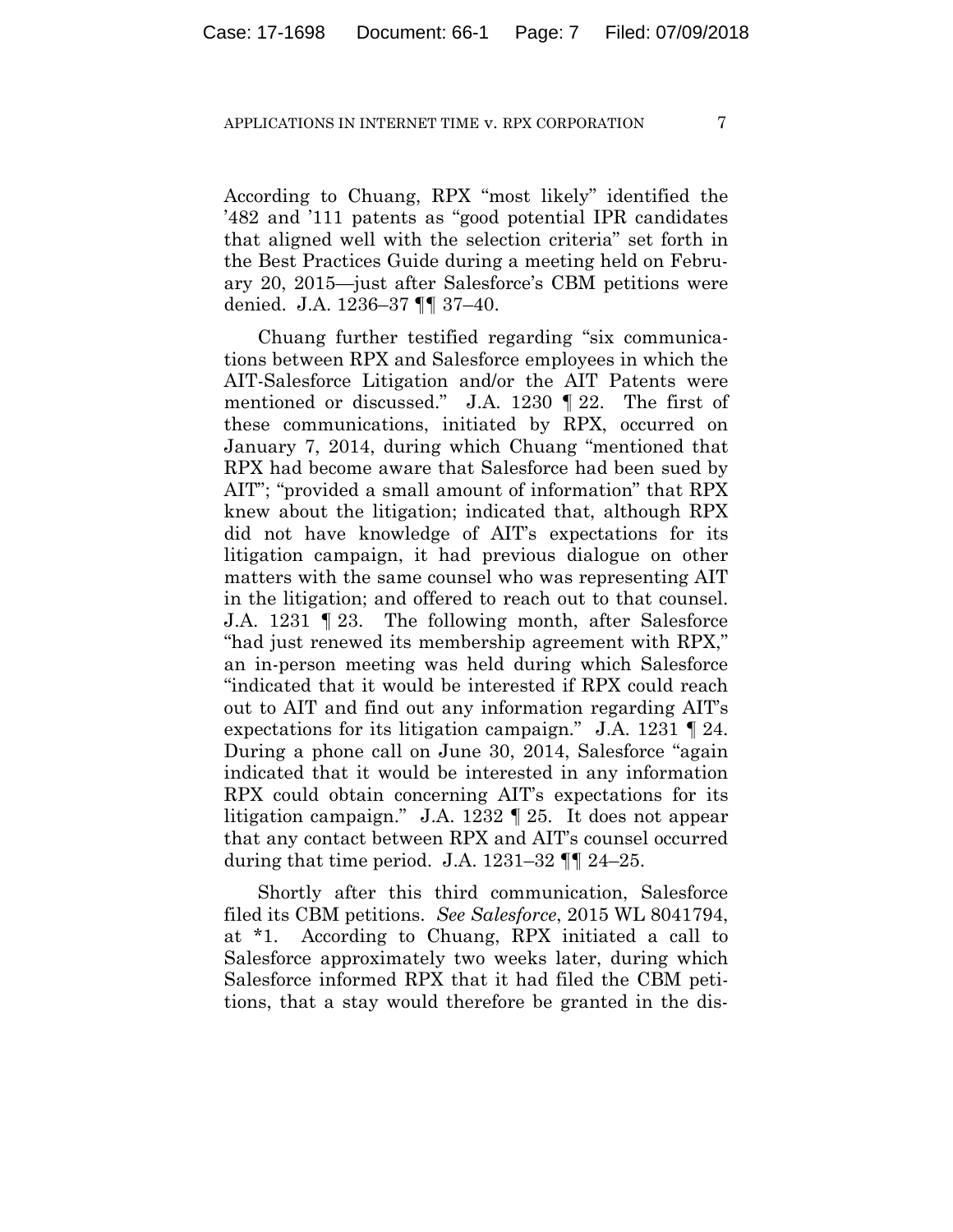trict court litigation, and that Salesforce no longer was interested in having RPX reach out to AIT to obtain information about AIT's expectations for that litigation. J.A. 1232 ¶ 26.

On March 11, 2015, approximately five weeks after the Board denied Salesforce's two CBM petitions, RPX again asked Salesforce during a phone call "if Salesforce would like RPX to reach out to AIT to try to obtain information regarding AIT's expectations for its litigation campaign in view of the fact that Salesforce's petition for CBM review had been denied." J.A. 1232 ¶ 27. According to Chuang, Salesforce indicated that it was not interested in having RPX reach out to AIT at that time, but would inform RPX if circumstances changed in the future. J.A. 1232–33 ¶ 27. Very shortly thereafter, however, in April or May 2015, "Salesforce began to bring up the subject of the AIT-Salesforce Litigation," but RPX, apparently experiencing a change of heart, "immediately indicated that it was not inclined to discuss that matter, and the topic of discussion turned elsewhere." J.A. 1233 ¶ 28.

The third document contains information regarding the terms of Salesforce's contractual arrangement with RPX. In relevant part, the document reveals that Salesforce has paid RPX substantial sums as membership fees since its membership began, including a very significant payment shortly before the IPR petitions at issue here were filed. J.A. 82.

After receiving and reviewing the aforementioned discovery, AIT filed preliminary responses in which it argued, among other things, that the IPRs could not be instituted because RPX failed to properly identify Salesforce as a real party in interest and because the petitions were time-barred.It noted the volume and timing of payments Salesforce had made to RPX and provided timelines plotting correspondence between Salesforce and RPX relating to the *Salesforce* litigation,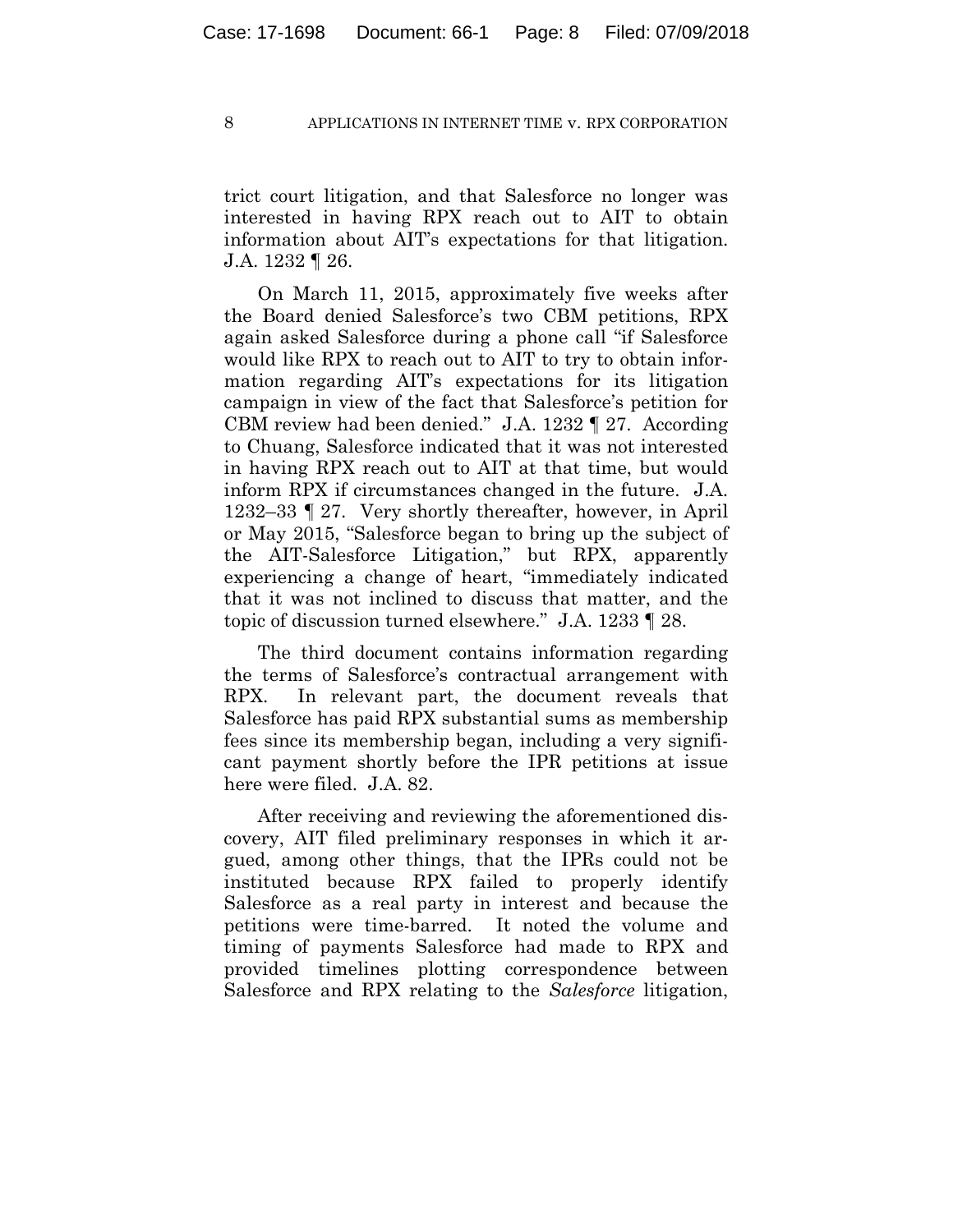the CBM proceedings, and the IPR proceedings. AIT did not, however, depose Chuang.

## C. The Institution Decisions

The Board instituted IPRs over AIT's real party in interest challenges, which it construed as being premised on 35 U.S.C. § 312(a), 37 C.F.R. § 42.8(b)(1), and § 315(b). It acknowledged that both the '482 and '111 patents had been asserted against Salesforce, RPX's client, in district court, but concluded that AIT "ha[d] not provided persuasive evidence to support" its assertion that "RPX must have filed the [petitions] as a proxy for Salesforce" or that its "business model is built upon [RPX] acting as an agent or proxy for third parties in cases just like this." In reaching this conclusion, the Board articulated the legal standard as follows:

Whether an entity that is not named as a participant in a given proceeding constitutes [a real party in interest] is a highly fact-dependent question that takes into account how courts generally have used the terms to "describe relationships and considerations sufficient to justify applying conventional principles of estoppel and preclusion." Office Patent Trial Practice Guide, 77 Fed. Reg. 48,756, 48,759 (Aug. 14, 2012). According to the Trial Practice Guide,

the spirit of that formulation as to IPR . . . proceedings means that, at a general level, the "real party-in-interest" is the party that desires review of the patent. Thus, the "real party-in-interest" may be the petitioner itself, and/or it may be the real party or parties at whose behest the petition has been filed.

*Id.* As stated in the Trial Practice Guide, there are "multiple factors relevant to the question of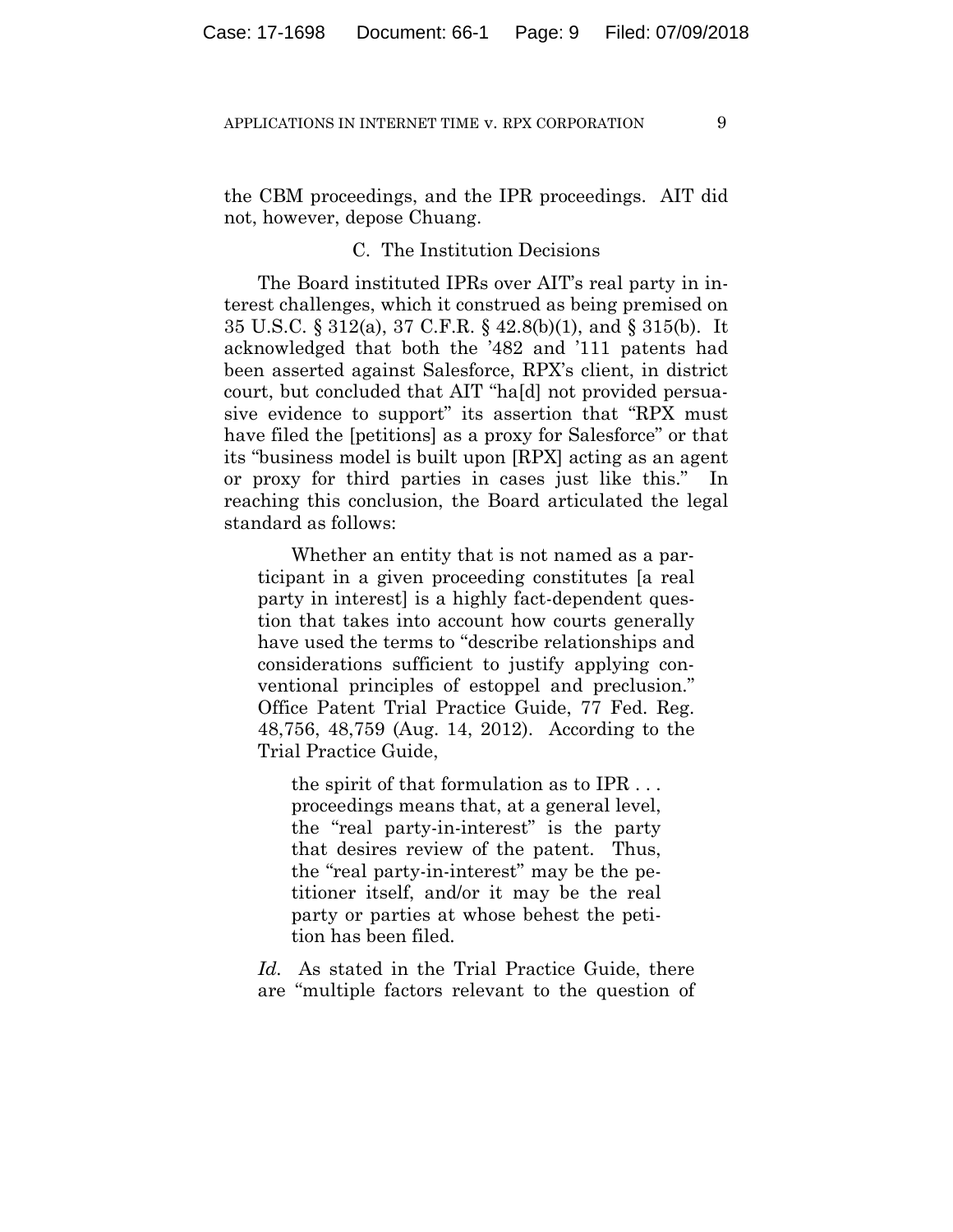whether a non-party may be recognized as" an RPI. *Id.* (citing *Taylor v. Sturgell*, 533 U.S. 880, 893–895, 893 n.6 (2008)). There is no "bright line test." *Id.* Considerations may include, for example, whether a non-party exercises control over a petitioner's participation in a proceeding, or whether a non-party is funding the proceeding or directing the proceeding. *Id.* at 48,759–60.

A petition is presumed to identify accurately all RPIs. *See Zerto, Inc. v. EMC Corp.*, Case IPR2014-01295, slip op. at 6–7 (PTAB Mar. 3, 2015) (Paper 34). When a patent owner provides sufficient evidence prior to institution that reasonably brings into question the accuracy of a petitioner's identification of RPIs, the overall burden remains with the petitioner to establish that it has complied with the statutory requirement to identify all RPIs. *Id.*

J.A. 1483–84.

The Board then wrote that several of AIT's citations to the record, including one in which RPX states its interests are "100% aligned" with those of its clients, were either taken out of context or mischaracterized. J.A. 1484. It juxtaposed those statements against other paragraphs in Chuang's declaration, including those in which he testified (1) that the "primary factor" driving RPX's decision to file the petitions was the ability to file a strong petition against a low-quality software patent "before the NPE extracted its price from its first litigation and proceeded to assert the patents more broadly against other targets," which would "provide significant reputational benefits to RPX"; and (2) that "RPX did not have any contractual obligation to file [this and the related] IPRs or any 'unwritten,' implicit or covert understanding with Salesforce that it would do so." J.A. 1485. The Board also rejected AIT's argument that "RPX has a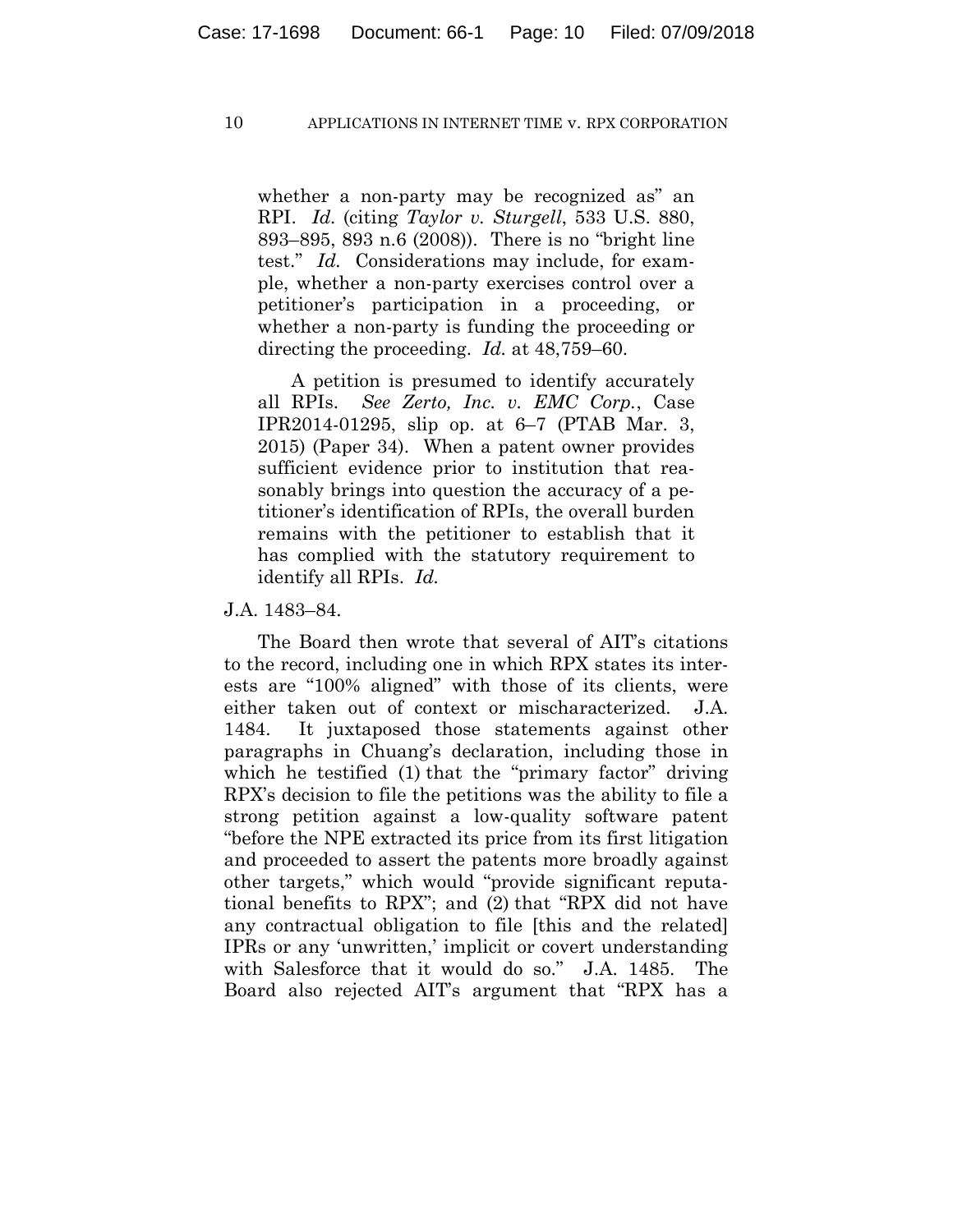history of acting as a proxy," distinguishing on their facts two of its earlier decisions on which AIT relied: *RPX Corporation v. Virnetx Inc.*, No. IPR2014-00171 (P.T.A.B. June 5, 2014), Paper No. 49, and *RPX Corporation v. ParkerVision*, No. IPR2014-00946 (P.T.A.B. Jan. 8, 2015), Paper No. 25. J.A. 1486.

The Board next disposed of AIT's argument that RPX has "adopted a 'willful blindness' strategy," under which "it intentionally operates its business to circumvent the [Board's] RPI case law," stating that it was "not persuaded that the evidence of record supports this assertion" and that RPX's declaration testimony "that explains RPX's 'best practices' for identifying RPIs . . . contradicts [AIT's] assertion." J.A. 1487. The Board was likewise not persuaded by AIT's argument that Salesforce "advanced" RPX the cost of the petitions, finding this "conjecture without evidentiary support." J.A. 1487–88.Finally, the Board disagreed with AIT's assertion that timelines showing RPX's communications with Salesforce demonstrate "a clear pattern of conspiracy." The Board pointed to portions of Chuang's declaration in which he testified, without rebuttal, that, although RPX communicated with Salesforce regarding the *Salesforce* litigation, the CBM proceedings, offers to reach out to AIT, and requests for additional information from Salesforce, RPX did not communicate with Salesforce on the specific topic of the IPRs. J.A. 1489.

## D. The Final Written Decisions

AIT filed a combined response to the IPR petitions, reiterating its belief that RPX was acting as a proxy for real party in interest Salesforce. RPX filed separate replies, and the Board held an oral hearing on December 7, 2016, during which AIT again raised its real-party-in-interest argument. At the hearing, AIT, for the first time, raised the possibility that RPX might be time-barred under § 315(b) as a "privy" of Salesforce, arguing that the stat-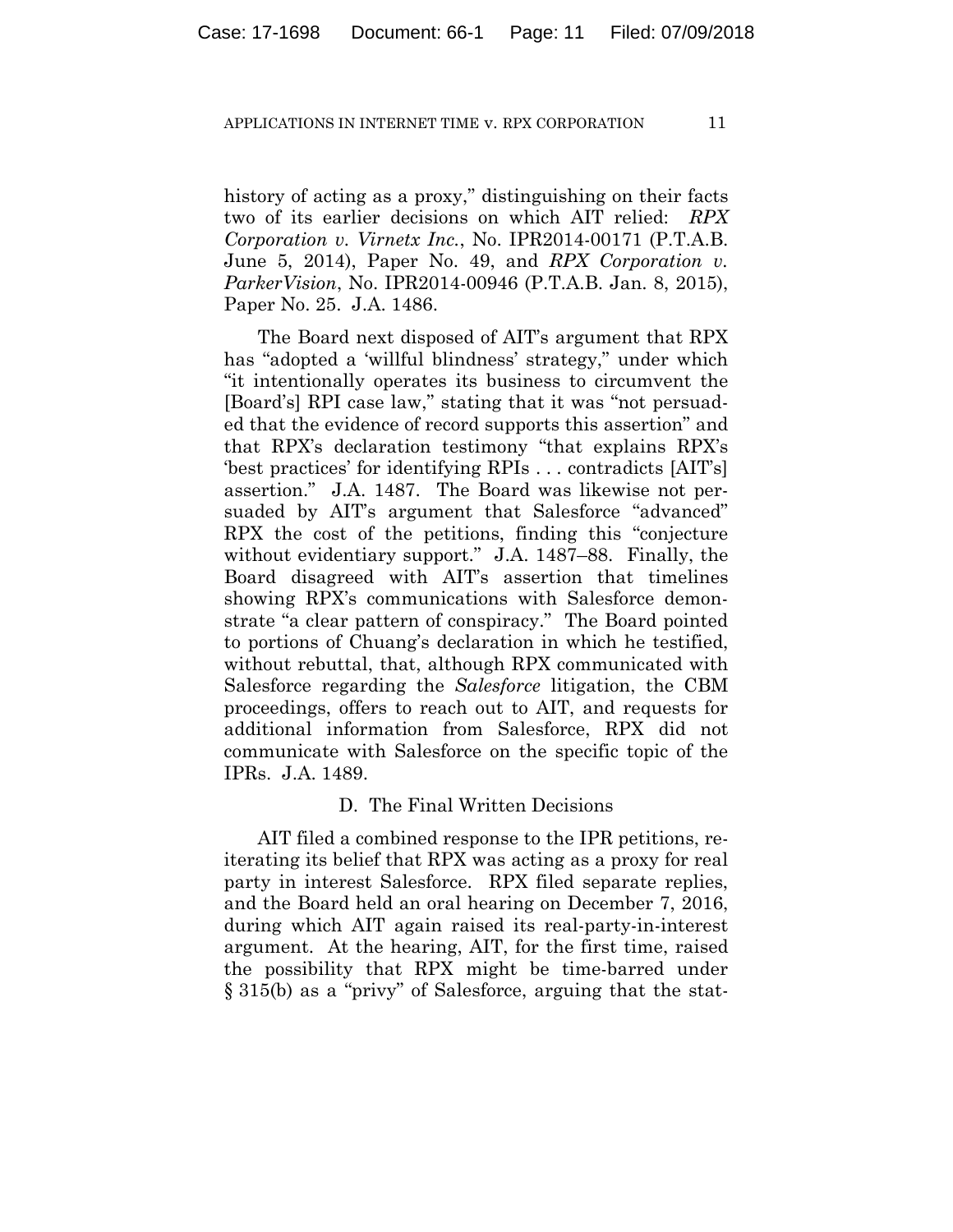ute "merely requires that the real party-in-interest or a privy be time barred without speaking of control." J.A. 2024.

In its final written decisions, the Board again rejected AIT's real-party-in-interest challenge and determined that all challenged claims are unpatentable as anticipated or obvious in view of certain prior art references. *482 Decision*, 2016 WL 7985456, at \*19; *111 Decision*, 2016 WL 7991300, at  $*3$ ,  $*15$ . AIT appeals from the final written decisions, arguing that the Board both "lacked authority to proceed in rendering the [decisions] because it misconstrued the law of privity and real party in interest" and erred in certain of its claim constructions and unpatentability determinations. J.A. 483–91.

# II. DISCUSSION

The primary issue in this appeal is whether the Board relied on an erroneous understanding of the term "real party in interest" in determining that the IPR petitions filed by RPX were not time-barred under  $\S 315(b)$ .<sup>1</sup> We conclude that it did.

1

<sup>&</sup>lt;sup>1</sup> As stated above, the time-bar arguments that AIT made to the Board centered on a theory that Salesforce was a real party in interest, rather than a privy of RPX. The first time it hinted that it believed Salesforce was a privy of RPX was during the oral hearing, where counsel argued that § 315(b) "merely requires that the real partyin-interest or privy be time barred without speaking of control." J.A. 2024. It then argued in its Notices of Appeal that "the Board lacked authority to proceed in rendering the Final Written Decision because it misconstrued the law of privity and real party in interest." J.A. 298, 303, 308, 484, 489. Because AIT focused its arguments on whether Salesforce was an unnamed real party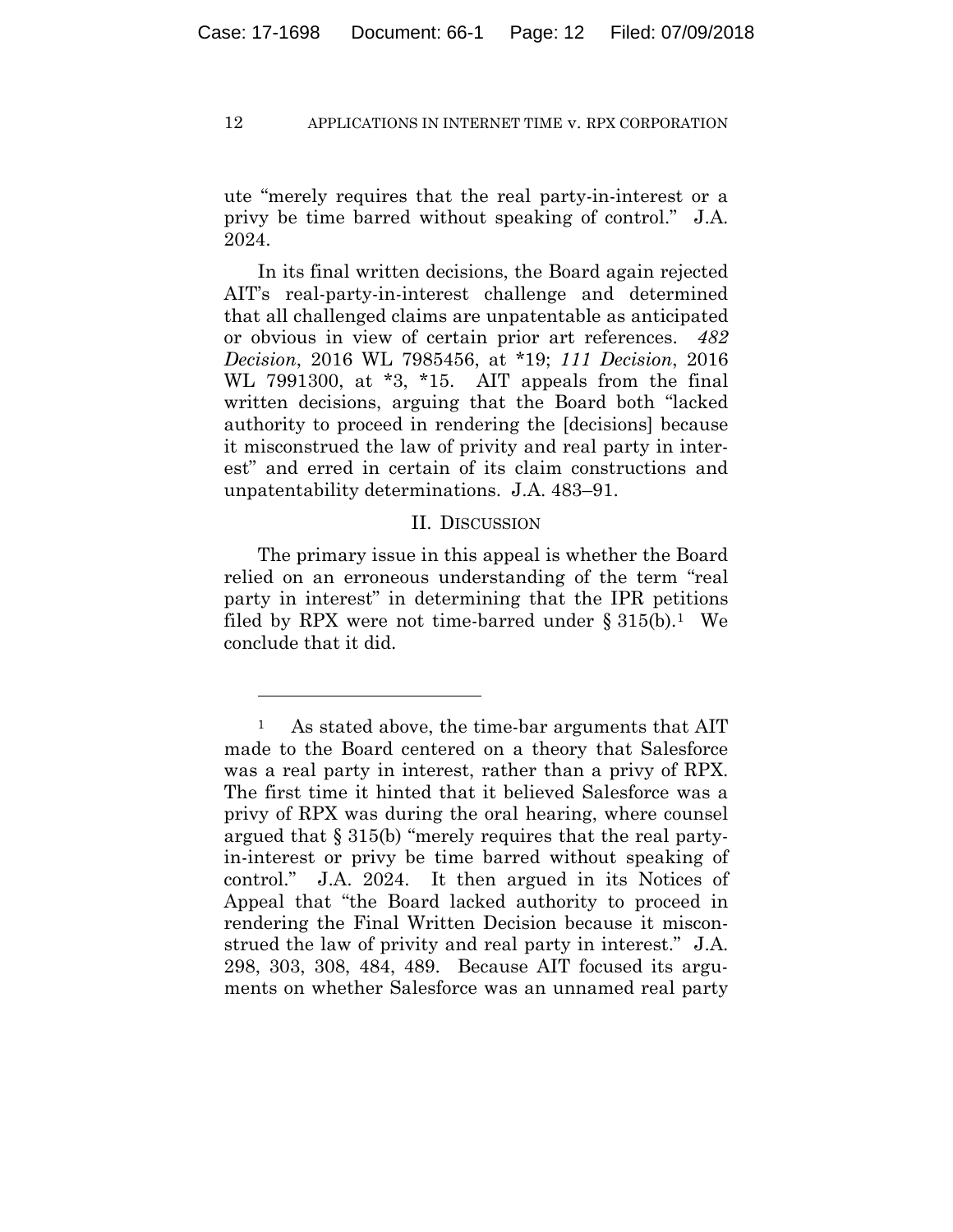This court has had little occasion to grapple with the meaning of the term "real party in interest" in the context of § 315(b). This is due, in no small part, to the fact that time-bar determinations under this provision were not reviewable until we issued our en banc opinion in *Wi-Fi One, LLC v. Broadcom Corporation*, 878 F.3d 1364, 1374 (Fed. Cir. 2018) (*Wi-Fi En Banc*), holding "that time-bar determinations under § 315(b) are reviewable by this court." On remand, the panel held that "[t]he use of the familiar common law terms 'privy' and 'real party in interest' indicate that Congress intended to adopt common law principles to govern the scope of the [§] 315(b) one-year bar." *Wi-Fi One, LLC v. Broadcom Corp.*, 887 F.3d 1329, 1335 (Fed. Cir. 2018) (*Wi-Fi Remand*).

Although we have issued a few decisions recently applying these common-law principles in the context of § 315(b) challenges, they have been in cases where privity challenges were raised and where the arguments on that question related to the parties' relationship during an earlier litigation that reached a final judgment; the question of who is a "real party in interest" in the context of an IPR was not addressed.

In the years since the enactment of the Leahy–Smith America Invents Act, Pub. L. No. 112–29, § 6(a)–(c), 125 Stat. 284, 299–305 (2011) ("AIA"), the PTO has attempted to provide guidance with respect to the meaning of § 315(b) and the terms used therein. Specifically, it has published a Trial Practice Guide discussing these terms.2

 $\overline{a}$ 

We discuss the Trial Practice Guide in more detail later. We note, however, that the Trial Practice Guide is

in interest and because we vacate the Board's determination on that score, we need not address in this opinion whether RPX and Salesforce were in privity, and leave this argument for the Board to consider on remand.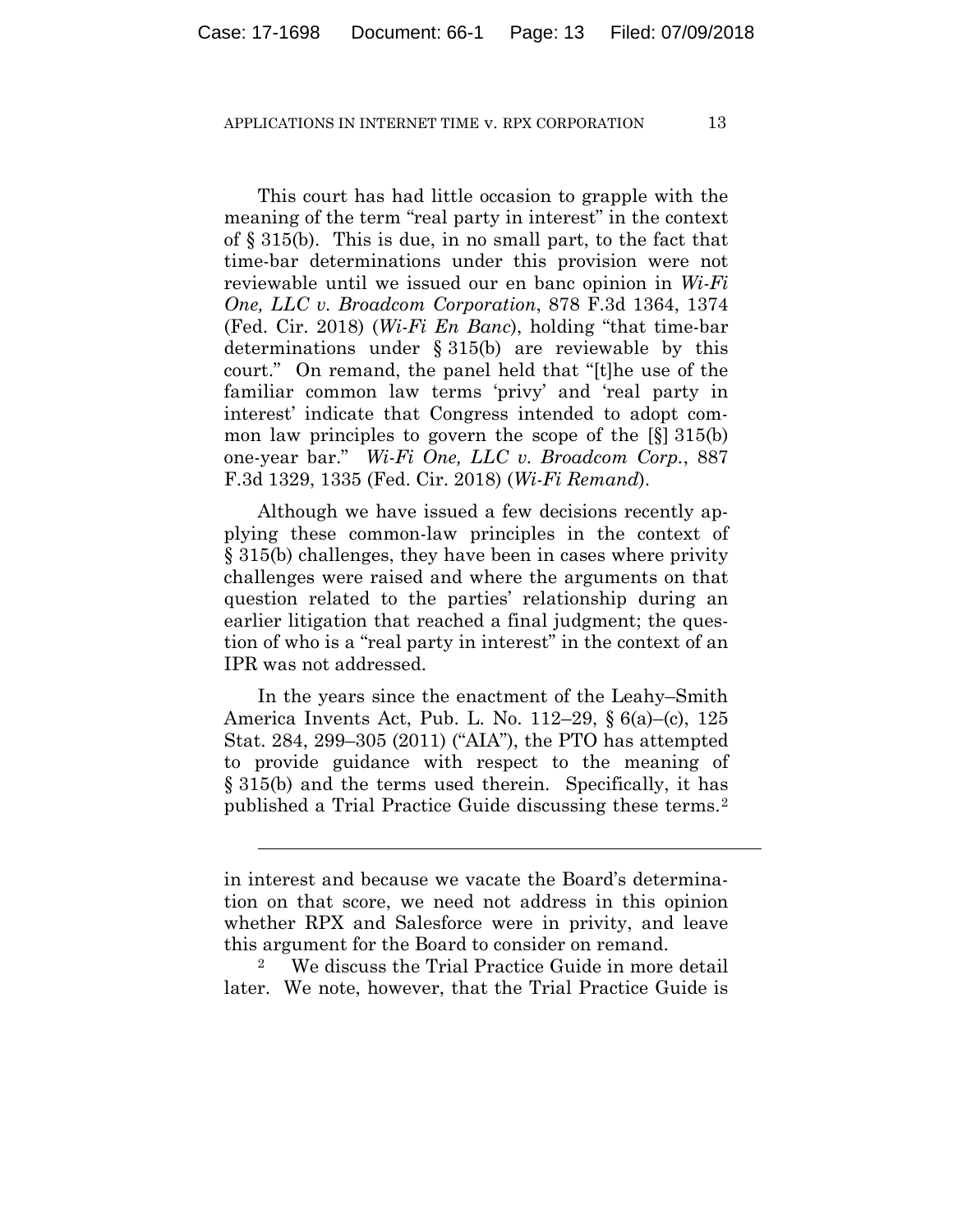And the PTO's tribunals, including the Board below, have rendered time-bar determinations involving alleged real parties in interest and privies of petitioners that have

l

exactly that and no more. It is "a practice guide" published by the PTO "to advise the public on the general framework of the regulations, including the structure and times for taking action in each of the new proceedings." 77 Fed. Reg. at 48,756. Importantly, it is not binding on Board panel members. Accordingly, it is, at best, "'entitled to respect' under" *Skidmore v. Swift & Co.*, 323 U.S. 134, 140 (1944), "only to the extent that those interpretations have the 'power to persuade' . . . ." *Christensen v. Harris Cty.*, 529 U.S. 576, 587 (2000) (describing agency manuals and interpretive guidelines as documents that "lack the force of law" and "do not warrant *Chevron*-style deference," but instead are "entitled to respect" under *Skidmore*). We do not pass judgment on the persuasiveness of all aspects of the Trial Practice Guide here, or whether it covers the entirety of the common-law landscape covered by  $\S$  315(b). We note that many of the statements in the Trial Practice Guide concerning § 315(b) are consistent with the language, structure, and purpose of the statutory provision it addresses and with its common-law predicates. More particularly, we do not believe that any of the general legal principles expressed in the Trial Practice Guide cited by the Board here run contrary to the common-law understanding of "real party in interest." Our concern here is not with whether the Trial Practice Guide is a thoughtful and useful resource to which individual Board members and the public might turn for guidance—it is—but with this particular panel's understanding and application of the principles articulated therein, and articulated in the common law which the Trial Practice Guide considers.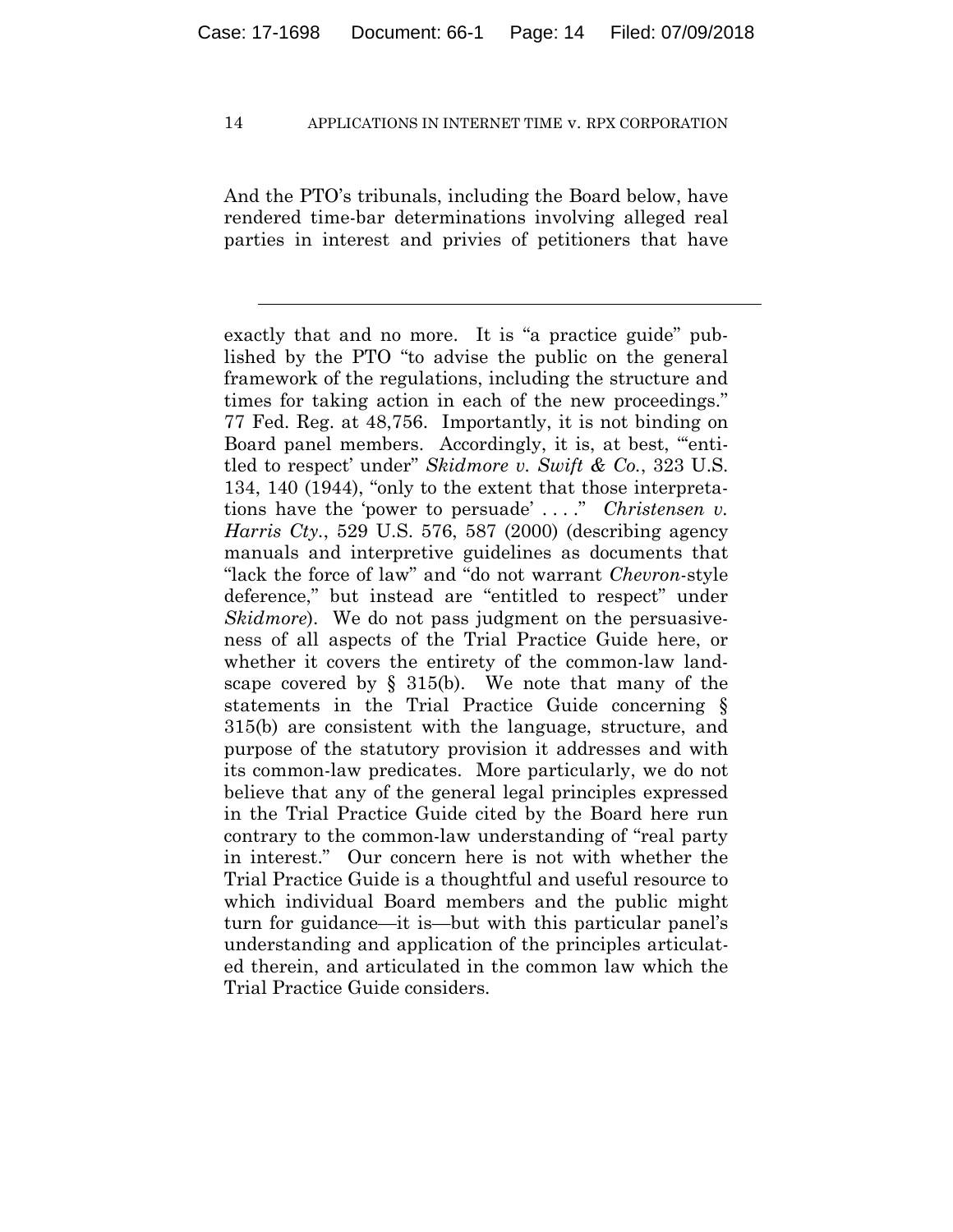relied, to varying degrees, on statements contained in the Trial Practice Guide.

The facts of this case and the arguments made by the parties require us to explore in greater detail the meaning of the term "real party in interest" in the context of the AIA. As such, we first construe § 315(b) by examining the language of the provision, its place in the overall statutory scheme, and the legislative history of the provision. We then explain how the Board in this case rendered a flawed time-bar determination under § 315(b) by taking an unduly narrow view of the meaning of the governing statutory term and by failing to consider the entirety of the record before it.

## A. Legal Standards

We review the PTO's statutory interpretations pursuant to *Chevron, U.S.A., Inc. v. Natural Resources Defense Council, Inc.*, 467 U.S. 837 (1984); *Auer v. Robbins*, 519 U.S. 452 (1997); and *United States v. Mead*, 533 U.S. 218, 229–30 (2001). *Chevron* requires that a court reviewing an agency's construction of a statute it administers first discern "whether Congress has directly spoken to the precise question at issue." 467 U.S. at 842. If the answer is yes, the inquiry ends, and the reviewing court must give effect to Congress's unambiguous intent. *Id.* at 842– 43. If the answer is no, the court must consider "whether the agency's answer [to the precise question at issue] is based on a permissible construction of the statute." *Id.* at 843. The agency's "interpretation governs in the absence of unambiguous statutory language to the contrary or unreasonable resolution of language that is ambiguous." *United States v. Eurodif S.A.*, 555 U.S. 305, 316 (2009) (citing *United States v. Mead*, 533 U.S. 218, 229–30 (2001)).

When a statute expressly grants an agency rulemaking authority and does not "unambiguously direct[ ]" the agency to adopt a particular rule, the agency may "enact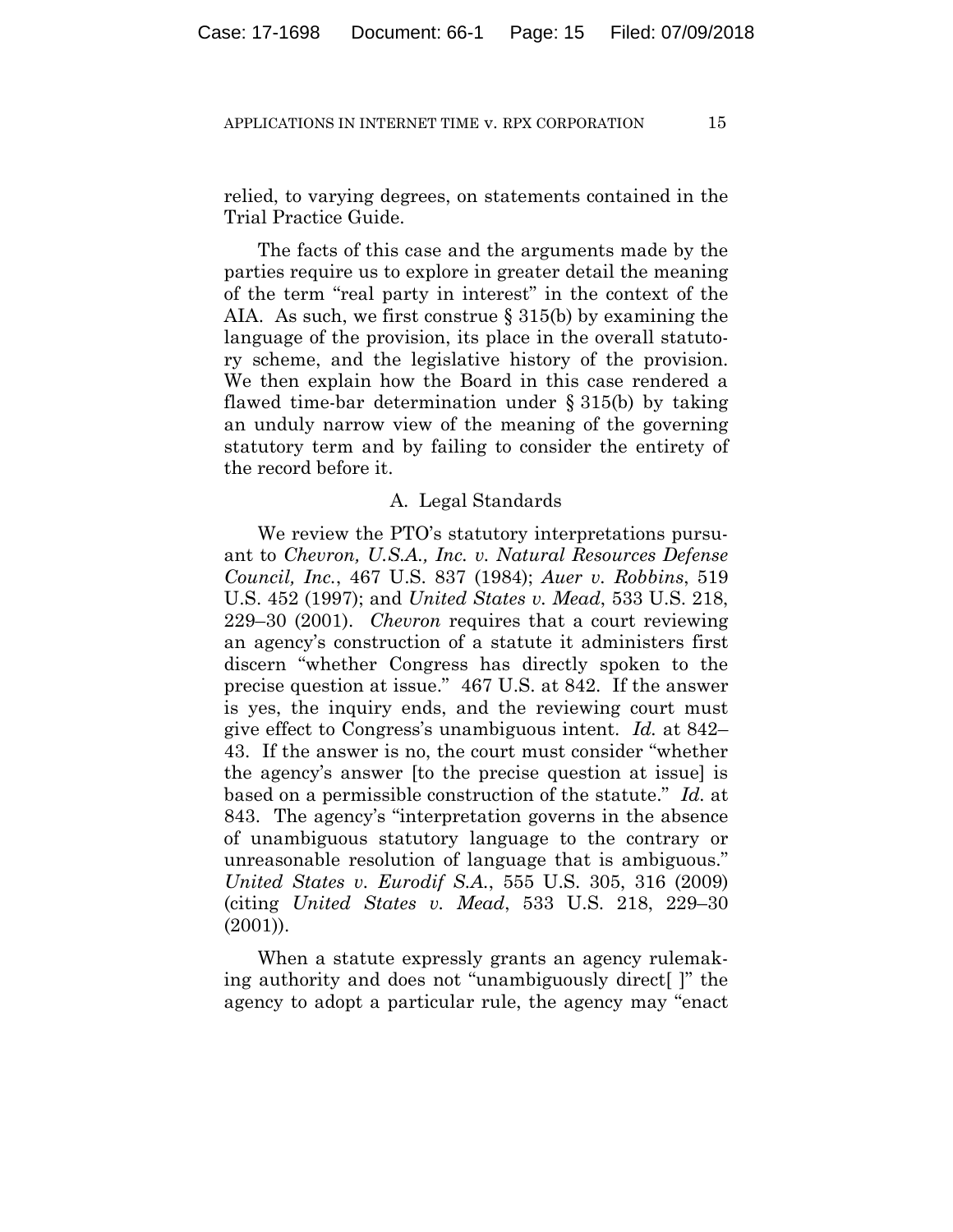rules that are reasonable in light of the text, nature, and purpose of the statute." *Cuozzo Speed Techs., LLC v. Lee*, –– U.S. ––, 136 S. Ct. 2131, 2142 (2016) (first citing *Mead*, 533 U.S. at 229; then citing *Chevron*, 467 U.S. at 843). In such situations, when the PTO does adopt rules, "[w]e accept the [Director's] interpretation of Patent and Trademark Office regulations unless that interpretation is plainly erroneous or inconsistent with the regulation." *In re Sullivan*, 362 F.3d 1324, 1326 (Fed. Cir. 2004) (first citing *Auer*, 519 U.S. at 461–62; then citing *Bowles v. Seminole Rock & Sand Co.*, 325 U.S. 410, 414 (1945) (internal quotations omitted)).

Where an agency instead engages in "interpretive" rulemaking, at best, a lower level of deference might apply. *See Mead*, 533 U.S. at 227–29, 230–31 (describing notice-and-comment as "significant . . . in pointing to *Chevron* authority"); *Reno v. Koray*, 515 U.S. 50, 61 (1995) (according "some deference" to an interpretive rule that did "not require notice and comment"). The Supreme Court has explained that "[t]he fair measure of deference to an agency administering its own statute has been understood to vary with circumstances, and courts have looked to the degree of the agency's care, its consistency, formality, and relative expertness, and to the persuasiveness of the agency's position." *Mead*, 533 U.S*.* at 228 (footnotes omitted) (citing *Skidmore*, 323 U.S. at 139–40).

# B. Interpreting § 315(b)

We begin our analysis of the Board's application of § 315(b) by construing the provision. "As in any case of statutory construction, our analysis begins with the language of the statute." *Hughes Aircraft Co. v. Jacobson*, 525 U.S. 432, 438 (1999) (internal quotation marks omitted). "The first step 'is to determine whether the language at issue has a plain and unambiguous meaning with regard to the particular dispute in the case.'" *Barnhart v. Sigmon Coal Co.*, 534 U.S. 438, 450 (2002) (quot-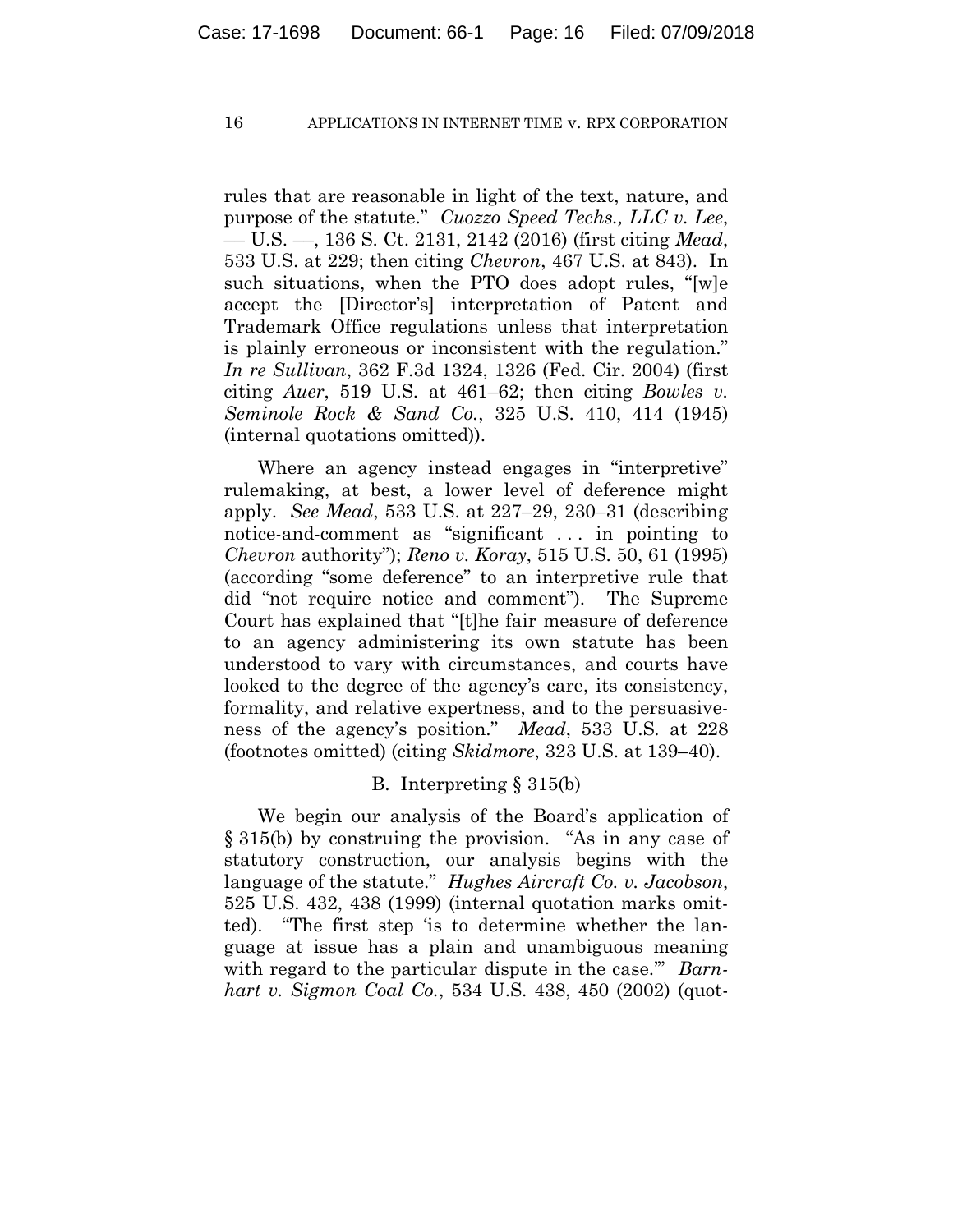ing *Robinson v. Shell Oil Co.*, 519 U.S. 337, 340 (1997)). We also "must read the words 'in their context and with a view to their place in the overall statutory scheme.'" *King v. Burwell*, — U.S. —, 135 S. Ct. 2480, 2489 (2015) (quoting *FDA v. Brown & Williamson Tobacco Corp.*, 529 U.S. 120, 133 (2000)). This is because statutory "[a]mbiguity is a creature not [just] of definitional possibilities but [also] of statutory context." *Brown v. Gardner*, 513 U.S. 115, 118 (1994). Importantly, we may not conclude that a statutory provision is ambiguous until we conclude that resort to all standard forms of statutory interpretation are incapable of resolving any apparent ambiguity which might appear on the face of the statute. *See Chevron*, 467 U.S. at 843 n.9.

The primary dispute in this case is whether the Board applied an unduly narrow test for determining whether Salesforce is a "real party in interest" under § 315(b). We apply the principles set forth in *Chevron* and its progeny with this dispute in mind.

## 1. The Common Law in Context

Section 315 governs the relationship between IPRs and other proceedings conducted outside the IPR process. Section 315(b), titled "Patent Owner's Action," provides that an IPR "may not be instituted if the petition requesting the proceeding is filed more than 1 year after the date on which the petitioner, real party in interest, or privy of the petitioner is served with a complaint alleging infringement of the patent."

Two insights into Congress's intent vis-à-vis the reach of § 315(b) can be gleaned from the statutory text alone. First, the inclusion of the terms "real party in interest" and "privy of the petitioner" in § 315(b) makes clear that Congress planned for the provision to apply broadly sweeping in not only what might be traditionally known as real parties in interest, but privies as well. Second, Congress did not speak of there being only one interested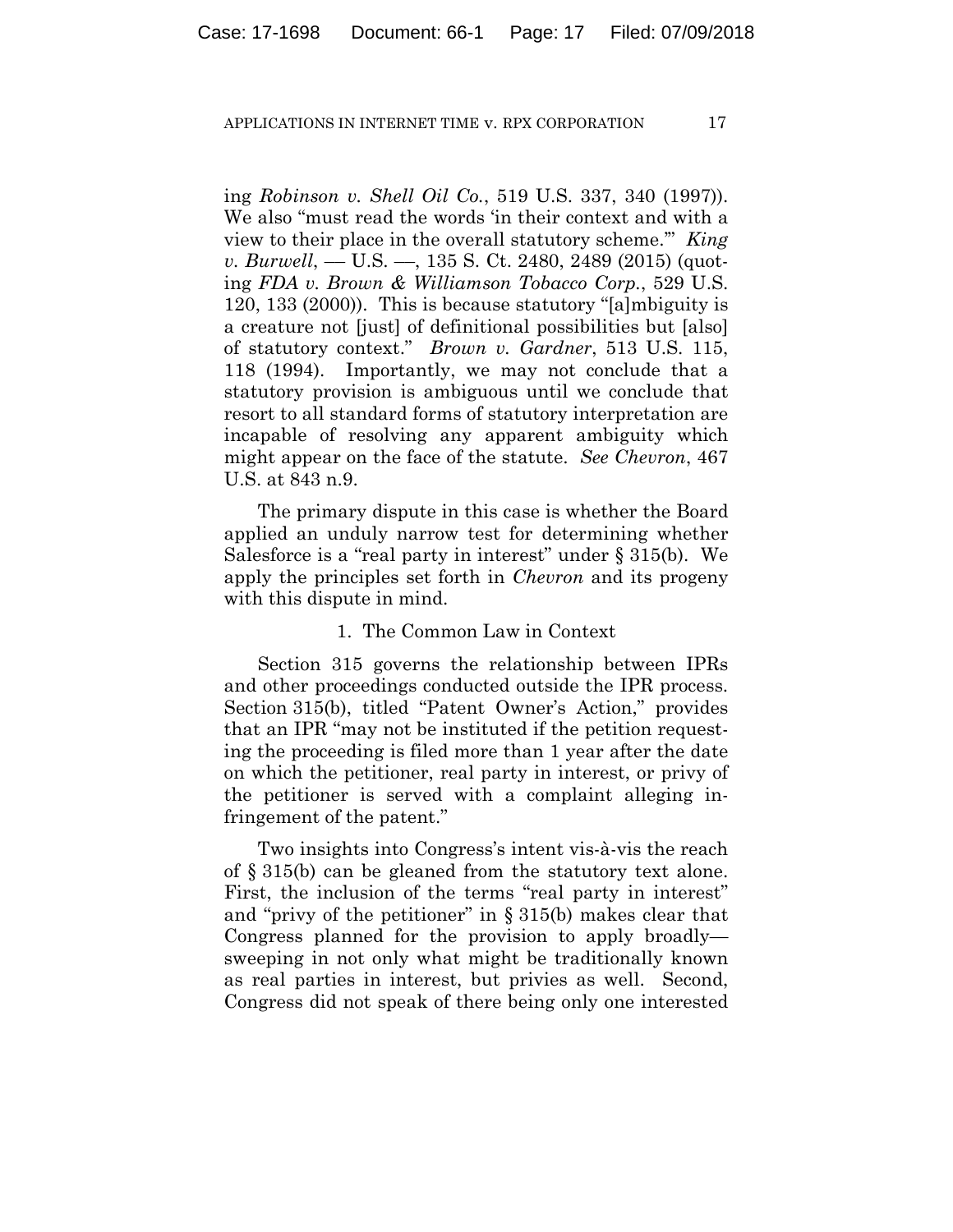party in each case; instead, it chose language that bars petitions where proxies or privies would benefit from an instituted IPR, even where the petitioning party might separately have its own interest in initiating an IPR. Indeed, Congress understood that there could be *multiple* real parties in interest, as evidenced by  $\S 312(a)$ 's requirement that an IPR petition must "identif[y] *all* real parties in interest."  $35 \text{ U.S.C. } \S 312(a)(2)$  (emphasis added).

The terms "real party in interest" and "privy of the petitioner" are not defined in the AIA. As we recognized in *Wi-Fi Remand*, however, "[t]he use of the familiar common law terms 'privy' and 'real party in interest' indicate that Congress intended to adopt common law principles to govern the scope of the section 315(b) oneyear bar." 887 F.3d at 1335; *see also Kirtsaeng v. John Wiley & Sons, Inc.*, 568 U.S. 519, 538 (2013) (explaining that, where terms in a statute cover '"issue[s] previously governed by the common law,'" courts "must presume that 'Congress intended to retain the substance of the common law.'" (quoting *Samantar v. Yousuf*, 560 U.S. 305, 320 n.13 (2010))). In *WesternGeco LLC v. ION Geophysical Corp.*, we shed additional light on the meaning of "privy" in the context of § 315(b), but did not elaborate on the scope of "real party in interest" because the patent owner focused on privity as the key basis of its time-bar challenge. *WesternGeco*, 889 F.3d 1308, 1316–19 (Fed. Cir. 2018). We now examine the common-law meaning of "real party in interest," keeping in mind the administrative context in which this question arises.

As the Supreme Court explained in *Sprint Communications Co. v. APCC Services, Inc.*, the concept of a "real party in interest" developed at common law over the centuries in large measure as a means of eliminating a restrictive common law rule that prohibited assignees of a legal claim for money from bringing suit in their own name. 554 U.S. 269, 273–81 (2008); *see also* 6A Charles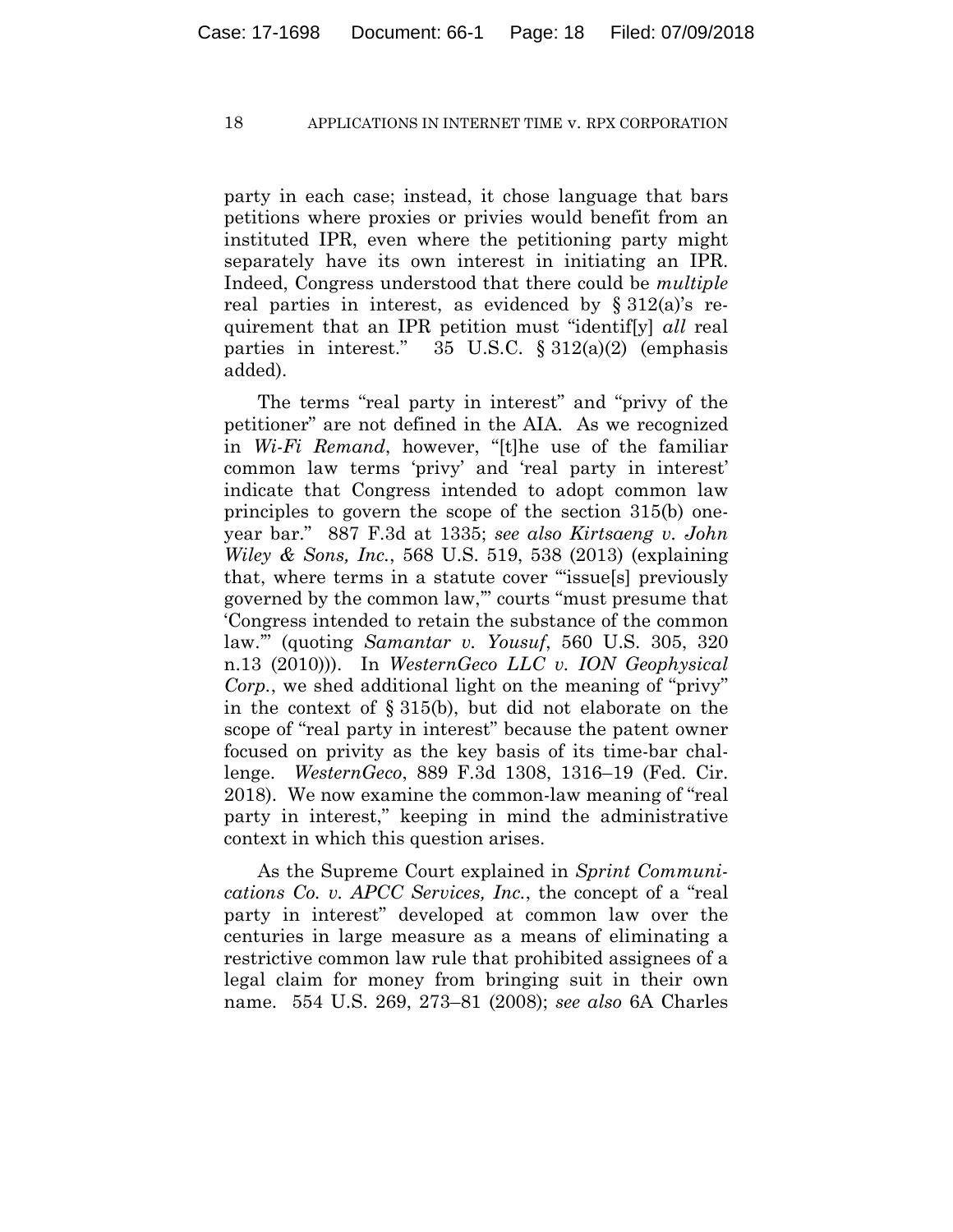Alan Wright, Arthur R. Miller, & Mary Kay Kane, Federal Practice & Procedure § 1545 (3d ed. 2018) ("Wright & Miller") ("At common law the assignee of a chose in action did not hold legal title to it and could not qualify as the real party in interest. Indeed, in large measure the realparty-in-interest concept developed as a means of eliminating this restrictive rule." (footnote omitted)). The Court explained that 17th century English courts "strictly adhered to the rule that a 'chose in action'—an interest in property not immediately reducible to possession (which, over time, came to include a financial interest such as a debt, a legal claim for money, or a contractual right) simply 'could not be transferred to another person by the strict rules of the ancient common law.'" *Sprint Commc'ns*, 554 U.S. at 275 (quoting 2 William Blackstone, *Commentaries* \*442). Over time, "the law increasingly permitted the transfer of legal title to an assignee, [and] courts agreed that assignor and assignee should be treated alike in this respect." *Id.* at 279–80.

Federal Rule of Civil Procedure 17(a), titled "Real Party in Interest," codifies these broad, common-law principles. *See* Wright & Miller § 1541 (explaining that the "original text of Rule 17(a) was taken almost verbatim" from equitable and legal rules that "discarded the cumbersome procedures for 'use' actions at law"). The Rule provides that "[a]n action must be prosecuted in the name of the real party in interest," and specifies seven categories of individuals who "may sue in their own names without joining the person for whose benefit the action is brought": (1) executors; (2) administrators; (3) guardians; (4) bailees; (5) trustees of express trusts; (6) parties "with whom or in whose name a contract has been made for another's benefit"; and (7) parties authorized by statute. Fed. R. Civ. P. 17(a). "The list in Rule 17(a) is not meant to be exhaustive and *anyone possessing the right to enforce a particular claim is a real party in inter-*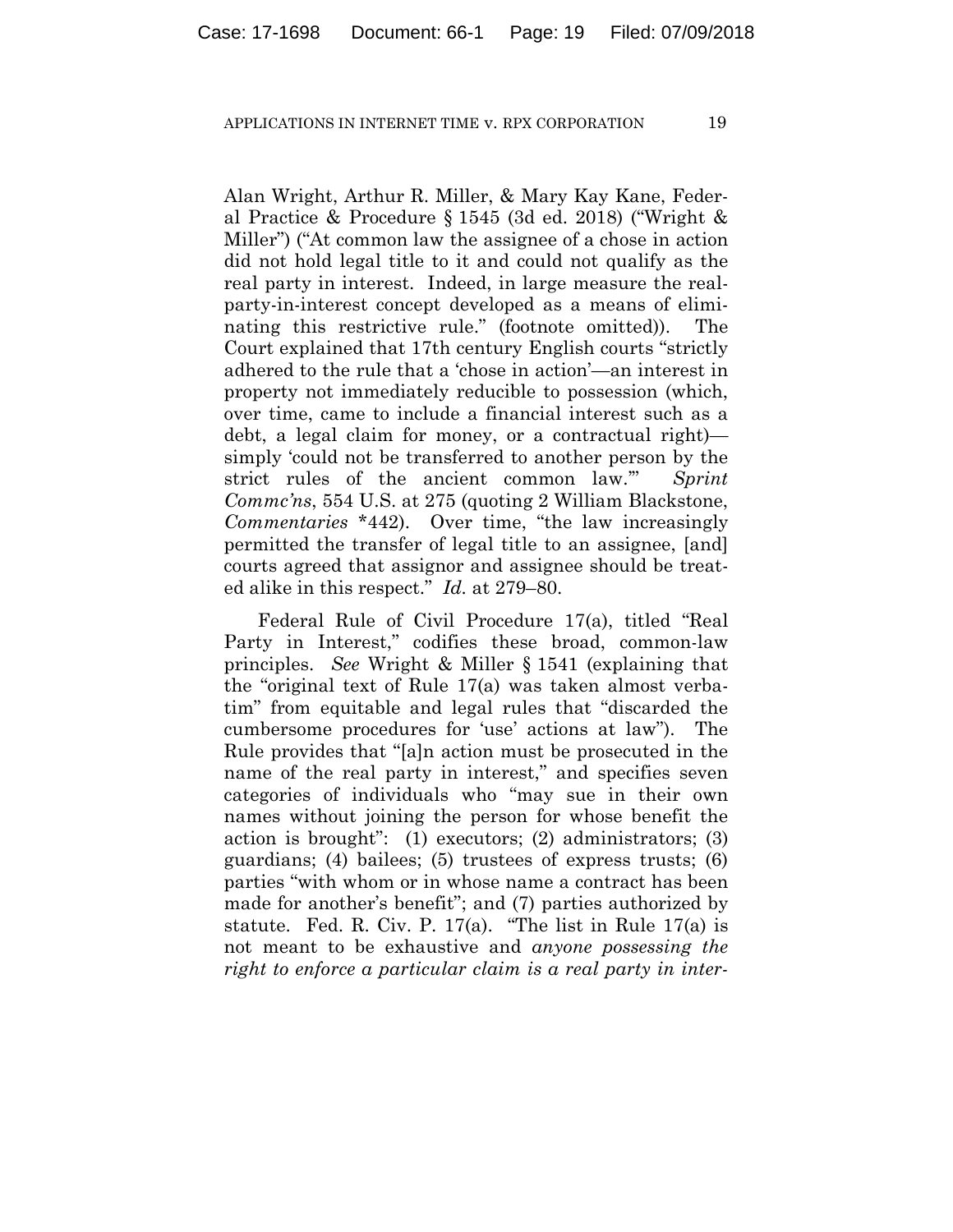*est* even if that party is not expressly identified in the rule." Wright & Miller § 1543 (emphasis added).

As stated in Wright & Miller, the effect of Rule 17(a) "is that the action must be brought by the person who, according to the governing substantive law, is *entitled to enforce the right*." *Id.* (emphasis added). Indeed, "[t]he basis for the real-party-in-interest rule was stated by the Advisory Committee in its Note to the 1966 amendment to Rule 17(a)" as follows:

[T]he modern function of the rule in its negative aspect is simply to protect the defendant against a subsequent action by the party actually entitled to recover, and to ensure generally that the judgment will have its proper effect as res judicata.

*Id.* The treatise also notes that, "[i]n order to apply Rule  $17(a)(1)$  properly, it is necessary to identify the law that created the substantive right being asserted by plaintiff." *Id.*

Two questions we must answer, then, are (1) what "right" is being enforced; and (2) who is "entitled" to enforce that right. In the context of IPRs—adversarial proceedings that offer "a second look at an earlier administrative grant of a patent," *Cuozzo*, 136 S. Ct. at 2144 the "right" being enforced is a petitioner's right to seek administrative reexamination of the patentability of issued claims as an alternative to invalidating those claims in a judicial proceeding. Thus, the focus of the real-party-in-interest inquiry is on the patentability of the claims challenged in the IPR petition, bearing in mind who will benefit from having those claims canceled or invalidated.

We now turn to the second question: who is entitled to bring an IPR? Under the provisions of the AIA, "a person who is not the owner of a patent" may petition for IPR, "[s]ubject to the provisions of this chapter." 35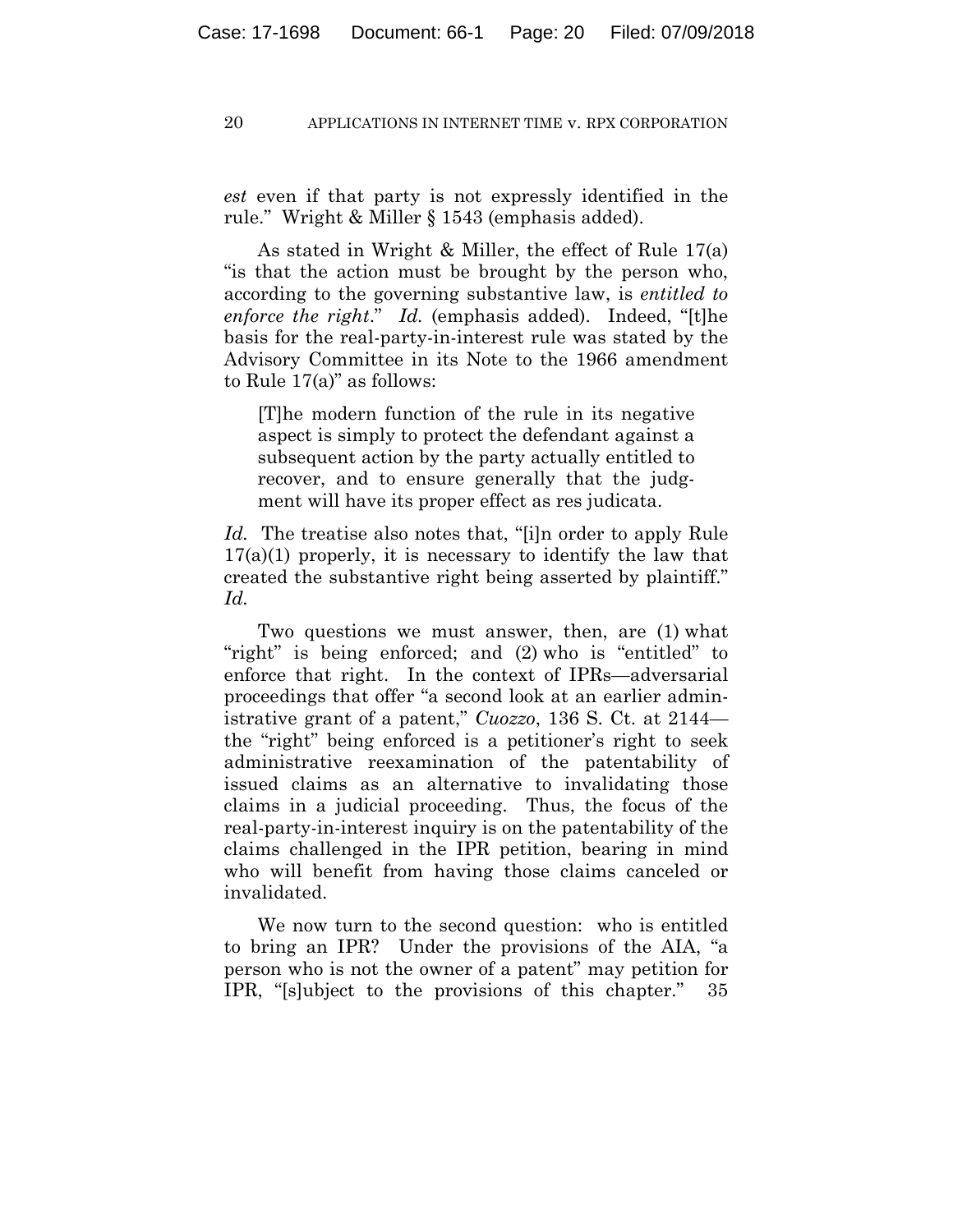U.S.C. § 311(a). One of these limiting provisions is  $\S 315(b)$ . A second is  $\S 315(a)$ , a related provision that prohibits an IPR from being "instituted if, before the date on which the petition for such a review is filed, the petitioner or real party in interest filed a civil action challenging the validity of a claim of the patent." Other provisions place requirements on the petition itself. *See id.*  $\S\S 311(b)$ –(c), 312.

Structurally, the AIA permits the filing of an IPR by anyone who is neither the patent owner nor a petitioner, "real party in interest," or "privy of the petitioner" whose petition would be time-barred under either § 315(a) or § 315(b) from filing an IPR petition. We note that the universe of permissible IPR petitioners seeking to challenge patent claims is significantly larger than the universe of plaintiffs who would have Article III standing to bring a declaratory judgment action challenging the validity of a patent in federal court. The PTO recognizes this unique feature of IPRs, stating in its Trial Practice Guide that "[t]he typical common-law expression of the 'real party-in-interest' (the party 'who, according to the governing substantive law, is entitled to enforce the right') does not fit directly into the AIA trial context" because "[t]hat notion reflects standing concepts, but no such requirement exists in the IPR or PGR context." 77 Fed. Reg. at 48,759. Although we agree with the PTO's assessment, we do not think that this reality renders the meaning of the term "real party in interest" ambiguous in the IPR context.

As a starting point, Congress clearly did not intend for the term "real party in interest" to be interpreted so broadly as to mean that "anyone who otherwise would be able to petition for IPR" will always be deemed the sole real party in interest. Such an interpretation would render the terms "petitioner" and "privy of the petitioner" in § 315(b)—and § 312(a)'s obligation to identify *all* real parties in interest—meaningless. It would also render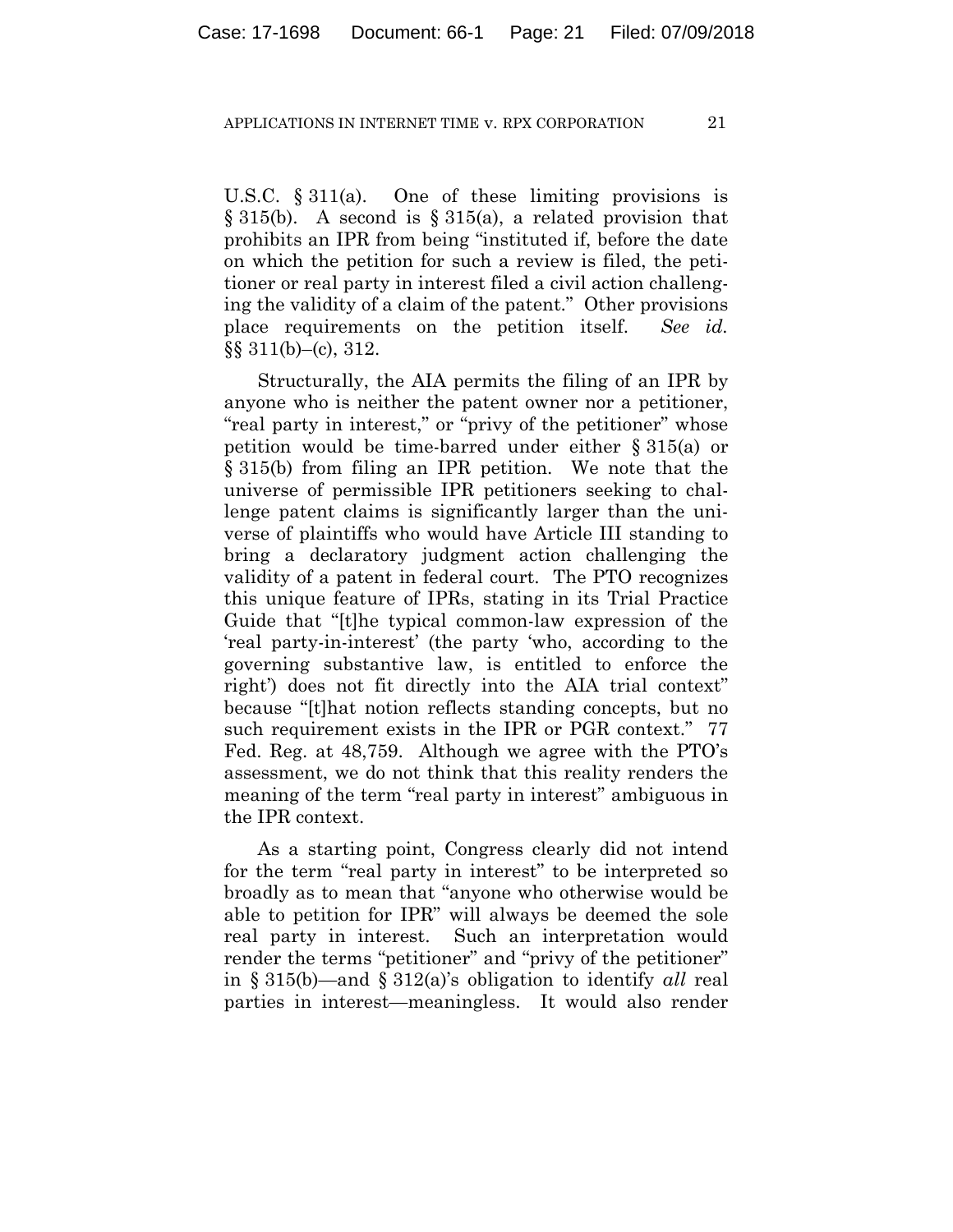much of § 315(e)'s two estoppel provisions meaningless. These provisions prevent not only petitioners, but *also* real parties in interest, from requesting or maintaining alternative administrative attacks or asserting subsequent invalidity challenges in federal court "on any ground that the petitioner raised or reasonably could have raised during that inter partes review." 35 U.S.C.  $\S\S 315(e)(1)$ ,  $(2).3$ 

Just how close must the relationship between the real party in interest and the IPR petitioner (or the petition) be? Wright & Miller and other authorities provide examples of legal relationships in which a nonparty is or is not a "real party in interest." Two are particularly relevant in this case. First, "[a]s a general rule, a person who is an attorney-in-fact or an agent solely for the purpose of bringing suit is viewed as a nominal rather than a real party in interest and will be required to litigate in the

<u>.</u>

The present bill also incorporates S. 3600's extension of the estoppels and other procedural limits in sections 315 and 325 to real parties in interest and privies of the petitioner....  $[P]$ rivity is an equitable rule that takes into account the ''practical situation,'' and should extend to parties to transactions and other activities *relating to the property in question*.

<sup>&</sup>lt;sup>3</sup> The legislative history of  $\S 315(e)$ , which we discuss in greater detail below, confirms this view, with one Senator stating:

<sup>157</sup> Cong. Rec. S1376 (Mar. 8, 2011) (statement of Sen. Kyl) (emphasis added). Although the second sentence of this Senator's statement only explicitly mentions privity, the common-law rules governing real parties in interest are similarly applicable to parties to transactions and other activities relating to particular property.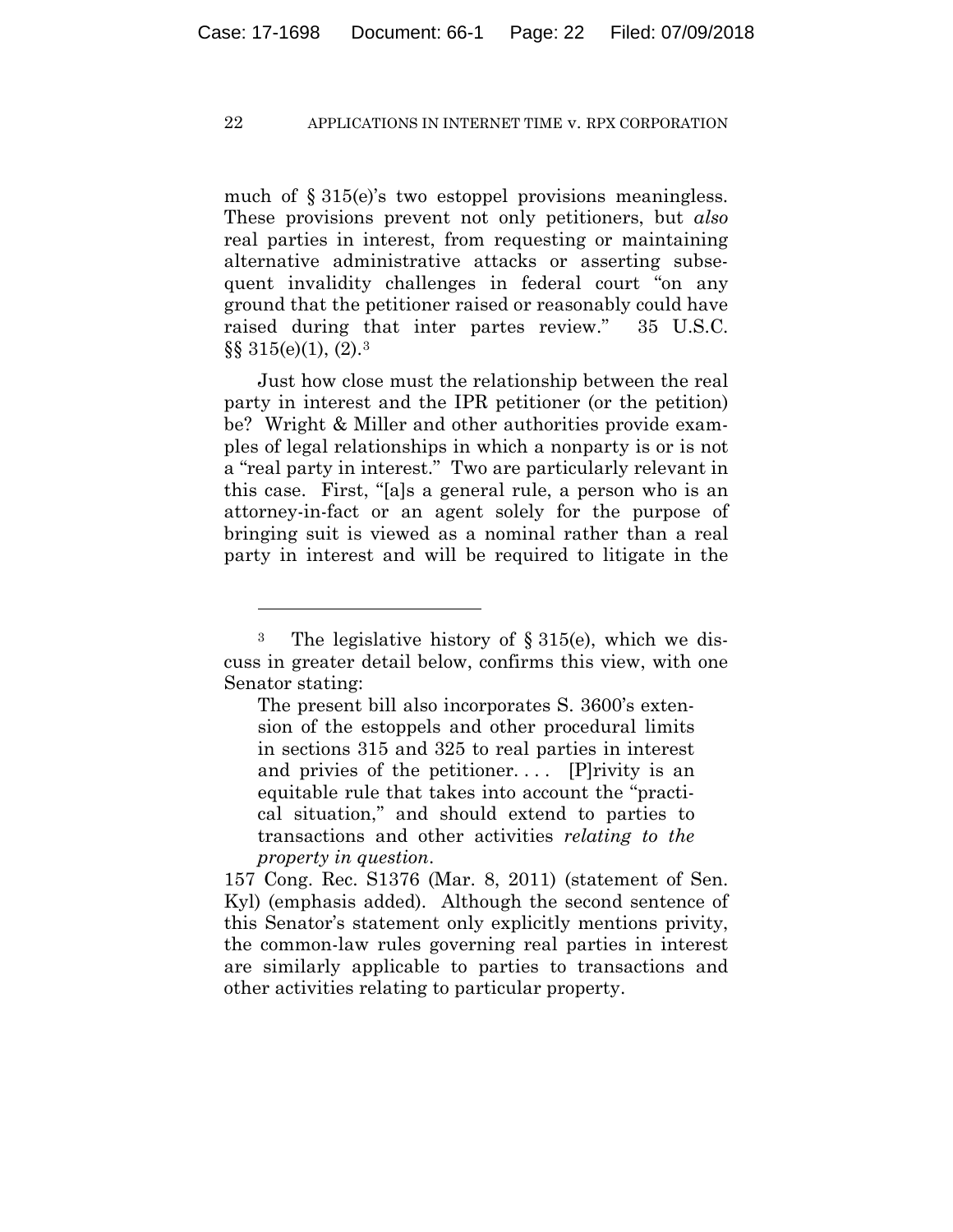name of the principal rather than in the agent's own name." Wright & Miller § 1553. That said, an agent with an ownership interest in the subject matter of the suit, or one who is the trustee of an express trust or a party in whose name a contract has been made for the benefit of another, may qualify as a real party in interest. *Id.* Second, an incorporated or unincorporated association "is not the appropriate party for bringing suit to assert the personal rights of its members" absent statutory authority to do so. *Id.* § 1552. "[T]he association may become the real party in interest by acquiring the rights of its members by a bona-fide assignment." *Id.*

Thus, when it comes to evaluating the relationship between a party bringing a suit and a non-party, the common law seeks to ascertain who, from a "practical and equitable" standpoint, will benefit from the redress that the chosen tribunal might provide. *See* Trial Practice Guide, 77 Fed. Reg. at 48,759. Indeed, the PTO correctly recognizes that the related concept of privity "is an equitable rule that takes into account the 'practical situation,' and should *extend to parties to transactions and other activities relating to the property in question*." *Id.* (emphasis added) (citing 157 Cong. Rec. S1376 (Mar. 8, 2011) (statement of Sen. Kyl)).

At the same time, the common law aims to protect defendants in one action from later legal actions brought by related parties who are actually entitled to relief. As stated in Wright & Miller, "[t]he 'negative' function of the rule governing who is a real party in interest enables a defendant to present defenses he has against the real party in interest to protect the defendant against a subsequent action by the party actually entitled to relief, and to ensure that the judgment will have proper res judicata effect." Wright & Miller § 1543 n.3 (citing *Key Constructors, Inc. v. Harnett Cty.*, 315 F.R.D. 179, 183 (E.D.N.C. 2016)). This notion applies with equal force in the IPR context—a patent owner dragged into an IPR by a peti-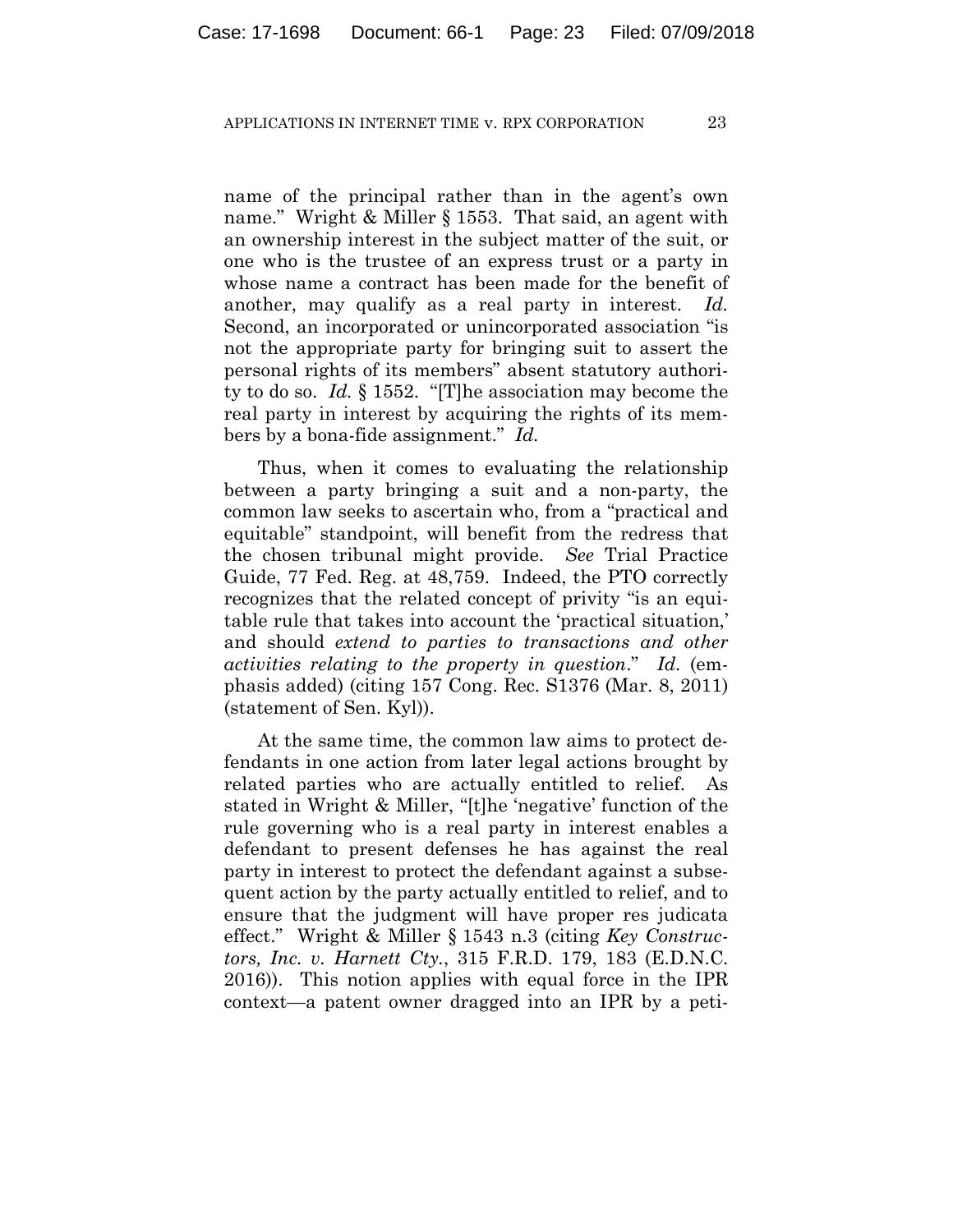tioner, who necessarily has an interest in canceling the patent owner's claims, should not be forced to defend against later judicial or administrative attacks on the same or related grounds by a party that is so closely related to the original petitioner as to qualify as a real party in interest. Section 315(e) is designed to prevent this very possibility by estopping real parties in interest and privies of the petitioner from challenging claims in later judicial or administrative proceedings on any ground that the IPR petitioner raised or reasonably could have raised during the IPR.

## 2. Legislative History

Turning to the legislative history, we find nothing that suggests Congress intended for the term "real party in interest" to have a meaning that departs from its common-law origins. Instead, it reveals that Congress intended for it to have an expansive formulation. A 2011 House Report on the AIA explains that, "[i]n utilizing the post-grant review process, petitioners, real parties in interest, and their privies are precluded from *improperly mounting multiple challenges* to a patent or initiating challenges after filing a civil action challenging the validity a claim in the patent." H.R. Rep. No. 112–98, at 48 (2011), *reprinted in* 2011 U.S.C.C.A.N. 67, 78 (emphasis added). In the following paragraph, the report makes clear that Congress "recognizes the importance of quiet title to patent owners to ensure continued investment resources." *Id.* Thus, "[w]hile this amendment is intended to remove current disincentives to current administrative processes, the changes made by it are *not to be used as tools for harassment* or a means to prevent market entry through *repeated litigation and administrative attacks* on the validity of a patent." *Id.* (emphases added).

Other statements from members of Congress reveal that the terms "real party in interest" and "privy" were included in § 315 to serve two related purposes: (1) to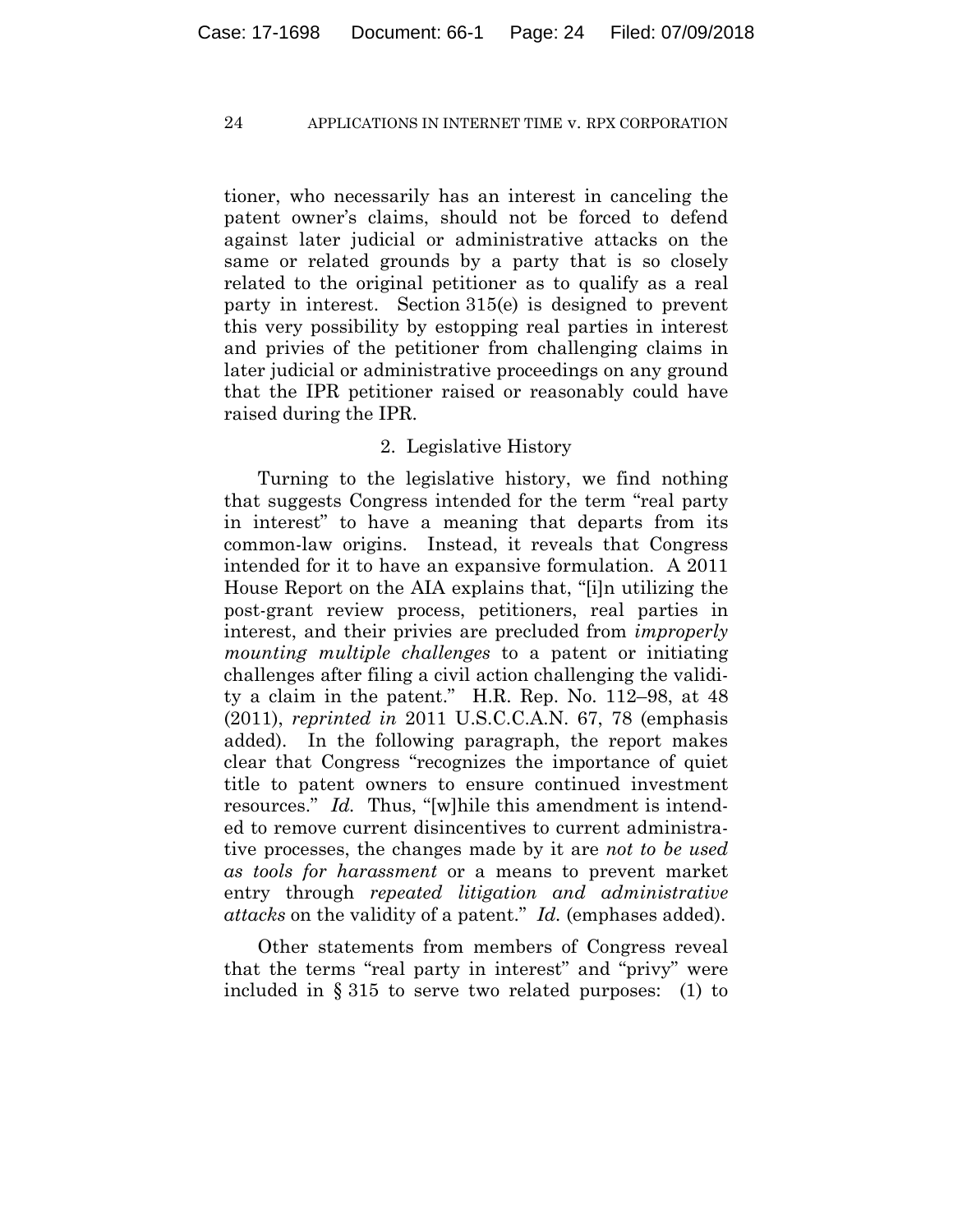ensure that third parties who have sufficiently close relationships with IPR petitioners would be bound by the outcome of instituted IPRs under § 315(e), the related IPR estoppel provision; and (2) to safeguard patent owners from having to defend their patents against belated administrative attacks by related parties via § 315(b).

For example, during the March 2011 Senate debates, Senator Kyl stated that "[t]he present bill also incorporates S. 3600's extension of the estoppels and other procedural limits in sections 315 and 325 to real parties in interest and privies of the petitioner." 157 Cong. Rec. S1376 (Mar. 8, 2011) (statement of Sen. Kyl). He continued that "privity is an *equitable rule* that takes into account the 'practical situation,' and should *extend to parties to transactions and other activities relating to the property in question*." *Id.* (emphases added). He then stated that, "[i]deally, extending could-have-raised estoppel to privies will help ensure that if an inter partes review is instituted while litigation is pending, that review will completely substitute for at least the patentsand-printed-publications portion of the civil litigation." *Id.* One of his colleagues, Senator Schumer, expressed a similar belief, stating that "[a] 'privy' is a party that has a direct relationship to the petitioner with respect to the allegedly infringing product or service." *Id.* at S5432 (Sept. 8, 2011) (statement of Sen. Schumer).

## 3. Conclusion Regarding Statutory Interpretation

We conclude that, with respect to the dispute in this case, § 315(b) is unambiguous: Congress intended that the term "real party in interest" have its expansive common-law meaning. Because "the statutory language is unambiguous and 'the statutory scheme is coherent and consistent,'" our inquiry ceases and "we need not contemplate deferring to the agency's interpretation." *Barnhart*, 534 U.S. at 450, 462 (first quoting *Robinson*, 519 U.S. at 340; then quoting *Chevron*, 467 U.S. at 842–43).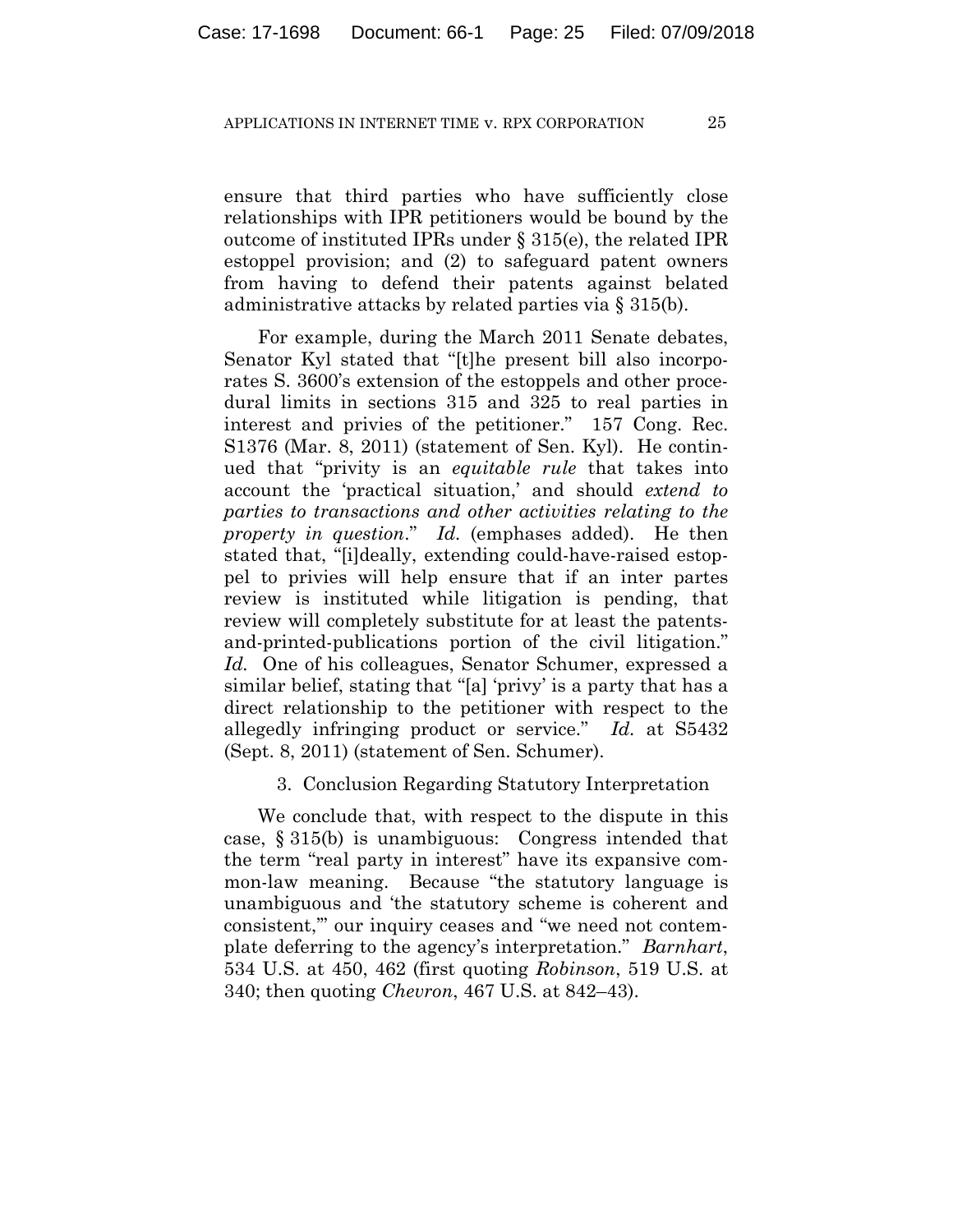# C. The Board Took an Unduly Restrictive View of "Real Party in Interest" and Committed Other Errors

The Board made several critical errors in this case. First, it made certain factual findings that are not supported by substantial evidence and, at various points, failed to consider the entirety of the record. Second, it failed to adhere to the expansive formulation of "real party in interest" that is dictated by the language, structure, purpose, and legislative history of § 315(b).

Determining whether a non-party is a "real party in interest" demands a flexible approach that takes into account both equitable and practical considerations, with an eye toward determining whether the non-party is a clear beneficiary that has a preexisting, established relationship with the petitioner. Indeed, the Trial Practice Guide, on which the Board relied, suggests that the agency understands the "fact-dependent" nature of this inquiry, explaining that the two questions lying at its heart are whether a non-party "desires review of the patent" and whether a petition has been filed at a nonparty's "behest." Trial Practice Guide, 77 Fed. Reg. at 48,759.

Although the Board quoted the portion of the Trial Practice Guide expressing these two questions and the Guide's statement that "multiple factors [are] relevant to the question of whether a non-party may be recognized as" a real party in interest in its institution decision, J.A. 1437, it did not apply these principles in its § 315(b) analysis. For example, the Board did not meaningfully examine two factors the Trial Practice Guide deems "[r]elevant": Salesforce's relationship with RPX and "the nature of" RPX as an entity. 77 Fed. Reg. 48,760. The Trial Practice Guide lists these factors after posing a hypothetical in which a trade association to which "Party A" belongs, "Trade Association X," files an IPR. Although the Guide explains that, "if Trade Association X files an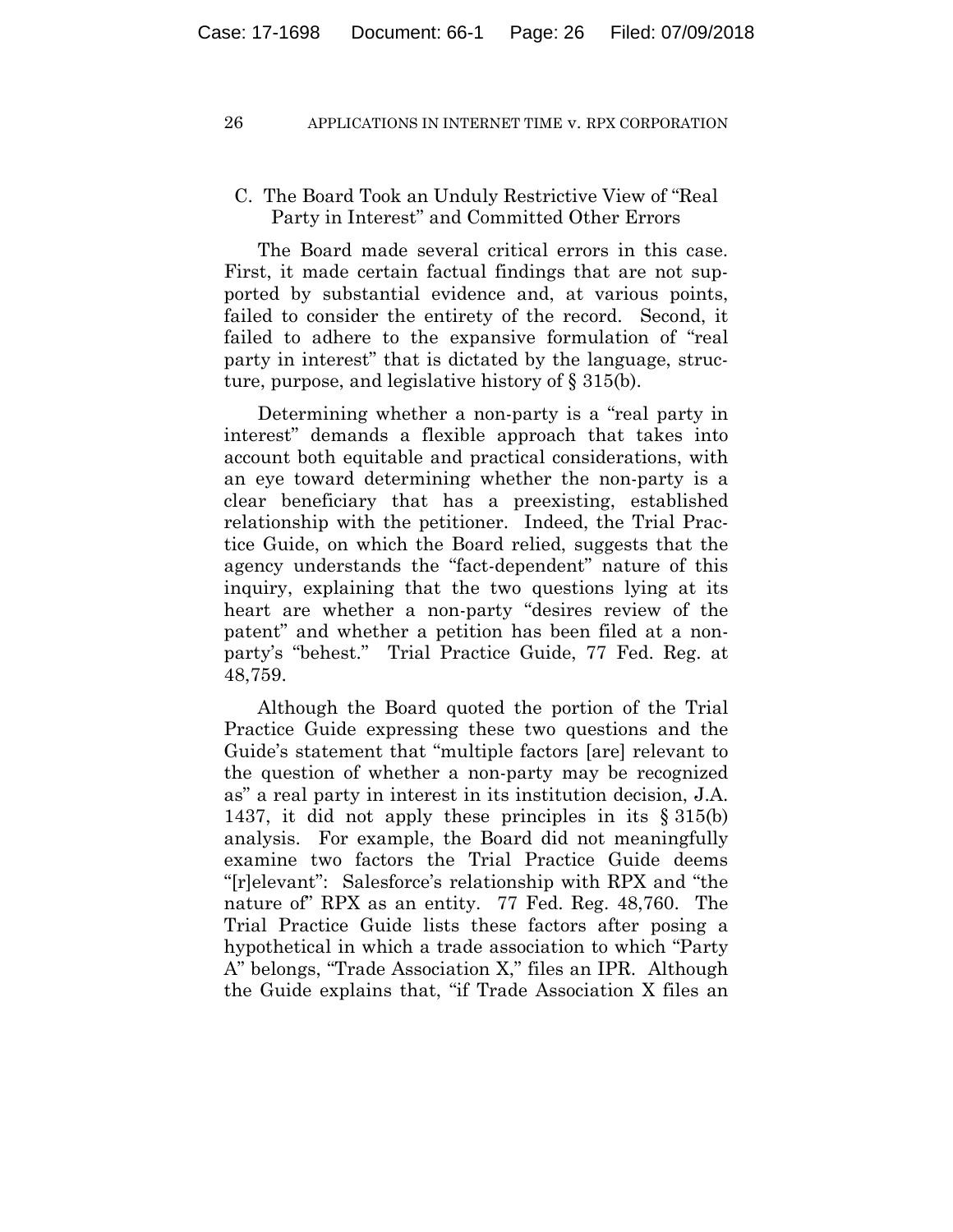IPR petition, Party A does not become a 'real party-ininterest' or a 'privy' of the Association simply based on its membership in the Association," it also provides that this reality does not mean "that Party A's membership in Trade Association  $X \dots$  in the scenario lis irrelevant to the determination . . . ." *Id.* Instead, "deeper consideration of the facts in the particular case is necessary to determine whether Party A is a 'real party-in-interest' or a 'privy' of the petitioner." *Id.*

We conclude that the Board's consideration of the evidence was impermissibly shallow, both under the Trial Practice Guide and the common law it incorporates. The evidence of record reveals that RPX, unlike a traditional trade association, is a for-profit company whose clients pay for its portfolio of "patent risk solutions." J.A. 73. These solutions help paying members "extricate themselves from NPE lawsuits." J.A. 29. The company's SEC filings reveal that one of its "strategies" for transforming the patent market is "the facilitation of challenges to patent validity," one intent of which is to "reduce expenses for [RPX's] clients." J.A. 31. Yet the Board did not consider these facts, which, taken together, imply that RPX can and does file IPRs to serve its clients' financial interests, and that a key reason clients pay RPX is to benefit from this practice in the event they are sued by an NPE.

This implication becomes stronger when one considers the discovery produced in this case. First, even though it is undisputed that RPX nominally adhered to its "best practices," which prohibit it from discussing IPRs with clients who do not agree to be named as real parties in interest, J.A. 80, these practices do not bear on whether RPX files IPR petitions to benefit *specific* clients that previously have been accused of patent infringement. Moreover, several of the factors that RPX considers when identifying potential IPR candidates are highly probative of whether particular individual clients would benefit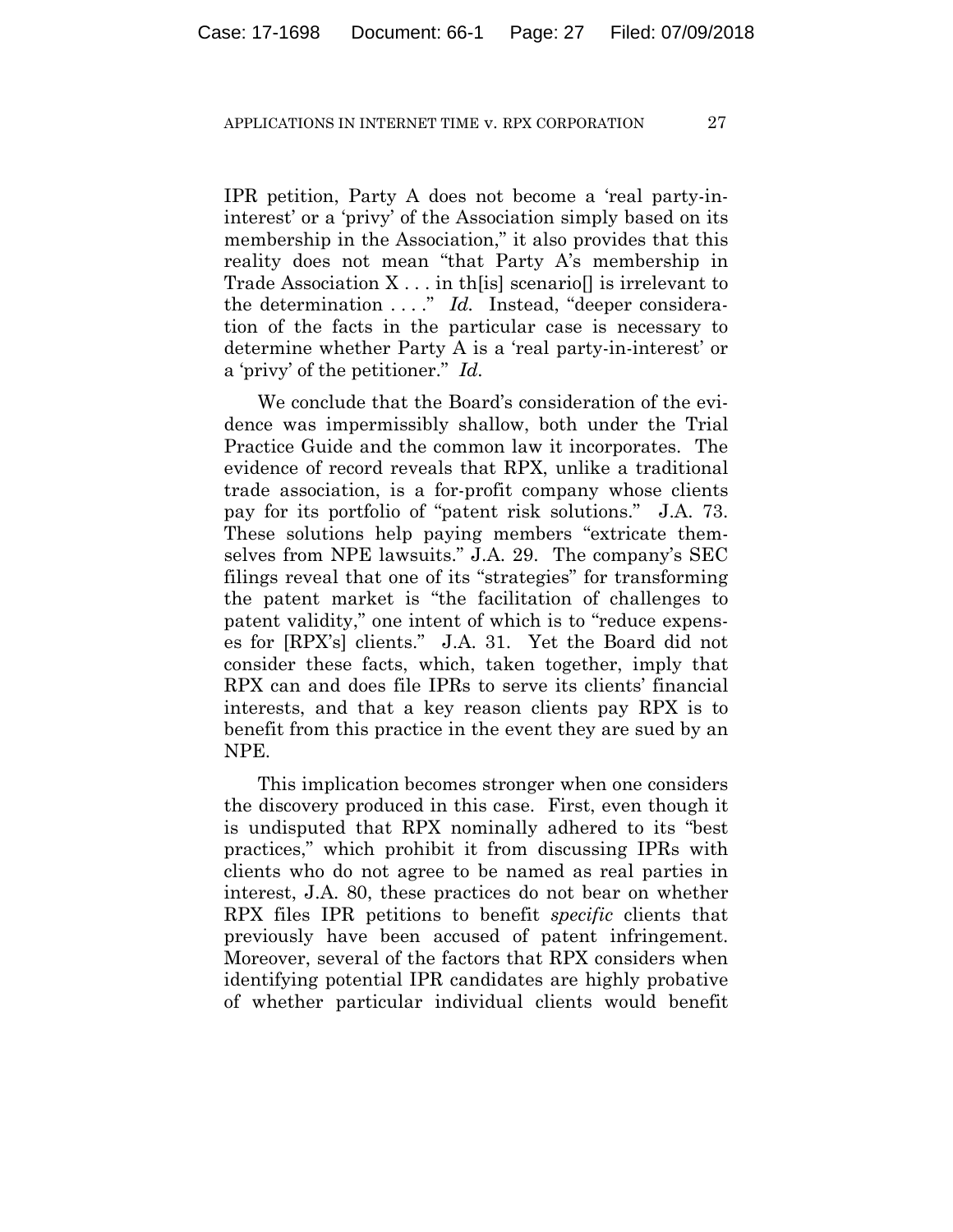from having RPX file IPR petitions challenging patents they have been accused of infringing. These include (1) the number of patents "asserted in the campaign"; (2) the likelihood of a new validity challenge by another entity; (3) the number of "RPX clients, including those covered under RPX insurance policies, in suit"; (4) the "estimated cost of litigation defense"; and (5) "potential reputational benefits" to RPX. J.A. 80–81. Each of these factors is suggestive of whether any given RPX client would benefit from having RPX file an IPR petition challenging patents that have been asserted against that client in district court. Yet, again, the Board did not examine these factors, in contravention of its obligations under the Administrative Procedure Act ("APA"). *Falkner v. Inglis*, 448 F.3d 1357, 1363 (Fed. Cir. 2006) ("This court applies the standards of the Administrative Procedure Act ('APA') in reviewing decisions of the Board." (citation omitted)).4

1

<sup>&</sup>lt;sup>4</sup> We also note that the circumstances surrounding RPX's creation of its Best Practices Guide—none of which the Board considered—cast additional doubt on the company's motivations. On June 5, 2014, a different panel of the Board issued a decision denying institution of an IPR in *RPX Corp. v. Virnetx Inc.*, explaining why it believed that non-party Apple Inc. was a real party in interest in that case. No. IPR2014-00171 (P.T.A.B. June 5, 2014), Paper No. 49. The Board held that, "based on the record presented, the interactions between RPX and Apple show an implicit authorization to challenge the Virnetx Patent." *Id.*, slip. op. at 9. Fewer than forty days later, RPX began following its Best Practices Guide, which it claims "help[s] ensure that RPX is complying with all contractual obligations and to *ensure that RPX is and will be deemed* by the PTAB and district courts *as the sole real party-in-*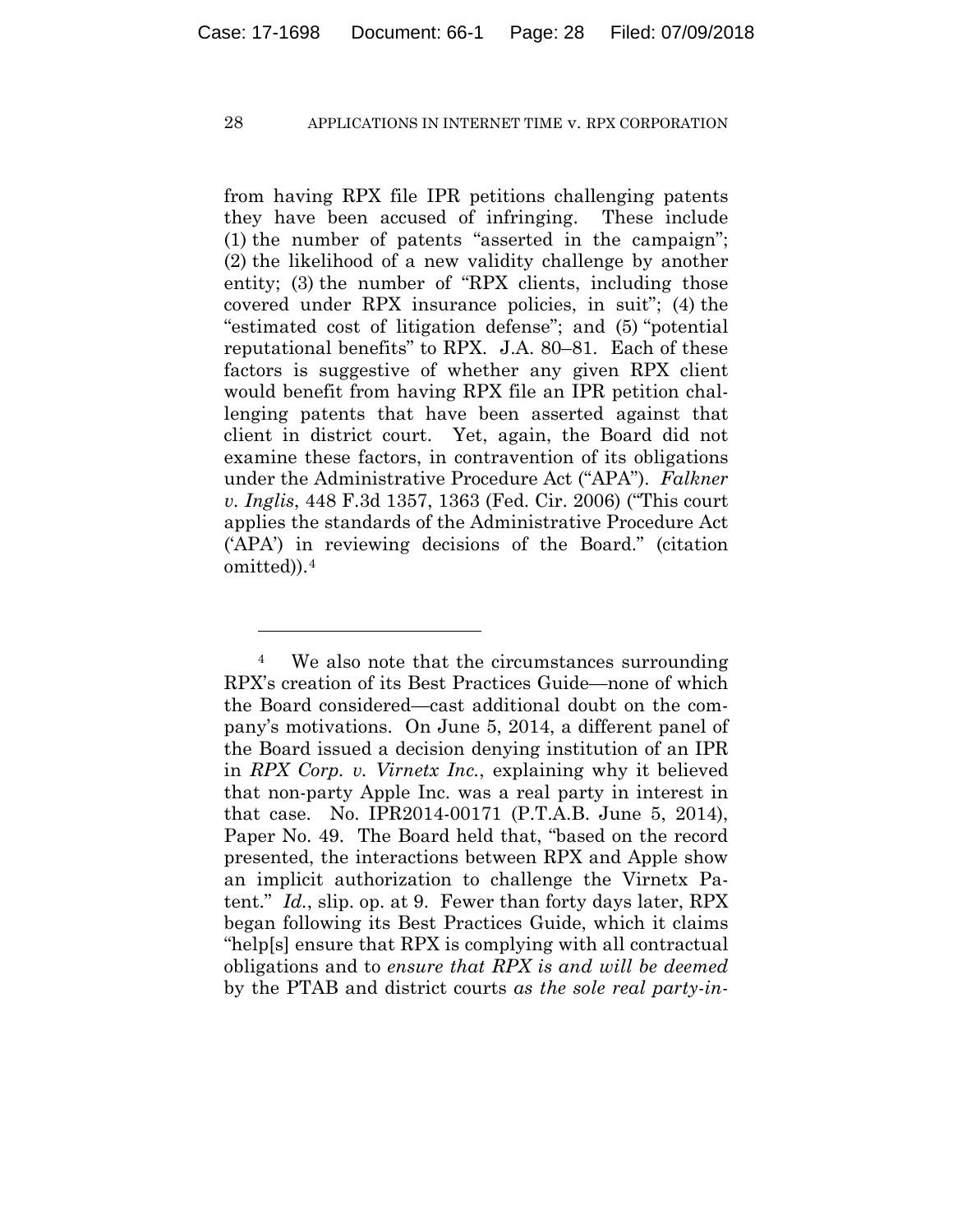"[S]ubstantial evidence review 'requires an examination of the record as a whole, taking into account both the evidence that justifies and detracts from an agency's opinion.'" *Princeton Vanguard, LLC v. Frito-Lay N. Am., Inc.*, 786 F.3d 960, 970 (Fed. Cir. 2015) (quoting *Falkner*, 448 F.3d at 1363); *see Butte Cty. v. Hogen*, 613 F.3d 190, 194 (D.C. Cir. 2010) (explaining that an agency's refusal to consider evidence bearing on the issue before it is, by definition, arbitrary and capricious within the meaning of 5 U.S.C. § 706, which governs review of agency adjudications, meaning that the agency must take account of all the evidence of record, including that which detracts from the conclusion the agency ultimately reaches). "Our review under that standard 'can only take place when the agency explains its decisions with sufficient precision, including the underlying factfindings and the agency's rationale.'" *Princeton Vanguard*, 786 F.3d at 970 (quoting *Packard Press, Inc. v. Hewlett-Packard Co.*, 227 F.3d 1352, 1357 (Fed. Cir. 2000)). None of the Board's institution decisions nor its final written decisions grapple with the facts outlined above, all of which bear directly on the issue of whether, and under what circumstances, RPX takes a particular client's interests into account when determining whether to file IPR petitions. The Board's selective weighing of the record evidence does not pass muster under the APA. "Just as it may not short-cut its legal analysis, the Board may not short-cut its consideration of the factual record before it." *Id.*

The facts and arguments that the Board *did* consider do not persuade us that its decision not to consider the

l

*interest* in all validity challenges unless another real party-in-interest is expressly identified." J.A. 80 (emphases added); *id.* at 1227 ¶ 14 (disclosing the date on which the Best Practice Guide was created).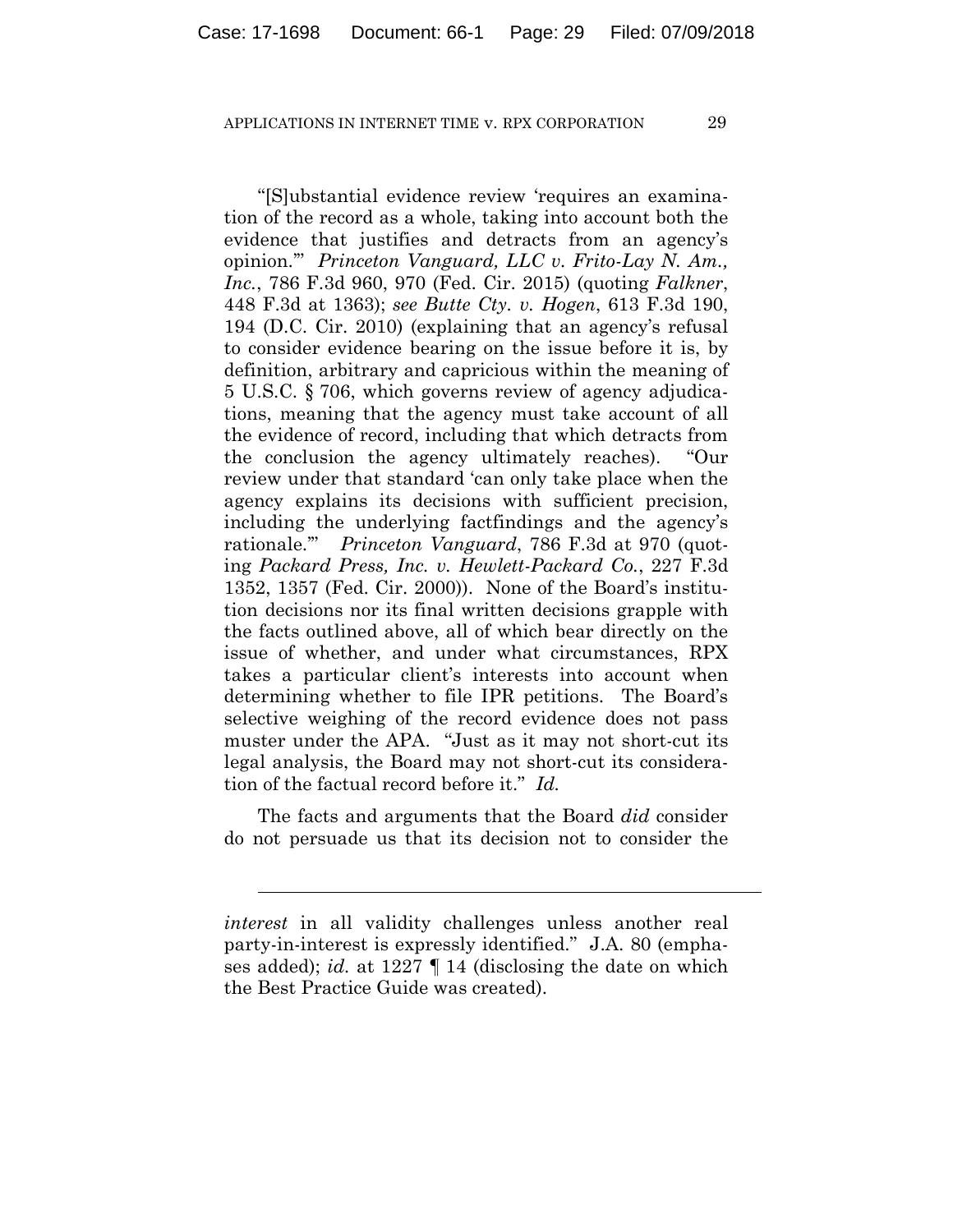aforementioned evidence was harmless. First, although there is little evidence regarding RPX's weighing of its "best practices" factors in this case, its Vice President of Client Relations, Chuang, did testify that:

- RPX considered AIT a non-practicing entity, J.A. 1235–36 ¶¶ 35–37;
- "RPX filing [these IPRs] would likely result in positive reputational benefits with the large number of companies (clients and prospects alike) in the software industry," J.A. 1237–38  $\P$  41;
- After Salesforce's CBM petitions were denied, "it was highly unlikely that any party other than RPX would challenge the AIT Patents before the Patent Office unless and until the AIT-Salesforce Litigation was resolved," J.A. 1238– 39 ¶ 43; and
- Salesforce was time-barred from challenging the '482 and '111 patents before the PTO, J.A. 1239 ¶ 43.

RPX did not point to any other clients whom it believed might be at risk of infringement claims arising out of the patents on which the IPR was instituted. Indeed, it conceded that no one else would likely have an incentive to challenge these *particular* patents. It simply cited testimony that its reputation might be boosted by the filing of an IPR which could serve to protect *this* client. Given that one of RPX's publicly stated business solutions is to file IPRs where its clients have been sued by nonpracticing entities to "reduce expenses for [its] clients," J.A. 31, and that any IPR petitions Salesforce might have wanted to file would have been time-barred, this evidence at least suggests that RPX may have filed the three IPR petitions, in part, to benefit Salesforce.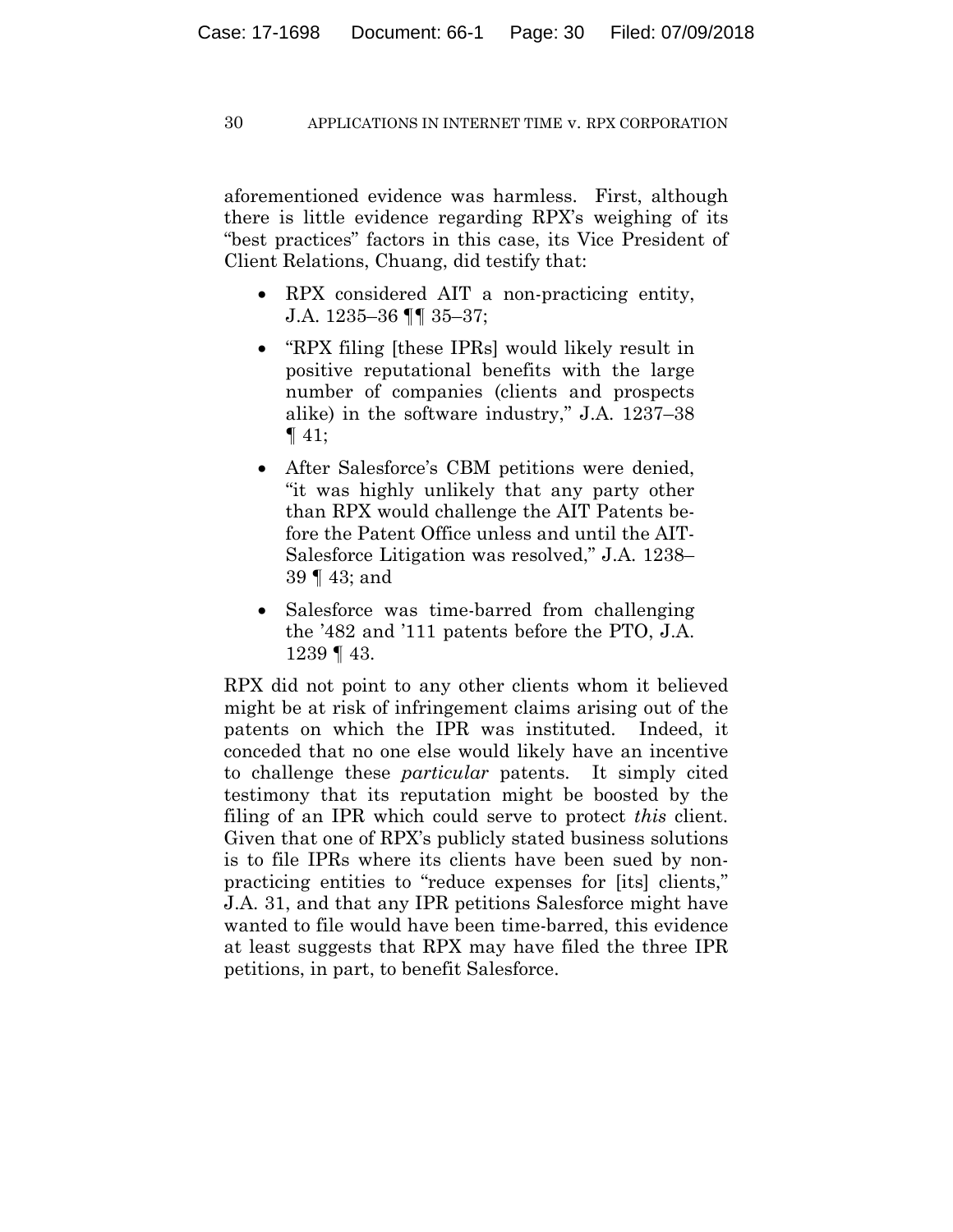The Board emphasized Chuang's testimony that "[t]he primary factor driving RPX's decision to file [the] IPRs" was "the ability to file a very strong petition against a low quality patent in the software sector before the NPE extracted its price from its first litigation and proceeded to assert the patents more broadly against other targets," which would "prevent multiple future lawsuits against clients, prospects, and the industry at large and, as a result, provide significant reputational benefits to RPX." J.A. 1398. The Board seemed to believe that, so long as RPX articulated an independent interest in pursuing the IPRs, that was enough to make it—and not Salesforce the real party in interest. But, as discussed above, § 315(b) does not presume the existence of only one real party in interest—it is not an either-or proposition. The point is not to probe RPX's interest (it does not need any); rather, it is to probe the extent to which Salesforce—as RPX's client—has an interest in and will benefit from RPX's actions, and inquire whether RPX can be said to be representing that interest after examining its relationship with Salesforce. The Board's focus on RPX's motivations to the exclusion of Salesforce's reveals its misunderstanding of controlling legal principles.5

A different Board panel recently focused on similar connections between a time-barred party (Springpath) and the nominal petitioner (Cisco) when determining that a petition was barred for failing to identify all real parties

1

<sup>5</sup> As noted above, the Board never required RPX to assert or prove that "the industry at large" would be impacted by or have an interest in these patents or these IPRs. Thus, even if it were enough for RPX to prove that it had other clients who might benefit from the invalidation of the patents at issue, the Board did not require RPX to prove that to be true.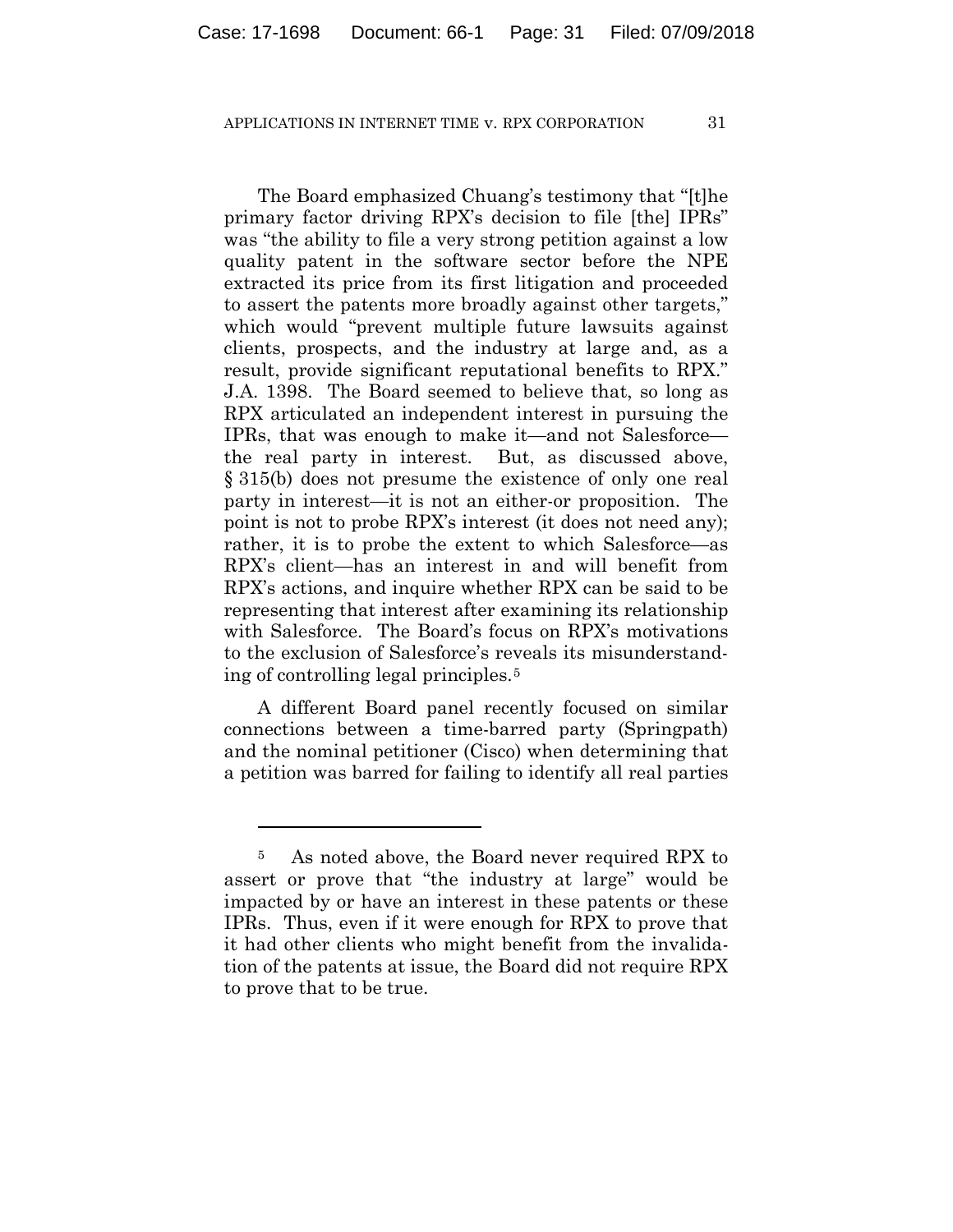in interest. *See Cisco Sys., Inc. v. Hewlett Packard Enter. Co.*, No. IPR2017-01933 (P.T.A.B. Mar. 16, 2018), Paper No. 9. There, after citing the Trial Practice Guide for the proposition that Boards can take into account "whether a non-party 'funds and directs and controls' an IPR petition or proceeding; the non-party's relationship with the petitioner; the non-party's relationship to the petition itself, including the nature and/or degree of involvement in the filing; and the nature of the entity filing the petition," *id.* at 13 (citing 77 Fed. Reg. at 48,760), the Board found that the patent owner "present[ed] unrebutted evidence that Petitioner invested 34 million dollars into Springpath prior to the filing of the Petition and had attained 'board-level representation' at Springpath—all of which establishes a longstanding relationship between Petitioner and Springpath," *id.* at 14. According to the Board, "[w]hile this evidence does not show control or funding by Springpath of this IPR, it can be considered as evidence that Cisco is representing Springpath's interest, rather than its own and, thus, it is pursuing its Petition as a proxy for Springpath." *Id.*

The Board went on to determine that the evidence was "sufficient to demonstrate a proxy relationship such that Cisco was a proxy for Springpath in filing the Petition," crediting the patent owner's assertion that "[i]t is Springpath that is accused of infringing the '799 Patent in the district court litigation, not Cisco," that "Cisco is not, and has never been, a defendant in the Springpath district court litigation," and that "[n]one of Cisco's products have been accused of patent infringement in that litigation." *Id.* at 15 (citing 77 Fed. Reg. 48,759 for the proposition that a "real party-in-interest" is "the party that desires review of the patent"). Finding that Cisco had failed to explain adequately what "independent reason" it had to file the IPR petition, the Board found it to be a proxy of Springpath. *Id.* at 16. Here, the Board's failure to consider Salesforce's interest in the IPRs, its decision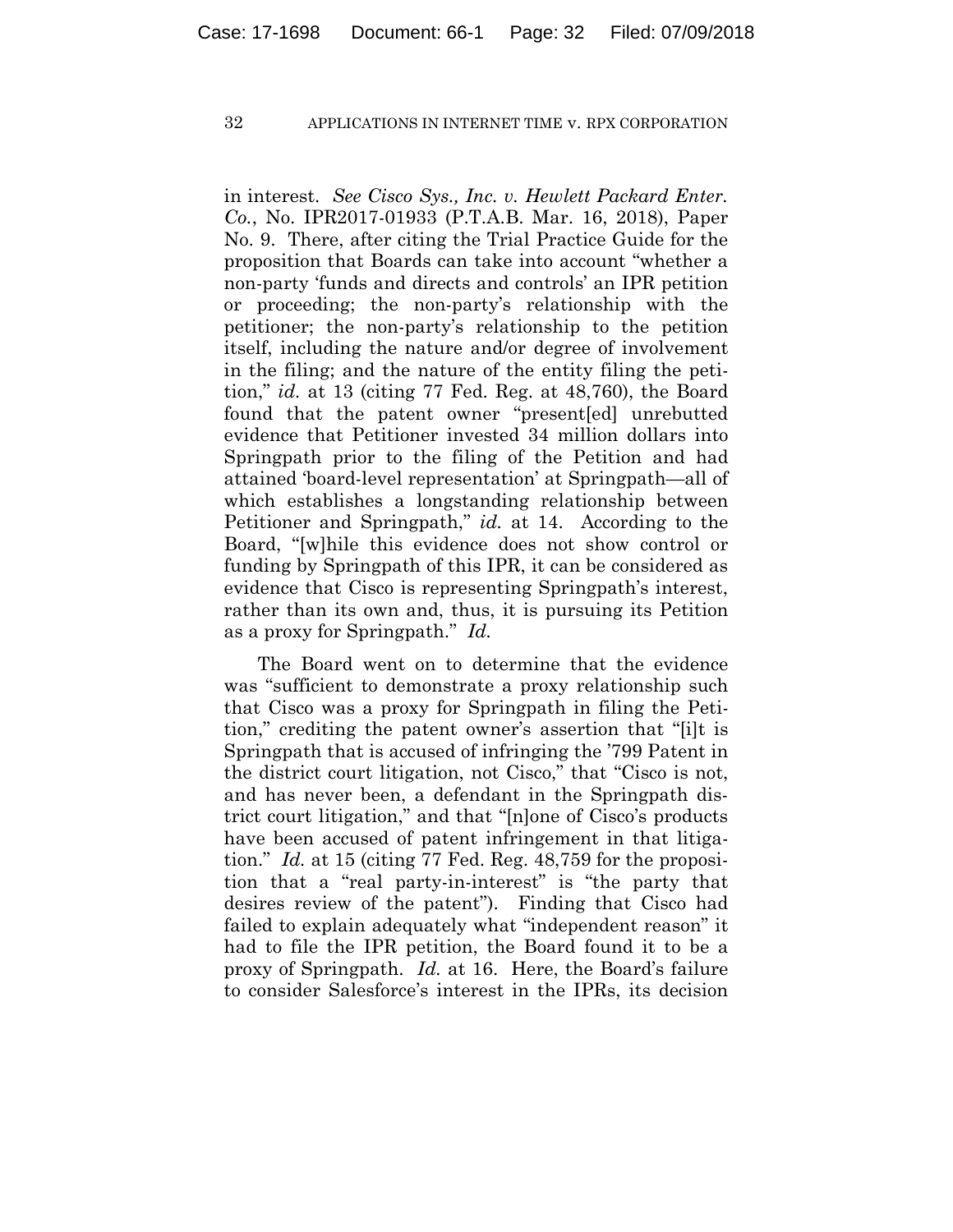not to examine critically either RPX's business model, its underestimation of the relevance, in the context presented here, of the fact that Salesforce and RPX had overlapping members on their respective boards of directors, J.A. 1401, and its decision to accept at face value RPX's explanation of its own interest in the IPRs indicates that the Board did not adequately assess whether Salesforce actually "desire[d] review of the patent[s]." 77 Fed. Reg. at 48,759.

Next, the Board relied on Chuang's averment that "RPX did not have any contractual obligation to file [the] IPRs or any 'unwritten,' implicit or covert understanding with Salesforce that it would do so." J.A. 1398 (citation omitted). As explained more fully below, however, a nonparty to an IPR can be a real party in interest even without entering into an express or implied agreement with the petitioner to file an IPR petition.

The Board also cited Chuang's testimony that RPX followed its Best Practices Guide in this case and accordingly "had no communication with Salesforce whatsoever regarding the filing of IPR petitions against the AIT Patents before the AIT IPRs were filed." J.A. 1229 ¶ 20. RPX also submitted evidence that it "did not know before filing the AIT IPRs what (if any) impact an IPR filing would have on RPX's relationship with Salesforce," and that it even considered whether Salesforce might react negatively to RPX's filing of the IPR petitions. J.A. 1240 ¶ 46. Chuang testified that "defendants often express concern about validity challenges potentially emboldening a plaintiff if unsuccessful or creating conflicts with their litigation strategy," and that RPX did not know what, if any, prior art challenges Salesforce may be planning in the litigation. J.A. 1240 ¶ 46. He further testified that RPX did not have any contractual obligation to file the IPRs or any unwritten, implicit or covert understanding with Salesforce that it would do so. J.A. 1239 ¶ 45.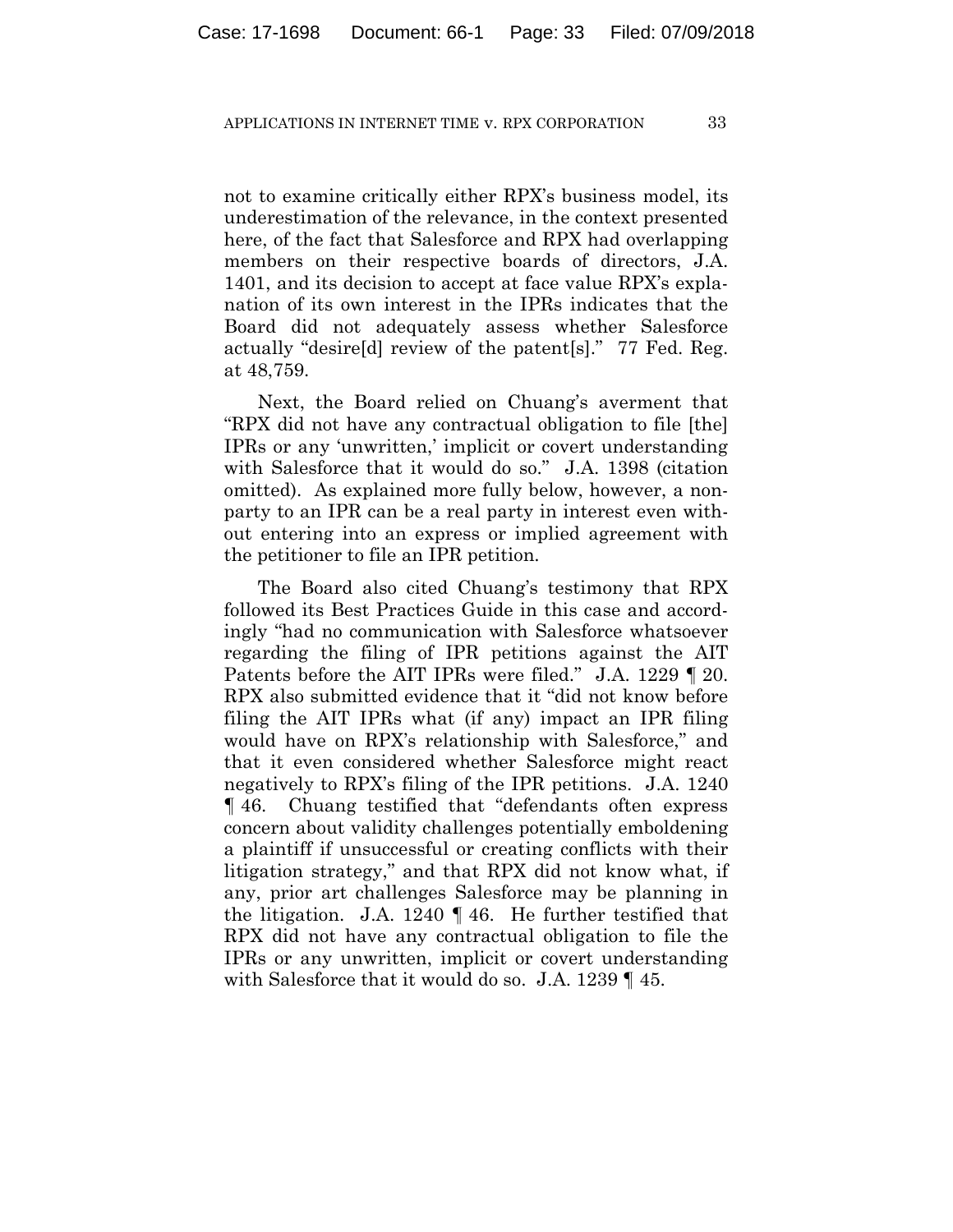Chuang did not, however, testify that RPX *actually believed* Salesforce would have reacted negatively to RPX's filing of IPR petitions challenging claims of the '482 and '111 patents. Rather, the evidence submitted indicates the company's understanding that the very challenges to validity included in the IPR petitions were challenges Salesforce would like to have made if not timebarred from doing so. Indeed, Chuang's own averments about the timing and content of the communications between RPX and Salesforce in relation to the *Salesforce* litigation and the denied CBM petitions indicate the contrary.6 The evidence might actually indicate that RPX

<u>.</u>

Approximately five weeks after the Board denied Salesforce's CBM petitions, RPX asked Salesforce during a phone call "if Salesforce would like RPX to reach out to AIT to try to obtain information regarding AIT's expectations for its litigation campaign in view of the fact that Salesforce's petition for CBM review had been denied." J.A. 1232 ¶ 27. According to Chuang, Salesforce indicated that it was not interested in having RPX reach out to AIT at that time, but would inform RPX if circumstances changed in the future. J.A. 1232–33 ¶ 27. Finally, in April or May 2015, "Salesforce began to bring up the subject of the AIT-Salesforce Litigation," and "RPX im-

<sup>6</sup> Chuang testified that "RPX originally looked at the AIT Patents after the AIT-Salesforce Litigation was filed" pursuant to its "customary practice" of monitoring newly filed patent infringement lawsuits to identify suits brought by NPEs. J.A. 1235 ¶¶ 35–36. Moreover, according to Chuang, RPX "most likely" identified the '482 and '111 patents as "good potential IPR candidates that aligned well with the selection criteria" set forth in the Best Practices Guide during a meeting held on February 20, 2015. J.A. 1236–37 ¶¶ 37–40. This was less than three weeks after Salesforce's CBM petitions were denied.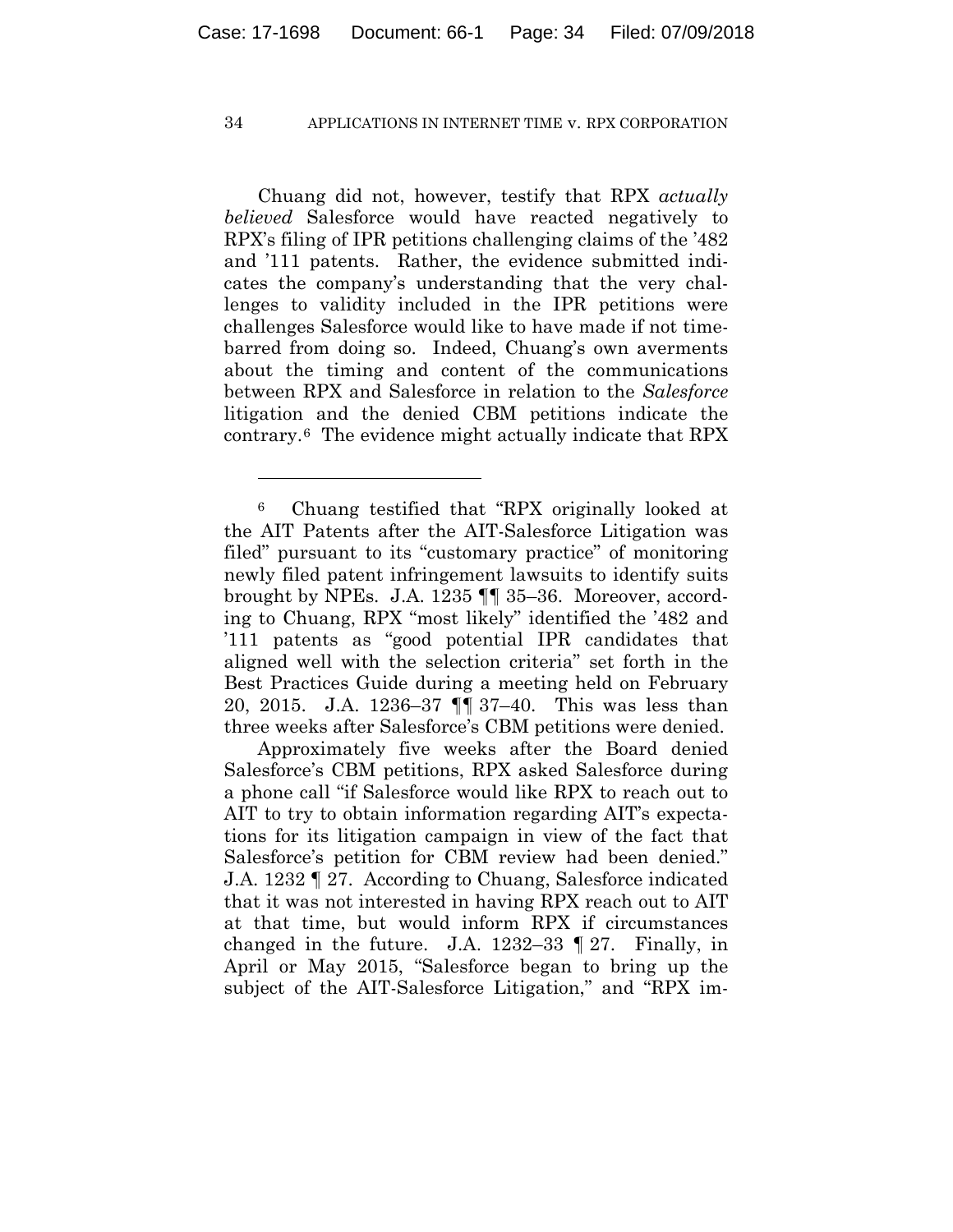worked to ascertain, with a strong degree of confidence, its client's desires, while taking last-minute efforts to avoid obtaining an express statement of such desires. The law has a label for this: willful blindness. *See Global-Tech Appliances, Inc. v. SEB S.A.*, 563 U.S. 754, 769 (2011) ("While the Courts of Appeals articulate the doctrine of willful blindness in slightly different ways, all appear to agree on two basic requirements: (1) the defendant must subjectively believe that there is a high probability that a fact exists and (2) the defendant must take deliberate actions to avoid learning of that fact." (footnote and citation omitted)).

AIT accused RPX of engaging in this very practice. *See* J.A. 1368. But the Board, without providing any reasoned explanation, wrote that it was "not persuaded that the evidence of record supports th[e] assertion[s]" that RPX has "adopted a 'willful blindness' strategy" and "intentionally operates its business to circumvent the PTAB's RPI case law." J.A. 1400. It further explained that "RPX has provided declaration testimony that explains RPX's 'best practices' for identifying RPIs that *contradicts* Patent Owner's assertion." J.A. 1400 (emphasis added) (citing paragraphs 14–19 of Chuang's declaration). Substantial evidence does not support this determination—nothing in these paragraphs, or anything

 $\overline{a}$ 

mediately indicated that it was not inclined to discuss that matter, and the topic of discussion turned elsewhere." J.A. 1233 ¶ 28. Had the Board examined *any* of this evidence, it might have interpreted Salesforce's change of heart and RPX's effort not to acquire any additional information as a mutual desire to avoid entering into an express agreement under which RPX would file IPR petitions challenging AIT's patents for Salesforce's benefit.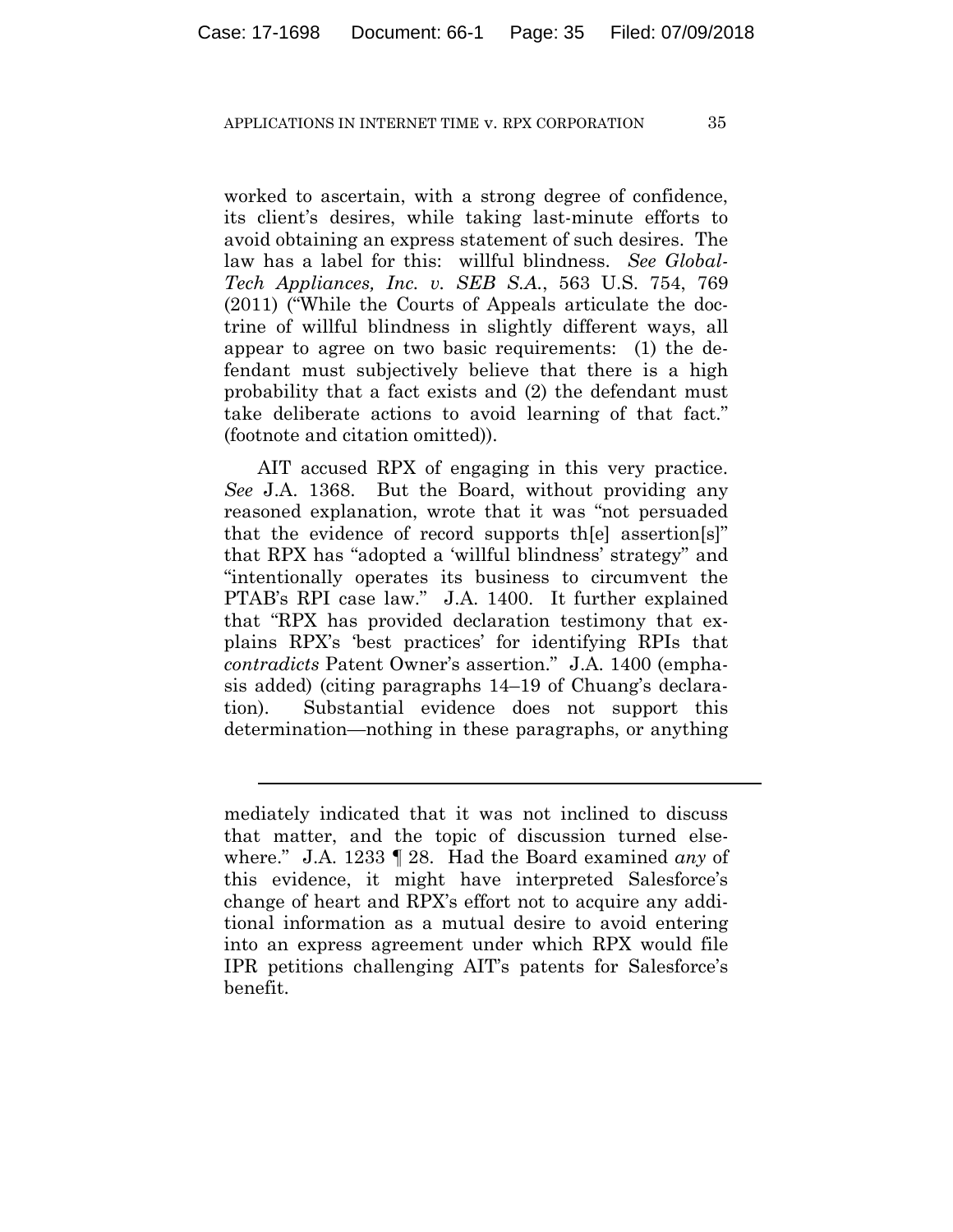else in Chuang's declaration or RPX's reply to AIT's preliminary response on real-party-in-interest "contradicts" AIT's theory that RPX filed IPR petitions challenging the two patents asserted in the *Salesforce* action to benefit Salesforce, where Salesforce itself was time-barred from filing petitions. The insufficiency of the Board's reasoning is especially important because RPX bore the burden of persuasion on this issue, as the Board itself recognized. J.A. 1396–97 (recognizing that, "[w]hen a patent owner provides sufficient evidence prior to institution that reasonably brings into question the accuracy of a petitioner's identification of RPIs, the overall burden remains with the petitioner to establish that it has complied with the statutory requirement to identify all [real parties in interest]." (citing *Zerto*, No. IPR2014-01295, slip op. at  $6-7$ ).<sup>7</sup>

In sum, we believe that the Board's determination that Salesforce was not a real party in interest under § 315(b) relied on an impermissibly narrow understanding

<u>.</u>

<sup>7</sup> This has been and continues to be the Board's position with respect to the placement of the burden of persuasion on this question. *See, e.g.*, *Dep't of Justice v. Iris Corp. Berhad*, No. IPR2016-00497, slip op. at 5 (P.T.A.B. Jan. 22, 2018), Paper No. 50 ("The real-party-ininterest and privity requirements are components of a petitioner's case in chief; establishing a failure to meet those requirements is not an affirmative defense on which a patent owner bears the burden."); *Atlanta Gas Light Co. v. Bennett Regulator Guards, Inc.*, No. IPR2013-00453, slip op. at 6–8 (P.T.A.B. Jan. 6, 2015), Paper No. 88 ("[T]he burden remains with the petitioner to establish that it has complied with the statutory requirement to identify *all* the real parties in interest." (emphasis added)).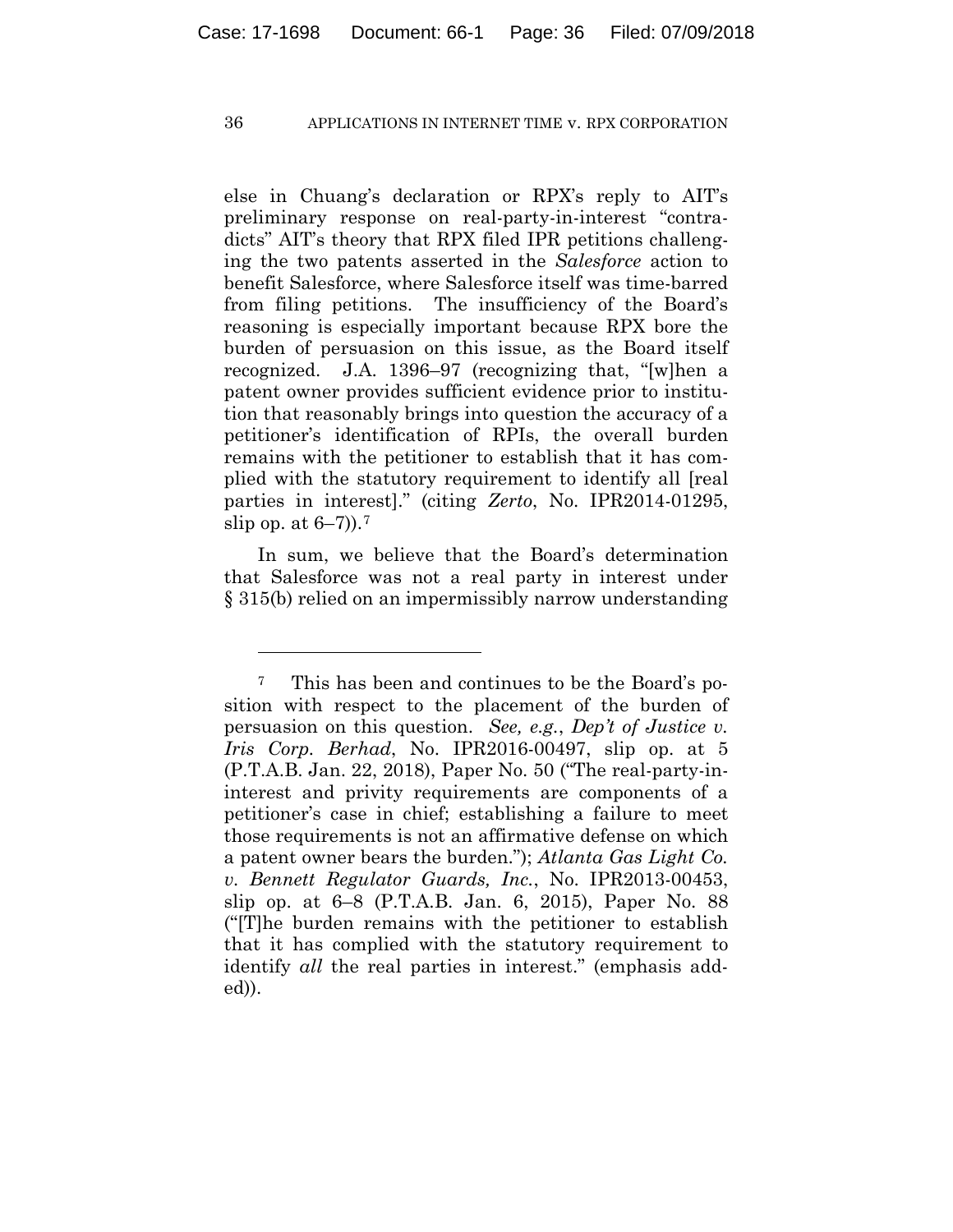of the common-law meaning of the term, was not based on consideration of the entirety of the administrative record, and seemingly misallocated the burden of proof. Any one of these errors might warrant vacatur—together, they compel it. The Supreme Court "has stressed the importance of not simply rubber-stamping agency factfinding," explaining that the "APA requires meaningful review" and that "its enactment meant stricter judicial review of agency factfinding than Congress believed some courts had previously conducted." *Dickinson v. Zurko*, 527 U.S. 150, 162 (1999) (holding that APA standards governing judicial review of agency findings and conclusions apply when the Federal Circuit reviews PTO decisions). At the same time, the Court explained that the APA requires courts to "review[] an agency's reasoning to determine whether it is 'arbitrary' or 'capricious.'" *Id.* at 164 (citing *SEC v. Chenery Corp.*, 318 U.S. 80, 89–93 (1943)). Relying on these principles, we have held that "substantial evidence review 'requires an examination of the record as a whole, taking into account both the evidence that justifies and detracts from an agency's opinion.'" *Princeton Vanguard*, 786 F.3d at 970 (quoting *Falkner*, 448 F.3d at 1363). The Board did not consider critical evidence proffered by AIT. Nor did it adequately explain why it rejected certain of AIT's common law theories, particularly where RPX bore the burden of proving its petitions were not time-barred under § 315(b).

Finally, we note that several other legal theories described in Wright & Miller that were not considered by the Board may apply to the facts of this case. The PTO's rules and Trial Practice Guide expressly reference Wright & Miller as an authority its tribunals should consider when rendering real party-in-interest determinations, and we hold that it was error for the Board not to have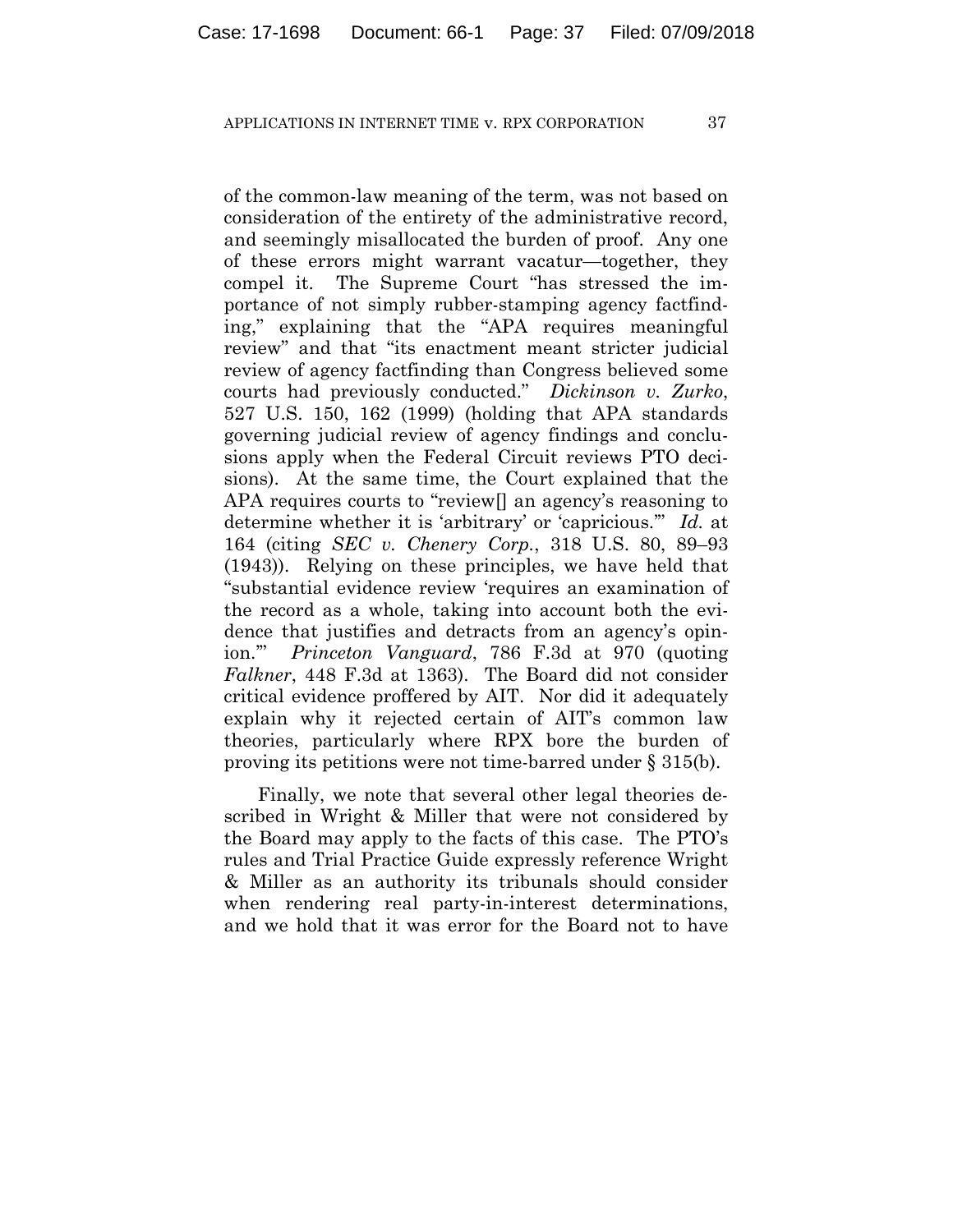considered these theories, particularly because AIT raised arguments that directly implicate them.8

For instance, § 1553 of Wright & Miller explains that, "[a]s a general rule, a person who is an attorney-in-fact or an agent solely for the purpose of bringing suit is viewed as a nominal rather than a real party in interest and will be required to litigate in the name of the principal rather than in the agent's own name." Wright & Miller § 1553. This section clarifies that an agent with an ownership interest in the subject matter of the suit, or one who is the trustee of an express trust or a party in whose name a contract has been made for the benefit of another, may qualify as a real party in interest. *Id.* AIT effectively raised this argument below, labeling RPX as "an extension of the client's in-house legal team" that helps "selectively clear" liability for infringement as part of its "patent risk management solutions." J.A. 17. Depending on the nature of the parties' relationship, an entity can serve as an agent to a principal and file an IPR on the principal's behalf even without the two formally agreeing that the agent will do so. *See* Restatement (Third) of Agency, § 1.01 cmt. c (Am. Law Inst. 2006) ("Thus, a person may be an agent although the principal lacks the right to control the full range of the agent's activities, how the agent uses time, or the agent's exercise of professional judgment."). There is no indication that the Board con-

<u>.</u>

<sup>8</sup> While AIT's time-bar arguments below centered on the theory that Salesforce was a real party in interest, rather than a privy of RPX, AIT repeatedly urged that RPX was a "proxy" for Salesforce and raised arguments resting on theories relating thereto. *See* J.A. 17, 1367–68. On remand, if necessary, the Board must address these other theories focused on the actual relationship between Salesforce and RPX.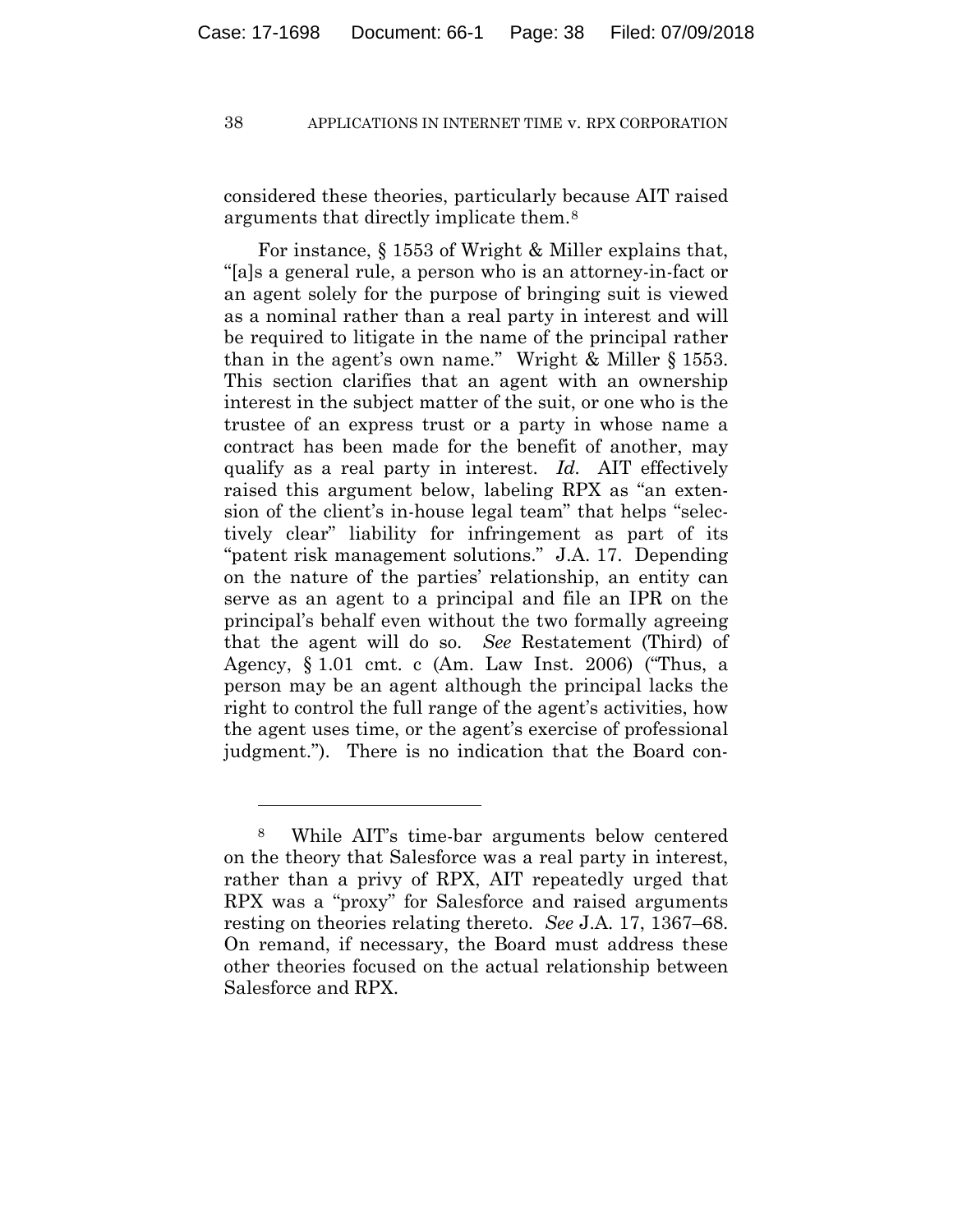sidered AIT's contention that Salesforce is a real party in interest because RPX acted as its attorney-in-fact or its express or implied litigating agent.

Similarly, a related section of a different treatise discusses "preclusion by consent and estoppel by conduct," beginning with the remark that "[t]he repose and reliance interests generated by a judgment may deserve protection against nonparties for *reasons of acquiescence* that depart from any of the common 'privity' theories of participation, representation, or property." 18A Charles Alan Wright, Arthur R. Miller, & Edward H. Cooper, Federal Practice & Procedure § 4453 (2d ed. 2018) ("Wright, Miller, & Cooper") (emphasis added). The treatise continues by noting that, "[a]lthough acquiescence furnishes the most apt single label for these reasons, several distinctive principles can be identified." *Id.* It then provides that:

One, relying on actual consent to be bound, may fairly be treated as an aspect of preclusion by judgment. The others are better viewed as *species of apparent authority or estoppel by conduct*; the distinctive feature of these theories is that the apparent authority or estoppel arises from conduct that relates to litigation between other persons. Such conduct may include conduct of a nonparty that *apparently authorizes* a party to represent his interests; acquiescence in a situation that has been created by a prior judgment; and failure to dispel a party's reasonable belief that the nonparty will honor the judgment in pending litigation.

*Id.* (emphases added). In this case, AIT argued that RPX had apparent authority to file the IPR petitions to benefit Salesforce, pointing to RPX's public statement that its "interests are 100% aligned with those of [its] clients" and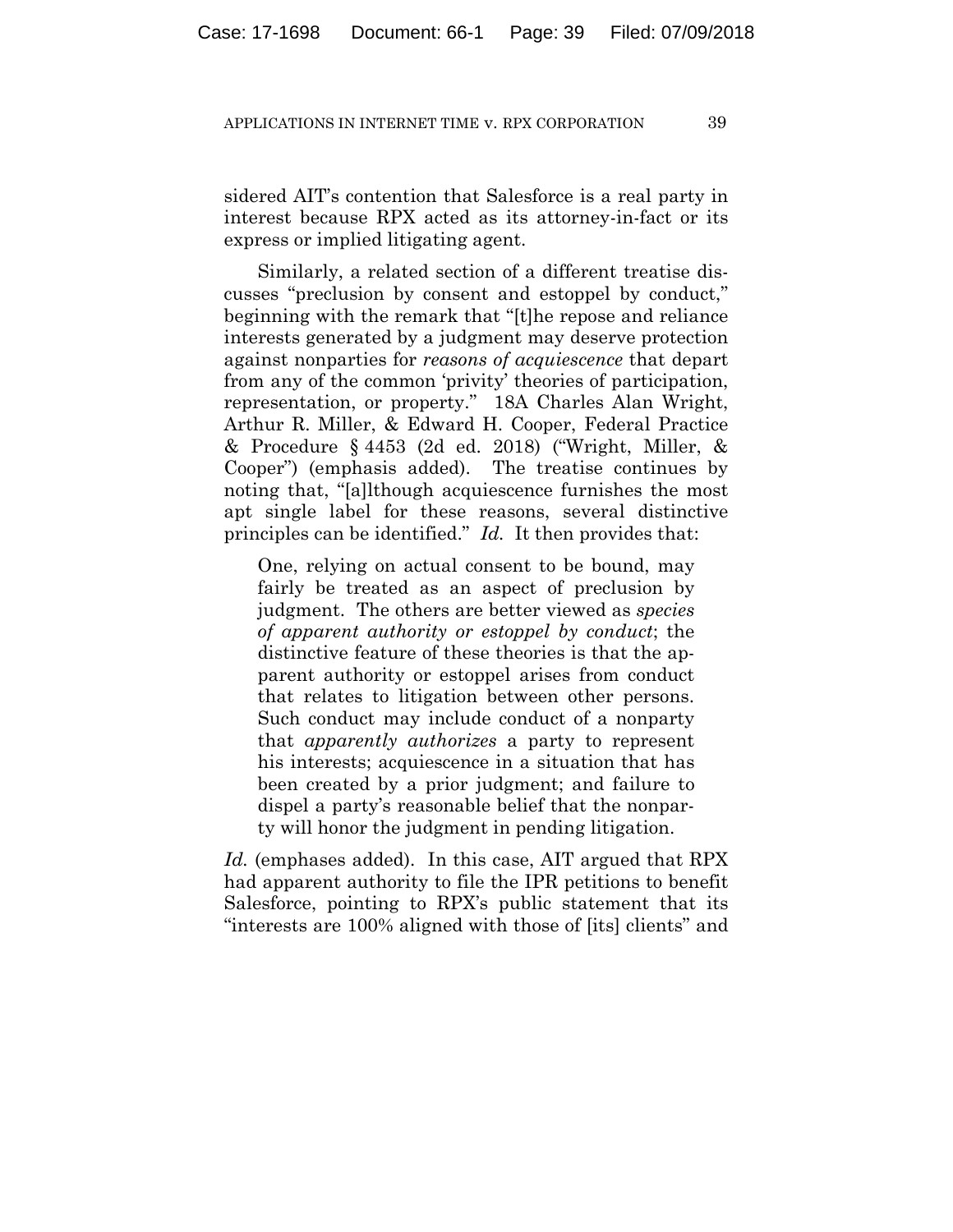to the timing of Salesforce's substantial payments to RPX. J.A. 20. The Board erred in its § 315(b) analysis by not considering this theory.9

Importantly, we do not question the Board's authority to make findings of fact, or our obligation to defer to those findings when not supported by substantial evidence. Where, however, the Board made its findings without considering the entirety of the evidentiary record, appears to have imposed—even if inadvertently—the burden of proving that RPX was not the only real party in interest on AIT, and assessed the evidence it did consider through an incorrect legal lens, we cannot find that substantial evidence supports the Board's ultimate conclusion.

## III. CONCLUSION

For the foregoing reasons, we vacate the Board's *428*  and *111 Decisions*, and remand for further proceedings. The Board's decisions in this case neither considered the full range of relationships under § 315(b) and the common law that could make Salesforce a real party in interest with respect to this IPR nor properly applied the principles articulated in the Trial Practice Guide upon which it purported to rely. The Board also failed to comply with its obligations under the APA to consider the evidence that justifies and detracts from its conclusions and to explain sufficiently its rationale for rejecting AIT's arguments and theories.

We do not reach the merits of any of the patentability arguments raised in AIT's opening brief. In its discretion, the Board may authorize additional discovery relevant to

1

<sup>9</sup> In addition, § 1552 of Wright & Miller and § 4456 of Wright, Miller, & Cooper examine the rights of associations, and also appear to be relevant to the undisputed facts of this case.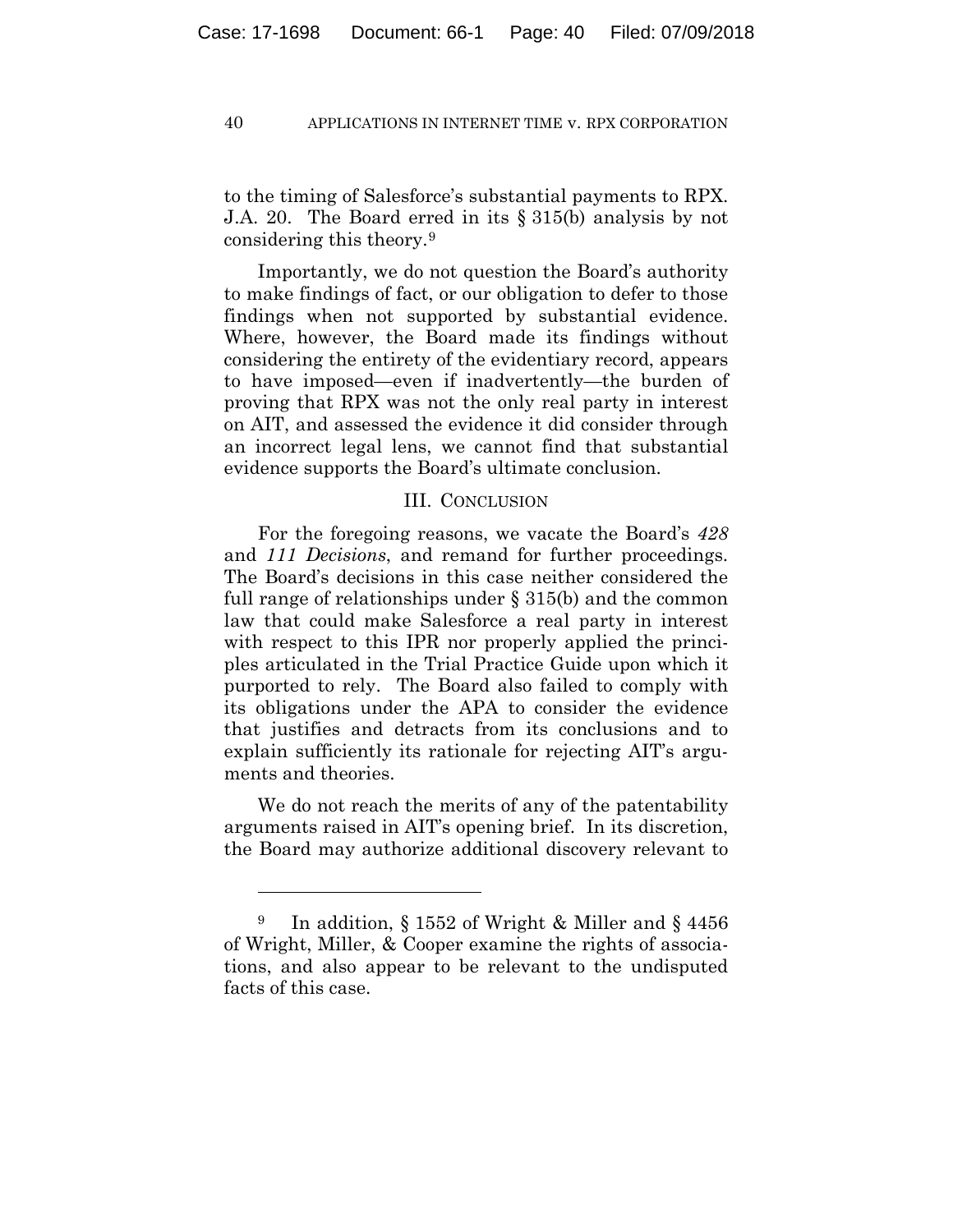whether Salesforce is *either* a real party in interest *or* a privy of RPX for purposes of § 315(b). Additional discovery may be particularly warranted in the face of the nonfrivolous challenge made to date by AIT to RPX's somewhat bald assertions regarding who the real parties in interest are in these IPRs.

# **VACATED AND REMANDED**

COSTS

Costs to Applications in Internet Time, LLC.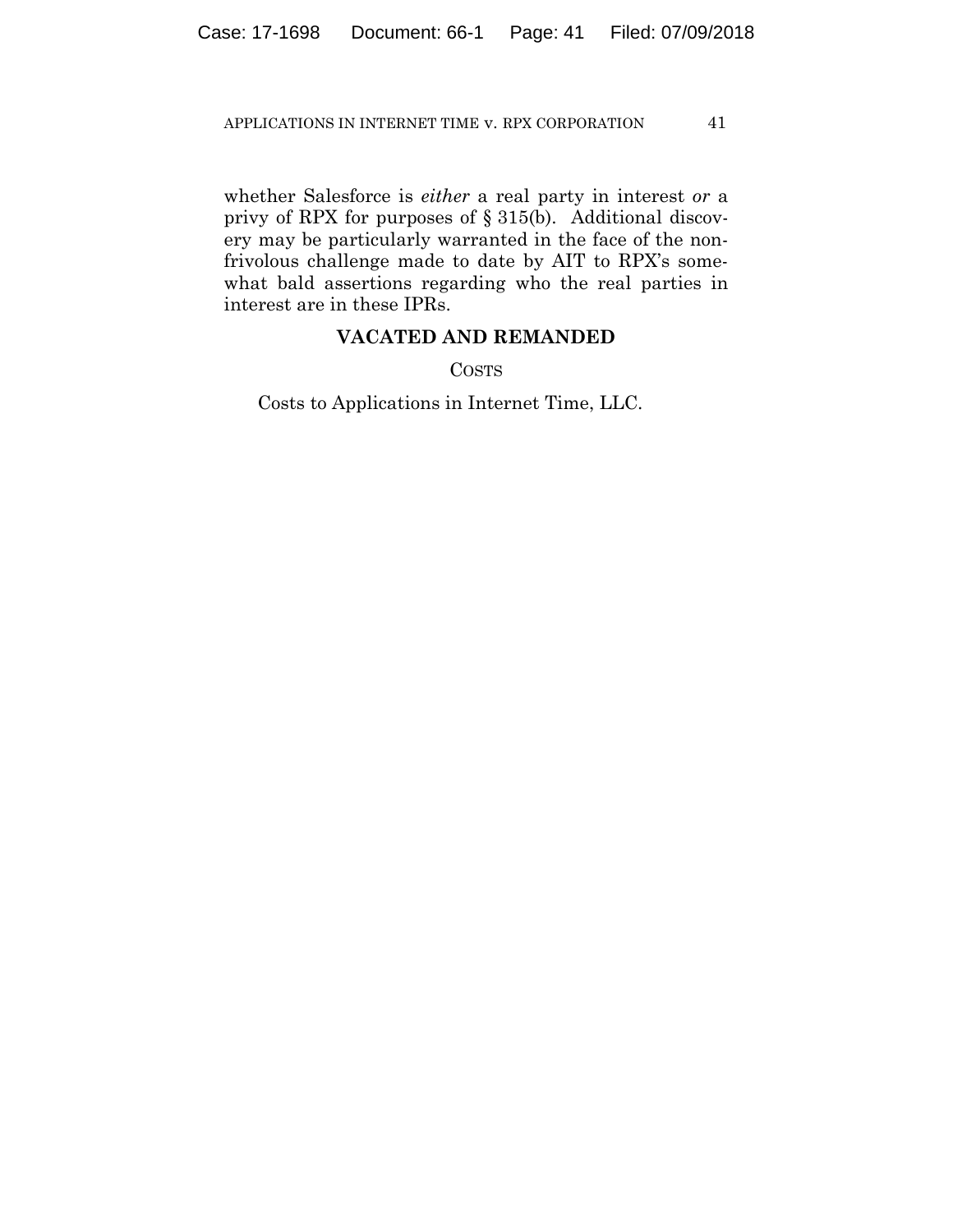# United States Court of Appeals for the Federal Circuit

**APPLICATIONS IN INTERNET TIME, LLC,** *Appellant*

**\_\_\_\_\_\_\_\_\_\_\_\_\_\_\_\_\_\_\_\_\_\_** 

**v.**

**RPX CORPORATION,** *Appellee*

**\_\_\_\_\_\_\_\_\_\_\_\_\_\_\_\_\_\_\_\_\_\_** 

2017-1698, 2017-1699, 2017-1701 **\_\_\_\_\_\_\_\_\_\_\_\_\_\_\_\_\_\_\_\_\_\_** 

Appeals from the United States Patent and Trademark Office, Patent Trial and Appeal Board in Nos. IPR2015-01750, IPR2015-01751, IPR2015-01752.

**\_\_\_\_\_\_\_\_\_\_\_\_\_\_\_\_\_\_\_\_\_\_** 

REYNA, *Circuit Judge*, concurring.

I concur with my colleague Judge O'Malley's opinion that the Patent Trial and Appeal Board ("Board") erred in its determination that RPX's petitions for *inter partes* review ("IPR") are not time barred under 35 U.S.C.  $§ 315(b).$ 

But I also conclude that the Board erred by failing to fully address the question of whether RPX's petitions are time barred under the privity provision of  $\S 315(b)$ . This error constitutes an independent ground for vacating and remanding.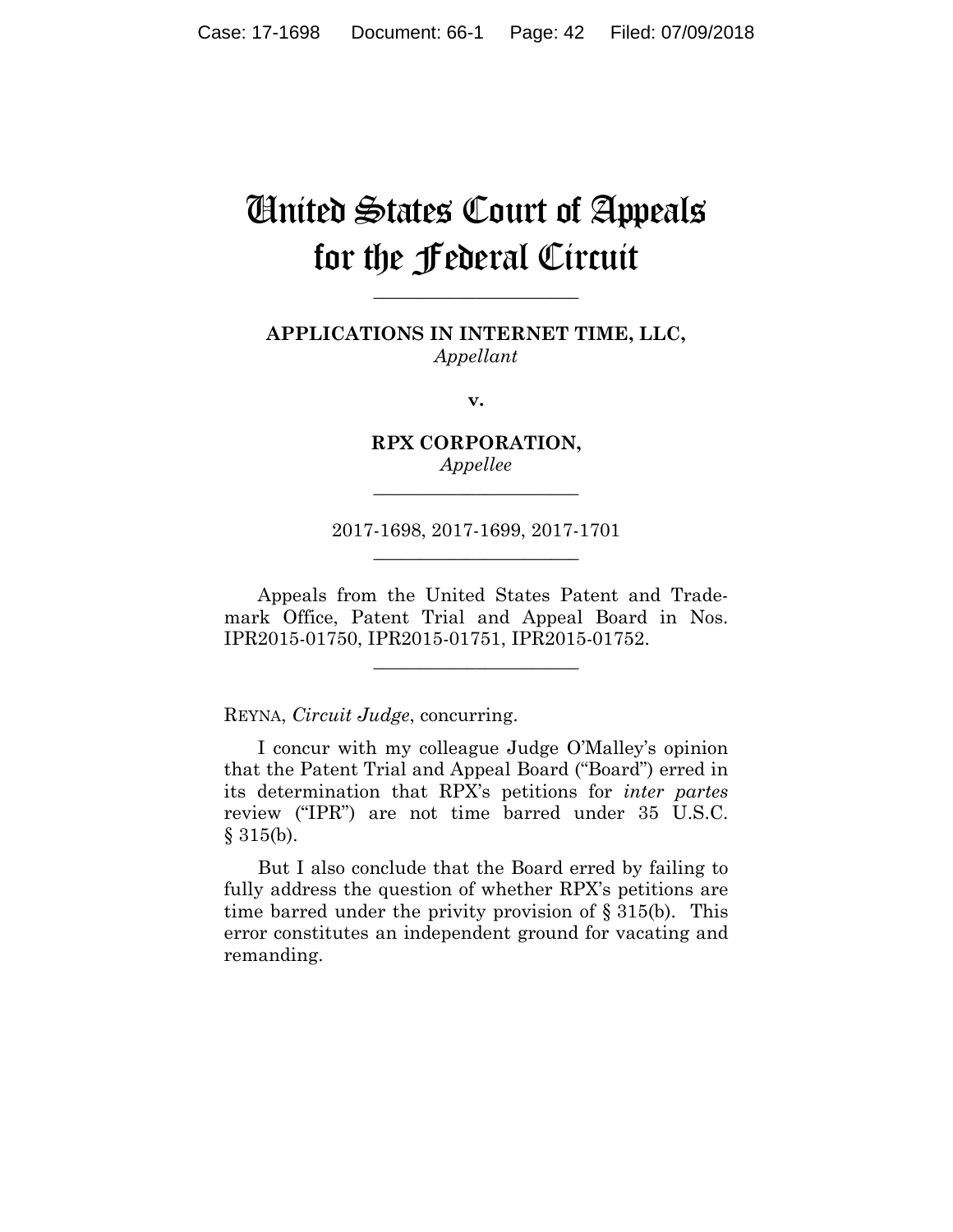## I. PRIVITY UNDER § 315(B)

The Leahy-Smith America Invents Act ("AIA") provides that the Patent and Trademark Office ("PTO") may not institute an IPR where the petition "is filed more than 1 year after the date on which the petitioner, the real party in interest, or privy of the petitioner is served with a complaint alleging infringement of the patent." 35 U.S.C. § 315(b); Pub. L. No. 112-29, § 3(b)(1), 125 Stat. 284, 287 (2011).

Neither the AIA nor the Patent Act (35 U.S.C. §§ 1 *et seq*) defines "privity" or "privy of the petitioner." Nor has this court had ample opportunity to address the legal standards for privity under § 315(b), primarily because time bar determinations under § 315(b) were not reviewable until the *en banc* court recently held that "time-bar determinations under § 315(b) are reviewable by this court," and overruled earlier panel decisions to the contrary. *Wi-Fi One, LLC v. Broadcom Corp.*, 878 F.3d 1364, 1374 (Fed. Cir. 2018) (en banc).

In *Wi-Fi One*, we recognized that, as a wellestablished common law concept, privity under § 315(b) should be examined under the backdrop of the "cardinal rule of statutory construction that where Congress adopts a common-law term without supplying a definition, courts presume that Congress knows and adopts the cluster of ideas that were attached to the term." *WesternGeco LLC v. ION Geophysical Corp.*, 889 F.3d 1308, 1317 (Fed. Cir. 2018) (quoting *FAA v. Cooper*, 566 U.S. 284, 291–92 (2012)) (quotation marks omitted); *see Wi-Fi One, LLC v. Broadcom Corp.*, 887 F.3d 1329, 1335 (Fed. Cir. 2018) ("*Wi-Fi One Remand*") ("Congress intended to adopt common law principles to govern the scope of the section 315(b) one-year bar."). The AIA's legislative history also recognizes the common law meanings for privity. *See WesternGeco*, 889 F.3d at 1317; *Wi-Fi One Remand*, 887 F.3d at 1335. Congress did not leave to the PTO's discre-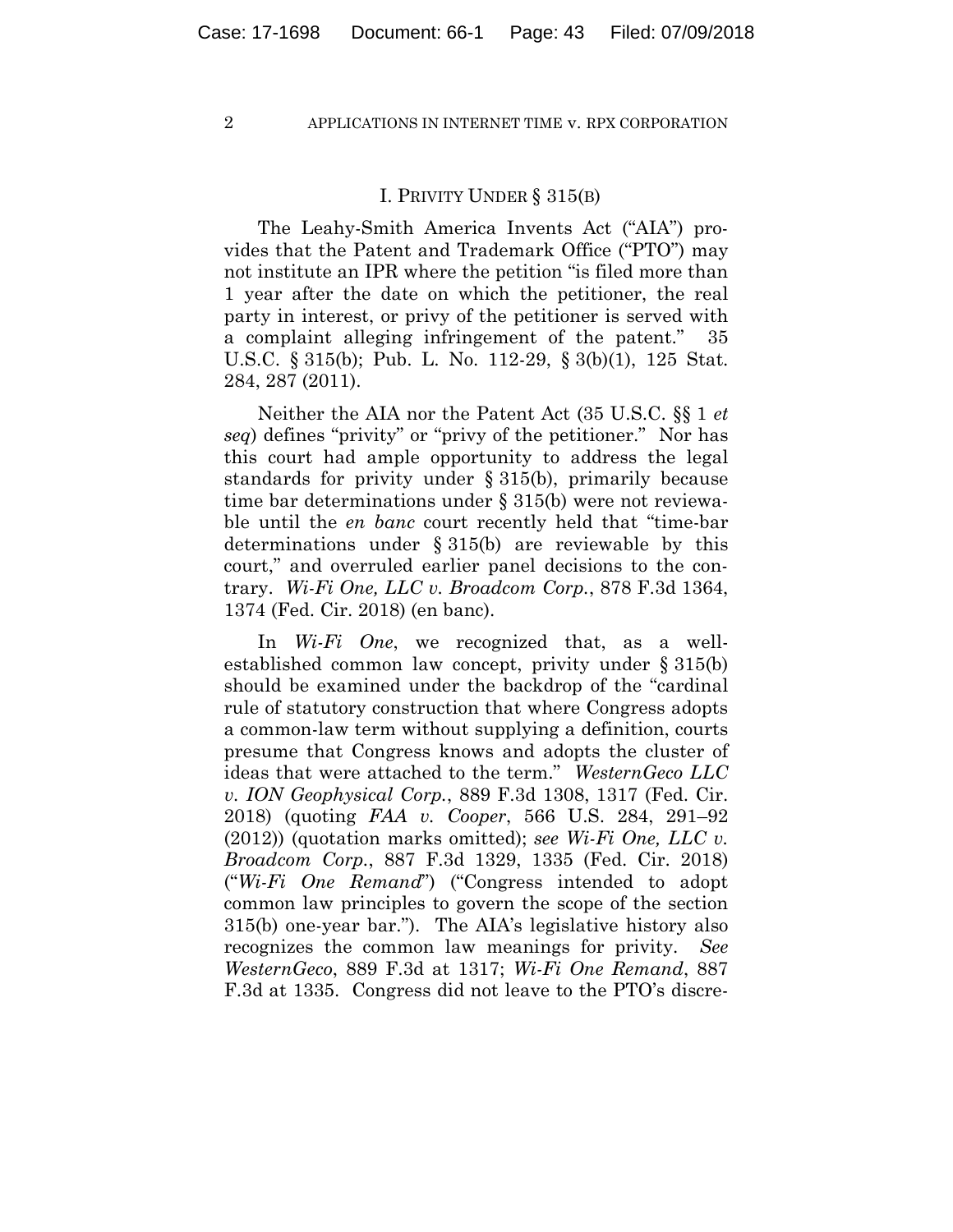tion to determine the legal standards for privity; it is a question well within the province of the judiciary. *See McDonnell Douglas Corp. v. United States*, 323 F.3d 1006, 1014 (Fed. Cir. 2003) (holding that "determination of legal standards is a pure issue of law" that we review *de novo*).

 Privity is a well-recognized common law concept that is primarily based on *the legal relationship between parties*. The general definition of privity is "[t]he connection or relationship between two parties, each having a legally recognized interest in the same subject matter (such as a transaction, proceeding, or piece of property)." *Privity*, Black's Law Dictionary (10th ed. 2014). The Supreme Court has noted that "[t]he substantive legal relationships justifying preclusion are sometimes collectively referred to as 'privity.'" *See Taylor v. Sturgell*, 553 U.S. 880, 894 n.8 (2008).

The roots of privity are grounded in the general principle of due process that one is not bound by a judgment "in a litigation in which he is not designated as a party or to which he has not been made a party by service of process." *Hansberry v. Lee*, 311 U.S. 32, 40 (1940) (quoting *Pennoyer v. Neff*, 95 U.S. 714 (1877)). On the other side of the same coin, due process also prohibits a litigant from taking a second bite at the apple by relitigating the same case through the persona of another, its privy. *See Green v. United States*, 355 U.S. 184, 187 (1957) (explaining that it is "deeply ingrained" in our system of jurisprudence that one should not be allowed to make "repeated attempts" to prosecute a case). Thus, due process protects both claimants and defendants from abusing the judicial system, and privity is a key safeguard of this protection.<sup>1</sup>

1

<sup>1</sup> Privity serves the important purpose of precluding parties from contesting matters where they had a "full and fair opportunity to litigate[,] protect[ing] their adver-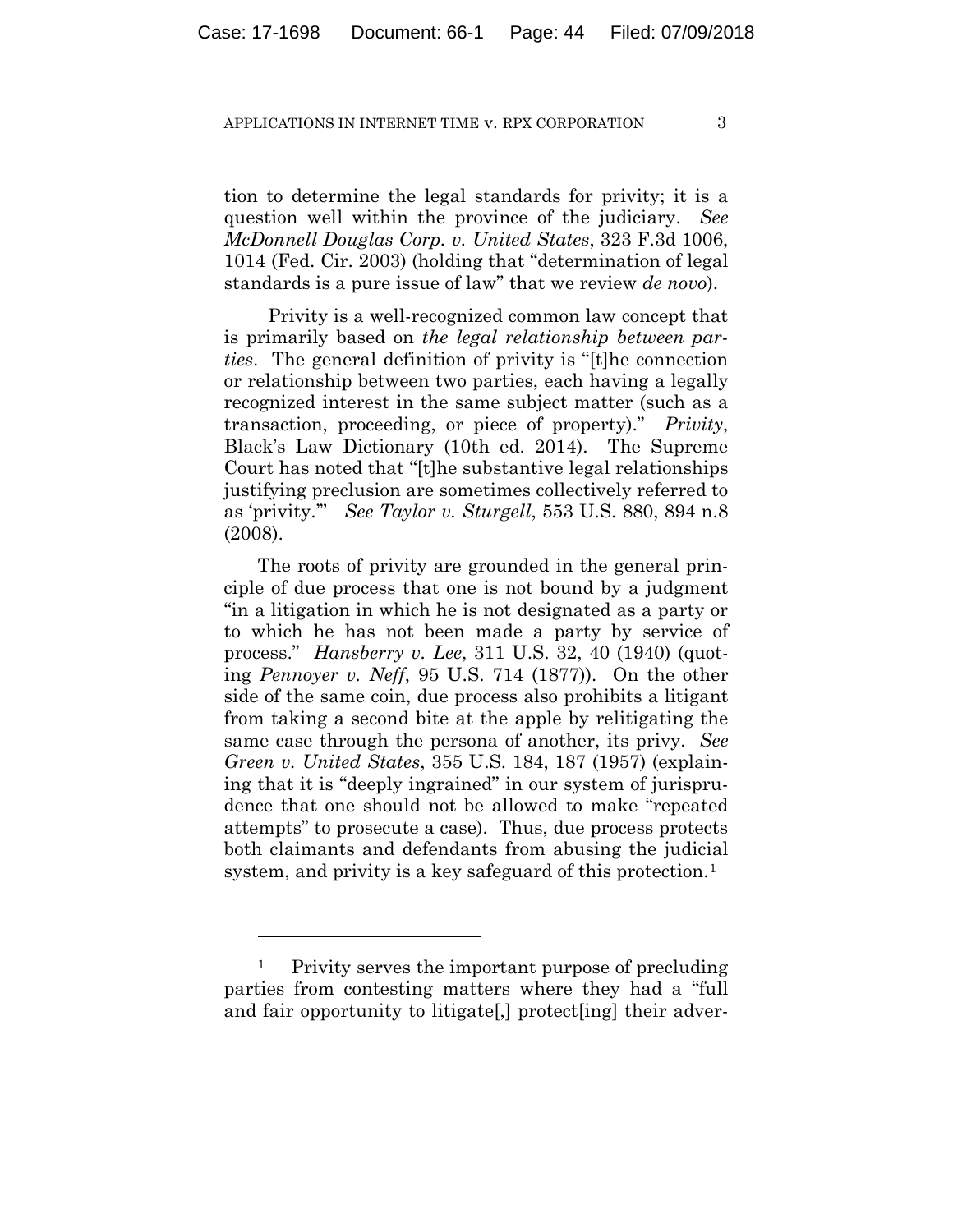Relevant here, a person not a party to a litigation may have appeared in that litigation through the persona of another, its privy. Privity recognizes those instances where a person that was not a party in an initial litigation should be precluded from a subsequent litigation involving the same or a similar claim. *See Montana*, 440 U.S. at 153–54. Thus, where privity is shown to exist between a party to a second case and a party who is bound by an earlier judgment, the party to the second case—who was not a party in the first action—is also bound by the earlier judgment. *Richards v. Jefferson Cty.*, 517 U.S. 793, 798 (1996).

In the AIA context, the privity provision of  $\S 315(b)$ "prevent[s] successive challenges to a patent by those who previously have had the opportunity to make such challenges in prior litigation." *WesternGeco*, 889 F.3d at 1319. Congress deemed the common law principle of privity important enough that, under §315(b), it withheld from the PTO authority to institute an IPR where the petition "is filed more than 1 year after the date on which the petitioner, the real party in interest, or privy of the petitioner is served with a complaint alleging infringement of the patent."

In this case, the question squarely before the PTO was whether non-party Salesforce.com, Inc. ("Salesforce") is a privy of appellee RPX Corporation ("RPX") such that RPX should be time barred under § 315(b) because Salesforce was served with an infringement complaint by appellant Applications in Internet Time, LLC ("AIT") more than one year prior to the filing of the IPRs. The

l

saries from the expense and vexation attending multiple lawsuits, conserve[ing] judicial resources, and foster[ing] reliance on judicial action by minimizing the possibility of inconsistent decisions." *See Montana v. United States*, 440 U.S. 147, 153–54 (1979).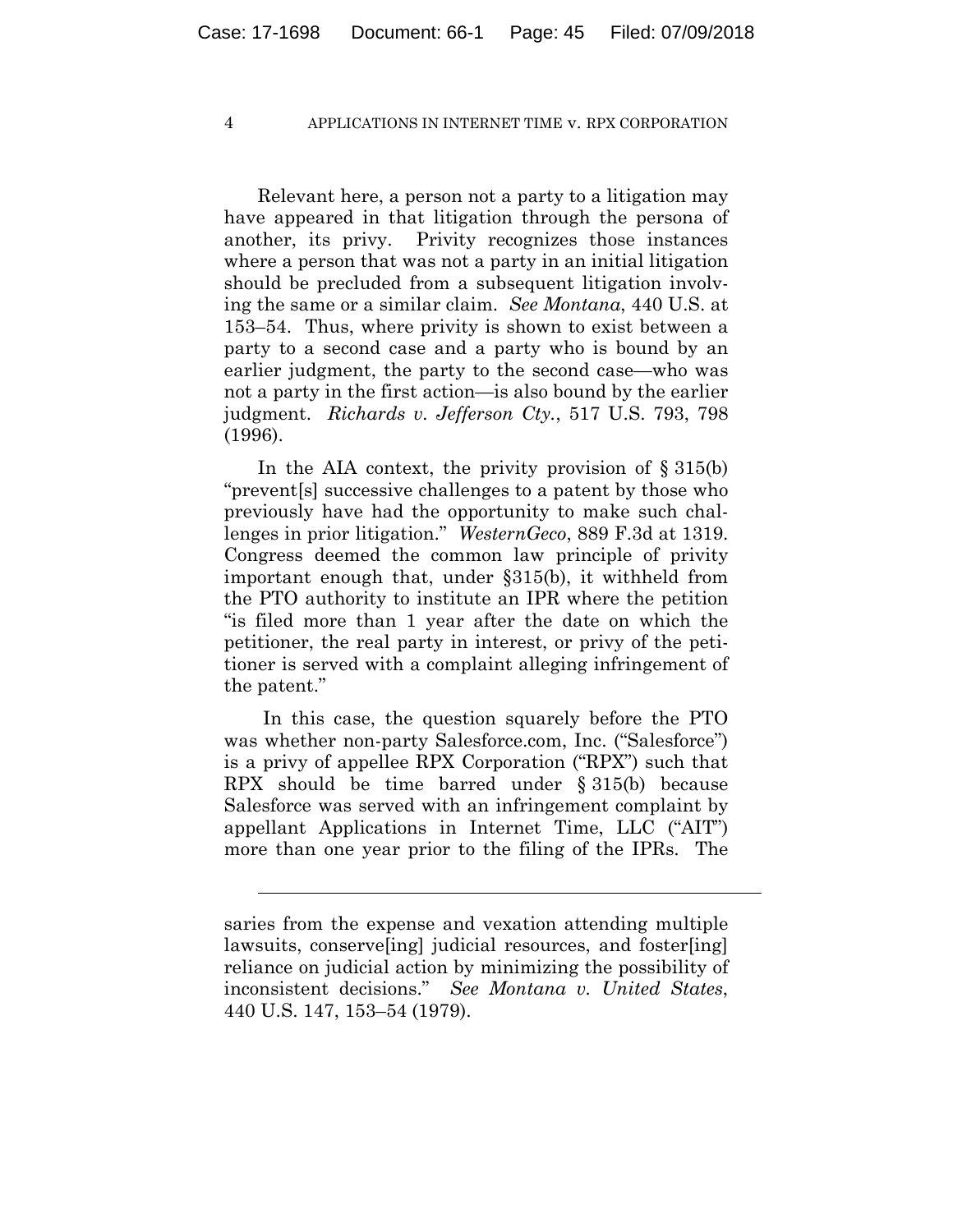legal standard applicable to that question is whether there exists a significant legal relationship between Salesforce and RPX that establishes privity.

The Supreme Court has provided a non-exhaustive list for examining whether the legal relationship between two parties establishes that one is the privy of the other. The list consists of six categories that create independent exceptions to the common law rule that normally forbids non-party preclusion in litigation: (1) an agreement between the parties to be bound; (2) pre-existing substantive legal relationships between the parties; (3) adequate representation by the named party; (4) the non-party's control of the prior litigation; (5) where the non-party acts as a proxy for the named party to relitigate the same issues; and (6) where special statutory schemes foreclose successive litigation by the non-party (*e.g.*, bankruptcy and probate). *Taylor*, 553 U.S. at 894–95. The Supreme Court noted that this list of six categories is meant to provide a "framework" for considering non-party preclusion, "not to establish a definitive taxonomy." *Id.* at 893 n.6. The Supreme Court did not limit the application of the framework to either real party in interest or privity; it equally applies to both. *See id.* at 894 n.8 (applying in situations where "nonparty preclusion is appropriate on *any* ground" (emphasis added)).

This court has recognized and applied the *Taylor* framework for § 315(b) time bar determinations. *See WesternGeco*, 889 F.3d at 1319 (listing the six *Taylor* categories); *Wi-Fi One Remand*, 887 F.3d at 1336 (holding that privity and real party in interest under § 315(b) should be examined "consistent with general legal principles," citing *Taylor*). In addition, the PTO follows the caselaw from the Supreme Court and this court*. See* Office Patent Trial Practice Guide, 77 Fed. Reg. 48,756 (Aug. 14, 2012). The PTO's Trial Practice Guide provides that "[t]he USPTO will apply traditional common-law principles" to evaluate what parties constitute "privies" or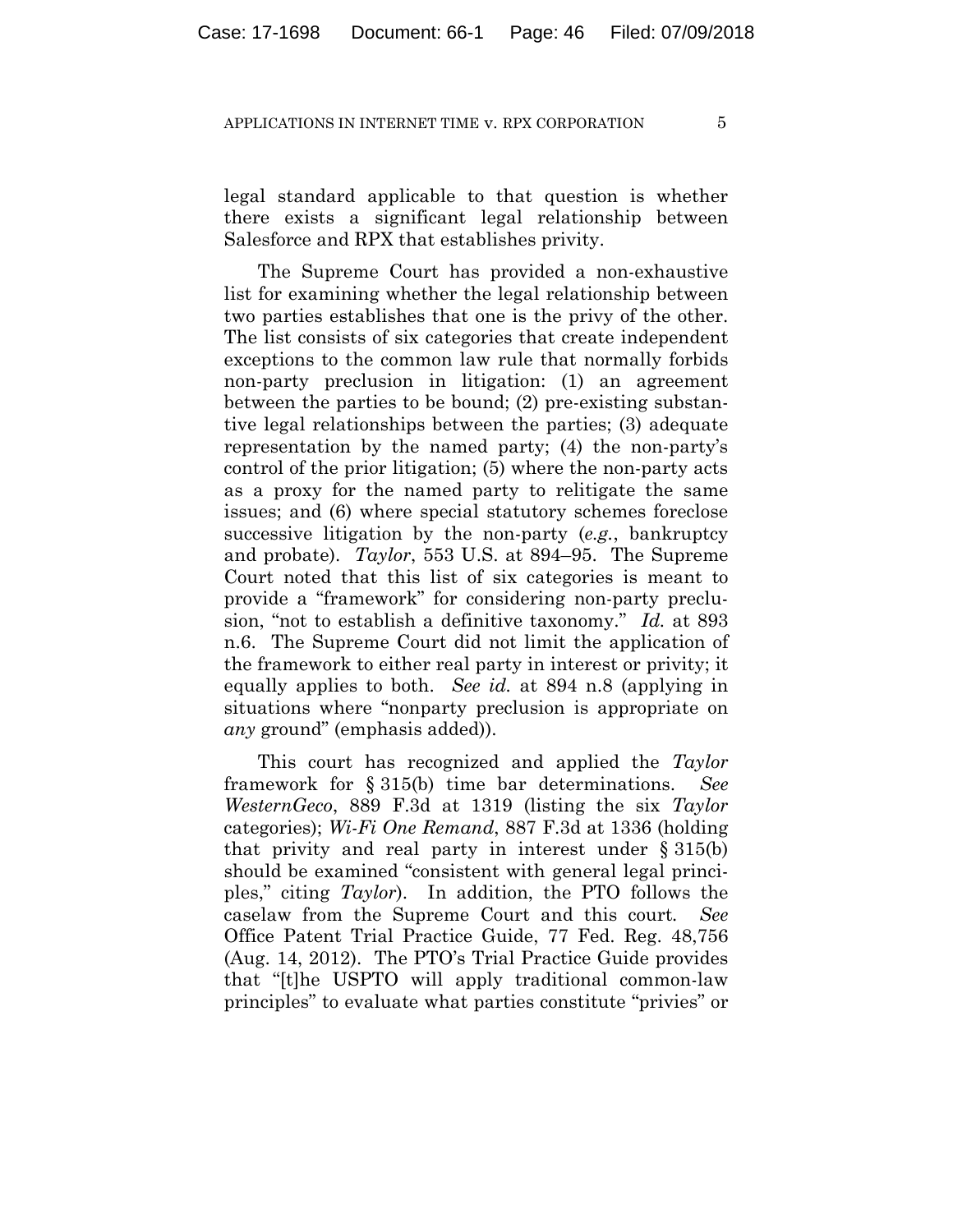"real parties in interest." *Id.* at 48,759. The Trial Practice Guide seeks to define "real party in interest" and "privity" by indicating that a real party in interest is the party that desires review of the patent or the party on behalf of which the petition was filed, while explaining that "[t]he notion of 'privity' is more expansive," encompassing legal relationships that are "sufficiently close such that both [the petitioner and the privy] should be bound by the trial outcome and related estoppels." *Id*.

## II. THE BOARD'S DECISION

In its arguments before the Board, AIT contended that RPX's petitions should be time barred under § 315(b) because the statute "merely requires that the real partyin-interest or *a privy* be time barred without speaking of control." J.A. 2024 (emphasis added). AIT argued that RPX had "an unusually close relationship" with Salesforce and acted as a "proxy" or an "agent" for Salesforce allegations that are traditionally associated with privity. *See Taylor*, 553 U.S. at 894. AIT specifically cited *Taylor*'s "six categories that create an exception to the common law rule that normally forbids nonparty preclusion in litigation." Patent Owner's Preliminary Response at \*5, *RPX Corp.*, IPR2015–1750 (P.T.A.B. Nov. 27, 2015). AIT further alleged that this case fit "[u]nder a [*Taylor*] category relevant here"—namely, relitigating through a proxy. *Id.* By linking the alleged "proxy" relationship between RPX and Salesforce to *Taylor*, AIT correctly understood that "proxy" is a form of privity. AIT has maintained its position throughout the IPR proceedings.

In its institution decisions and final written decisions, the Board ignored the § 315(b) privity question. Instead, it focused on the real party in interest inquiry and decided that Salesforce was not a real party of interest because RPX did not have actual control in the prior CBM proceeding. I agree with Judge O'Malley that the standard employed by the PTO in its real party in interest inquiry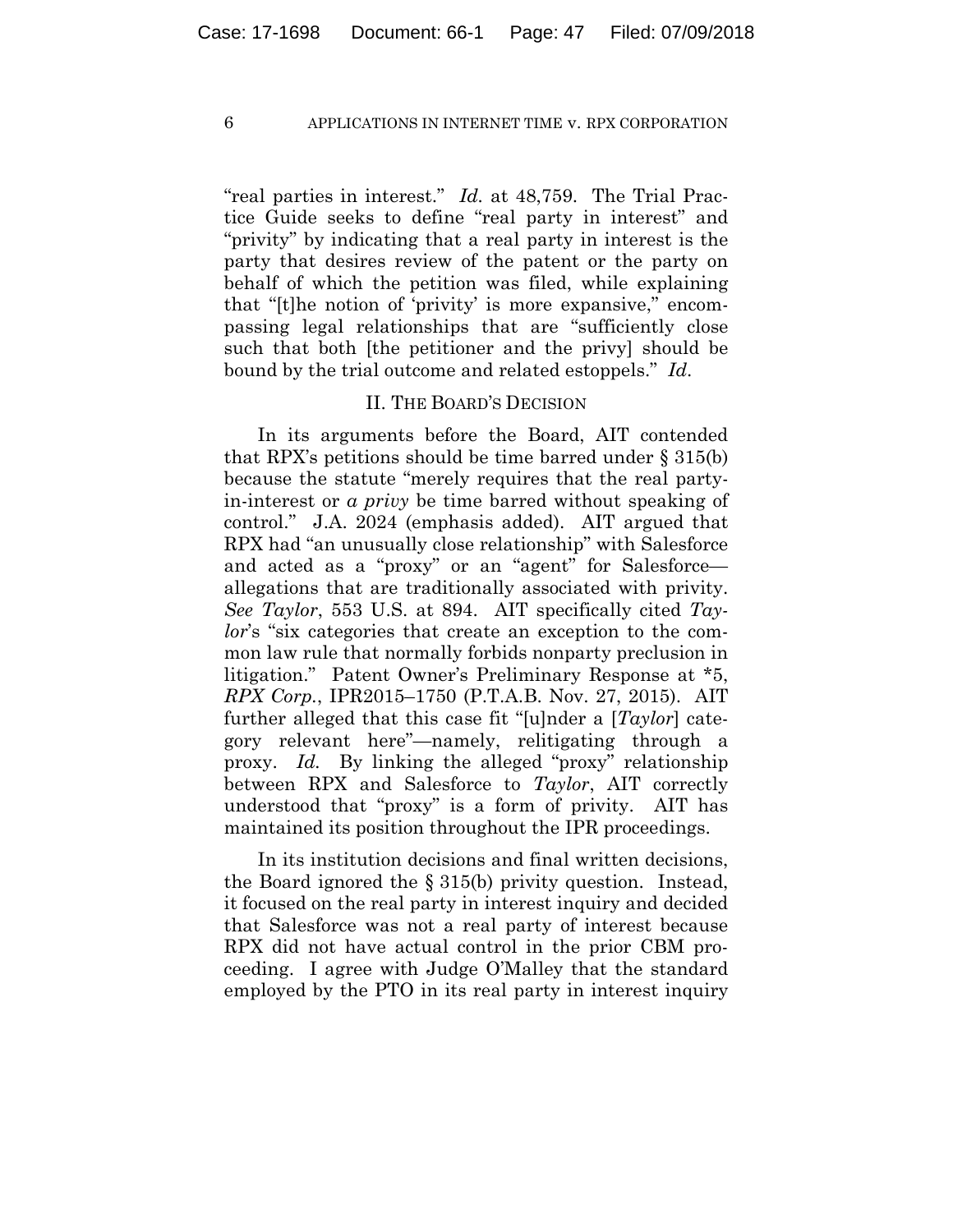was impermissibly narrow and constituted error. In my view, the Board also erred by failing to address whether RPX was a privy of Salesforce.

## III. PRIVITY BETWEEN RPX AND SALESFORCE

Consistent with its arguments before the Board, AIT argues on appeal that the Board committed legal error by "ignor[ing] the prohibition against a 'privy'" mandated by § 315(b). Appellant's Br. 11, 23–24. AIT argues that the Board's failure to address privity under § 315(b) constitutes legal error because "the Board exceeded the scope of its delegated authority and violated a clear statutory mandate." *Id.* at 18. I agree.

AIT invokes the second ground under *Taylor* substantive legal relationship—by arguing that "[a]dditional relevant factors [for finding privity] include [] the non-party's relationship with the petitioner," *id*. (citing the PTO's Trial Practice Guide), and that RPX had "an unusually close relationship" with Salesforce. *Id*. at 20–21. AIT also alleges that RPX's petitions violated the fifth ground under *Taylor*—relitigate through a proxy. Patent Owner's Preliminary Response at \*5, *RPX Corp.*, IPR2015–01750. I address these two grounds in turn.

AIT is correct that privity is based on whether there is a "substantive legal relationship" between the parties. *Taylor*, 553 U.S. at 894. The substantive legal relationship inquiry focuses on the legal obligations between the parties, not between a party and *a proceeding*. *See* Institution Decision at \*8, *RPX Corp.*, IPR2015–1750 (P.T.A.B. May 12, 2016) (basing its real party in interest determinations on "whether a non-party exercises control over a petitioner's participation *in a proceeding*, or whether a non-party is funding *the proceeding* or directing *the proceeding*" (emphases added)). While "control" over *a proceeding* may be germane to a form of privity, the Board failed to consider whether RPX and Salesforce were in a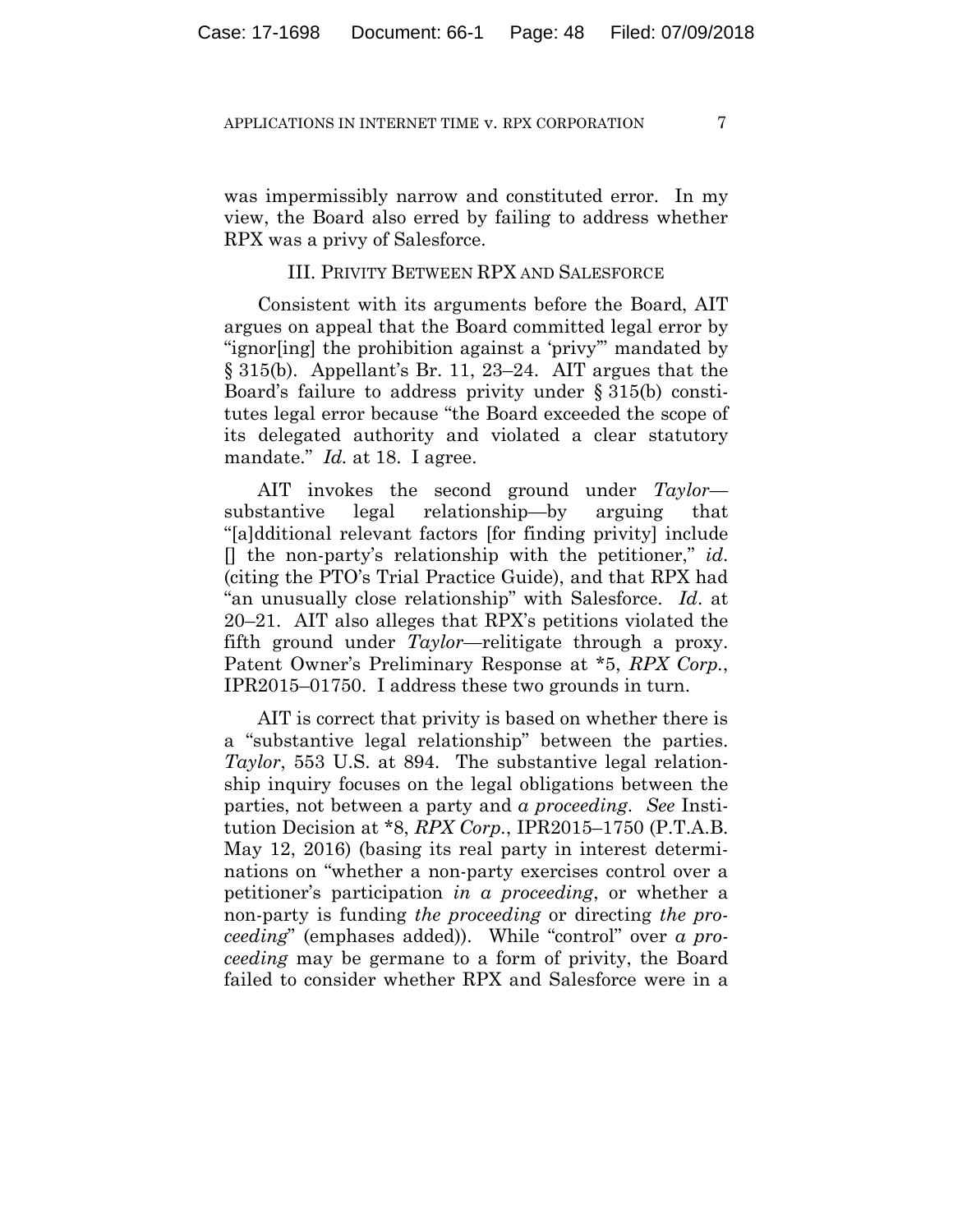substantive legal relationship in a broader context. This was error.

Privity between parties does not hinge on any single proceeding. It is a broader inquiry into whether the parties have a "substantive legal relationship." *See Taylor*, 553 U.S. at 894. Under *Taylor*, "[q]ualifying relationships include, but are not limited to, preceding and succeeding owners of property, bailee and bailor, and assignee and assignor." *Id*. A common character of these relationships is that the two parties share a high degree of commonality of proprietary or financial interest. *See In re Gottheiner*, 703 F.2d 1136, 1140 (9th Cir. 1983) (holding that privity exists "when there is sufficient commonality of interest"). These forms of relationship are based on whether the relationship is anchored or based on legal obligations or commitments. For example, non-party preclusion could apply between an indemnitor and an indemnitee, or between an insurer and an insured on the basis that such relationships form privity. *Intel Corp. v. U.S. Int'l Trade Comm'n*, 946 F.2d 821, 839 (Fed. Cir. 1991) (holding that "an indemnification agreement, in other cases, has alone been enough to find privity"); *see Ridgway v. Gulf Life Ins. Co.*, 578 F.2d 1026, 1029 (5th Cir.1978) ("The contractual relation of liability and social policy supply the necessary privity of party between insured and insurer to bind the latter."). The foregoing examples have little to do with "control" over a prior or current litigation, yet privity exists.

The record before the court shows that although RPX and Salesforce are separate business entities, there exists a legal relationship between them that is defined by mutual legal obligations and commonality of interest. The record suggests that the form of substantive legal relationship between RPX and Salesforce precisely is that which defines privity.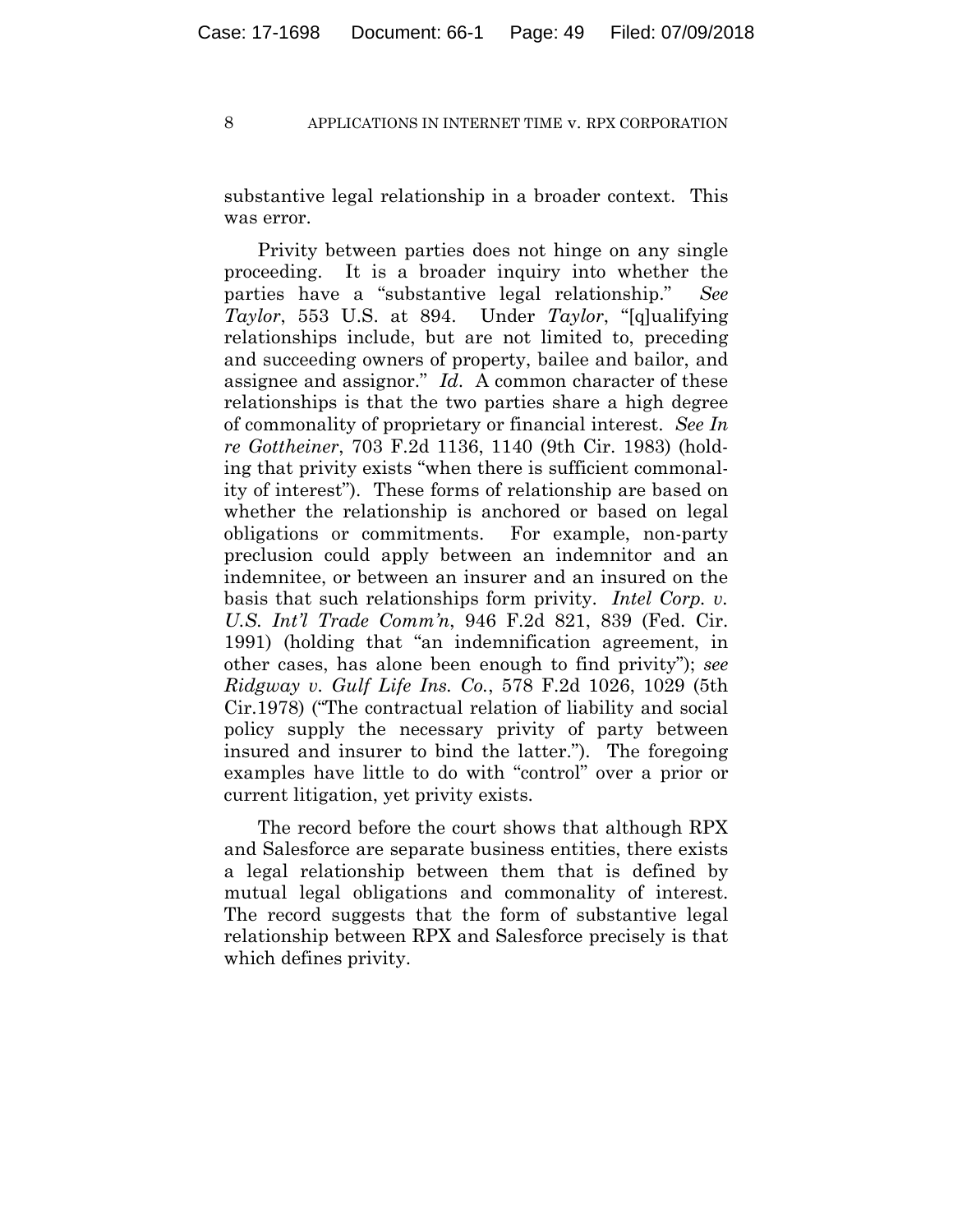First, RPX advertises itself as "the leading provider of patent risk solutions, offering defensive buying, acquisition syndication, patent intelligence, insurance services, and advisory services." J.A. 73–74. RPX's business model involves buying patents from companies and licensing them back. Hence, one form of the legal relationship between RPX and Salesforce is that of patentee and licensee.

Second, RPX provides insurance against nonpracticing entities ("NPE") patent infringement suits to clients who purchase insurance policies.2 This suggests another form of the legal relationship between RPX and Salesforce as that of insurer and insured.<sup>3</sup>

Third, RPX has advertised that its "interests are 100% aligned with those of [its] clients," it could "serve as an extension of a client's in-house legal team," and it could "facilitat[e] challenges to patent validity." J.A. 28, 31, 71. Thus, another form of the legal relationship between RPX and Salesforce is an attorney-client relationship.

1

<sup>2</sup> According to an annual report to the Securities and Exchange Commission filed on March 10, 2014, RPX stated that "[w]e offer and have written insurance policies for clients interested in additional management of their exposure to patent infringement claims brought by NPEs." J.A. 31. It is unclear whether Salesforce has purchased any insurance policies from RPX.

<sup>3</sup> In this context, upon payment of a claim, an insurer typically becomes subrogated to the interests of the insured, in particular to recover monies paid by the insured. Any judgment taken in subrogation for or against the insured would extend to the insurer precisely because there exists a substantive legal relationship. *See* 18A C. Wright, A. Miller, & E. Cooper, *Federal Practice and Procedure*, § 4451 (2d ed. 2002).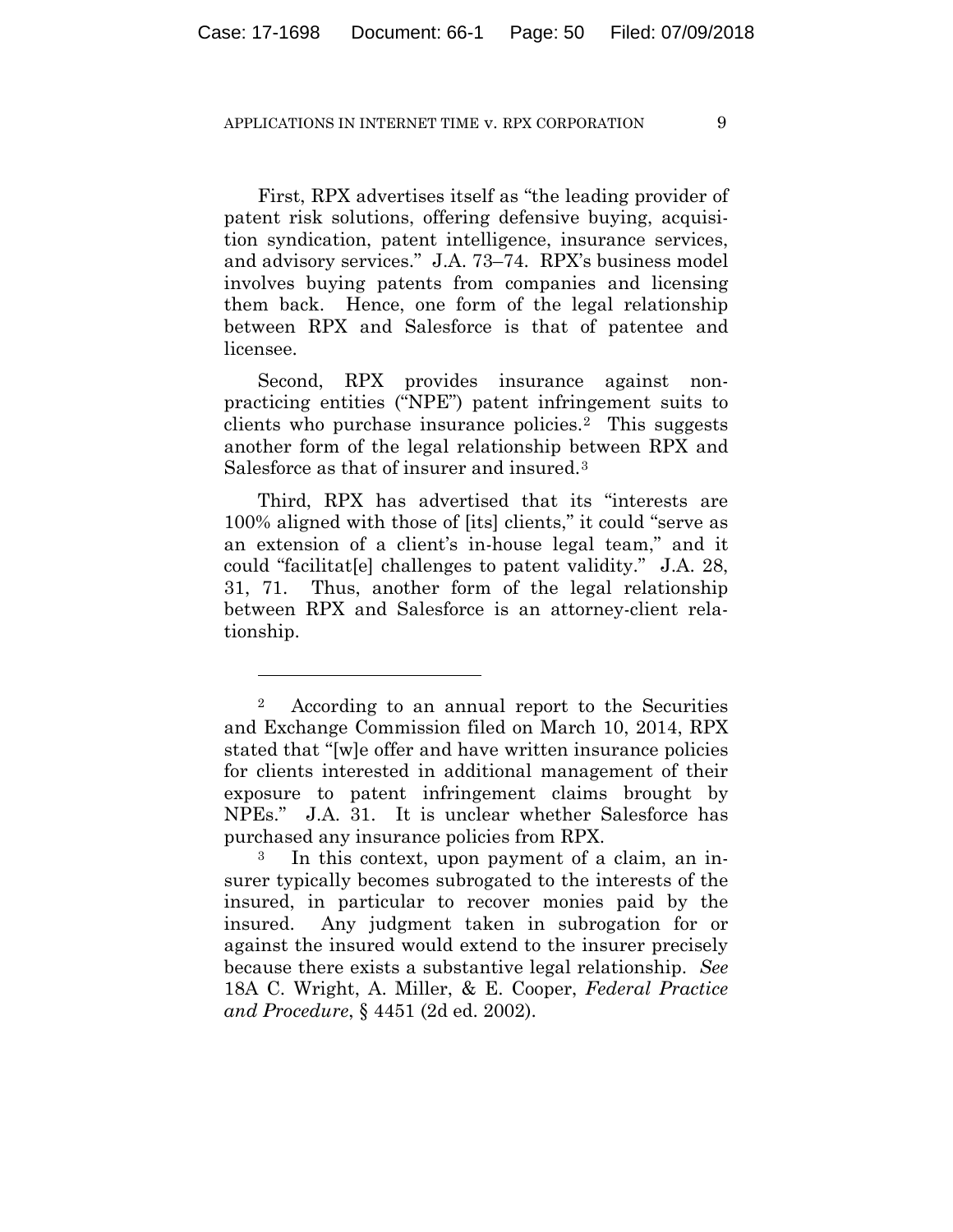To be clear, the existence of any one of these forms of legal relationships alone does not necessarily establish privity. However, if the extent of the legal obligations between the parties (i.e., RPX and Salesforce) is such that the parties share a high degree of commonality of proprietary or financial interest, privity is established and §315(b) bars the institution of the IPR petitions. Indeed, given the circumstances, any single one of the forms could suffice to establish privity under  $\S 315(b)$ .<sup>4</sup> In this case, when viewed in aggregate, the record evidence suggests sufficient basis of privity, such that the PTO erred in ignoring the issue of privity.

The record also suggests that RPX may have acted as a proxy/representative for Salesforce, which independently establishes privity under the *Taylor* framework. *See Taylor*, 553 U.S. at 895 ("[A] party bound by a judgment may not avoid its preclusive force by relitigating through a proxy.").

RPX's Vice President Mr. Chuang states that "the services RPX provides Salesforce do not include filing IPRs." J.A. 96, 101. The record, however, suggests that RPX may have acted in a proxy/representative capacity. The invalidation of AIT's patents-in-suit would directly benefit Salesforce because Salesforce was sued by AIT for infringing the same patents. RPX, as advertised, provides complementary patent risk solutions to its clients, "including the *facilitation of challenges to patent validity*, coordinating prior art searches, and other services in-

<u>.</u>

<sup>4</sup> For example, the terms of the insurer–insured relationship could create certain subrogation rights wherein in the case of a loss, the insurer stands in the shoes of the insured, a legal obligation that may establish that, as a matter of law, the insurer had notice of the action giving rise to its subrogated interest. *See Intel Corp.*, 946 F.2d at 839; *Ridgway*, 578 F.2d at 1029.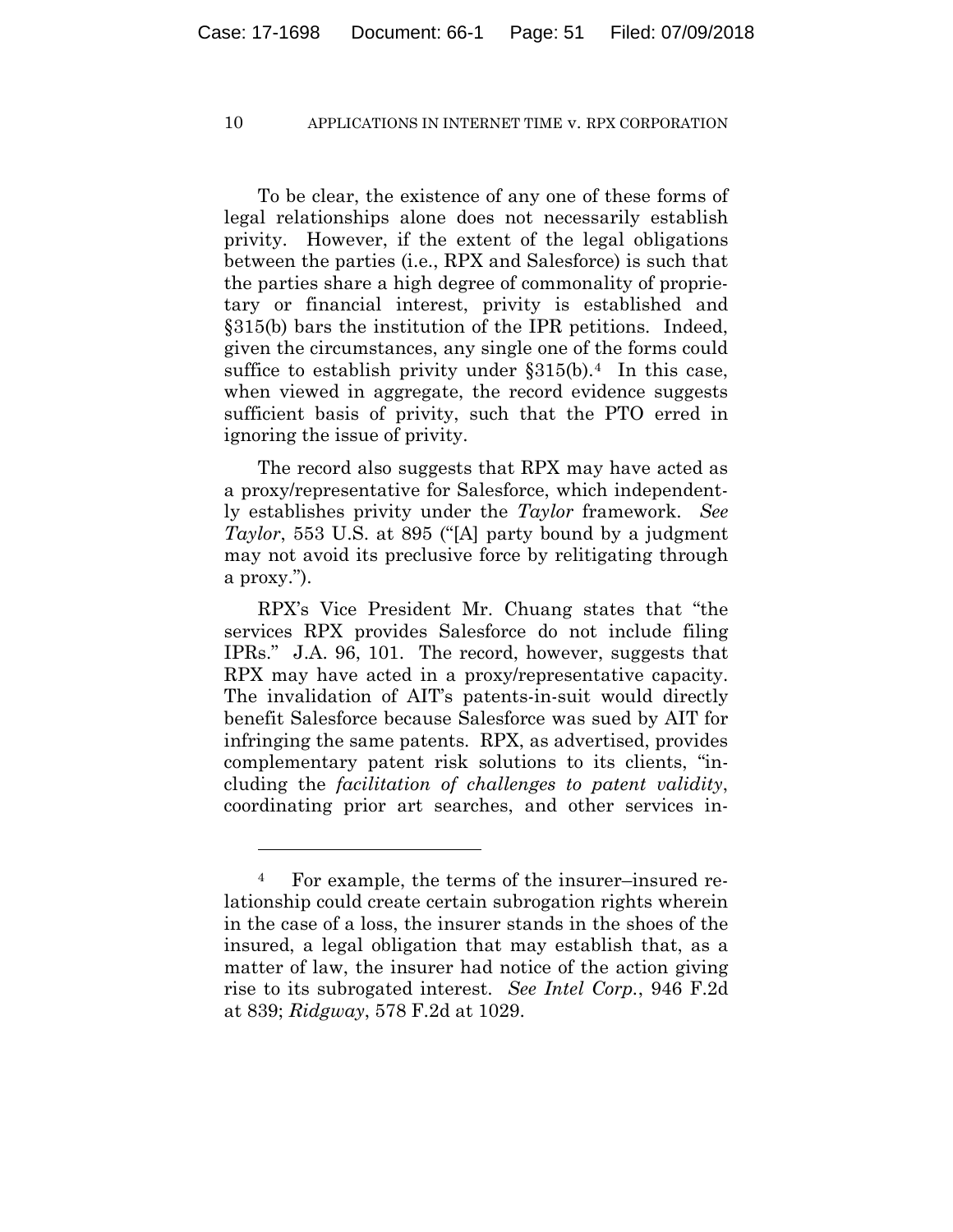tended to improve patent quality and reduce expenses for our clients." J.A. 31 (emphasis added). RPX's past practice included filing IPRs on behalf of its clients. *See*  Denial of Institution at \*9―10, *RPX Corp. v. VirnetX, Inc.*, IPR2014-0171 (P.T.A.B. June 23, 2014) (and six other related proceedings). IPR is one form of "challenge[] to patent validity."

RPX stated to the Board that "[e]ven if it were true that RPX's services to Salesforce involved the filing of IPRs, that alone would not make Salesforce an RPI [i.e., real party in interest]." J.A. 103. This is incorrect. Relitigation through a proxy is itself an independent ground to establish privity. *See Taylor*, 553 U.S. at 895. If RPX was indeed contractually obligated to file the IPRs on behalf of Salesforce, then privity exists and the petitions should be time barred. *See Pac. Gas & Elec. Co. v. United States*, 838 F.3d 1341, 1350 (Fed. Cir. 2016) (finding that "party standing outside of privity by contractual obligation stands in the shoes of a party within privity"). This and other arguments by RPX concerning real party in interest were effective in drawing the attention of the PTO away from privity and to focus on real party in interest. It caused the PTO to lose sight of the "more expansive" notion of privity. *See* 77 Fed. Reg. at 48,759.

When viewed through the lens of the more expensive notion of privity, the record clearly suggests that RPX may have acted as a proxy on behalf of Salesforce. The record contains evidence suggesting that the interests of RPX and Salesforce are aligned. Salesforce is a significant client for RPX.5 They are not competitors: Salesforce

1

<sup>&</sup>lt;sup>5</sup> The nonpublic record shows that Salesforce is a significant client for RPX. Salesforce paid RPX more than [ ] between 2012 and 2015 with increasing annual payments from about  $\lceil \cdot \rceil$  in 2012 to more than  $\lceil \cdot \rceil$  in 2015. J.A. 82 (confidential information redacted).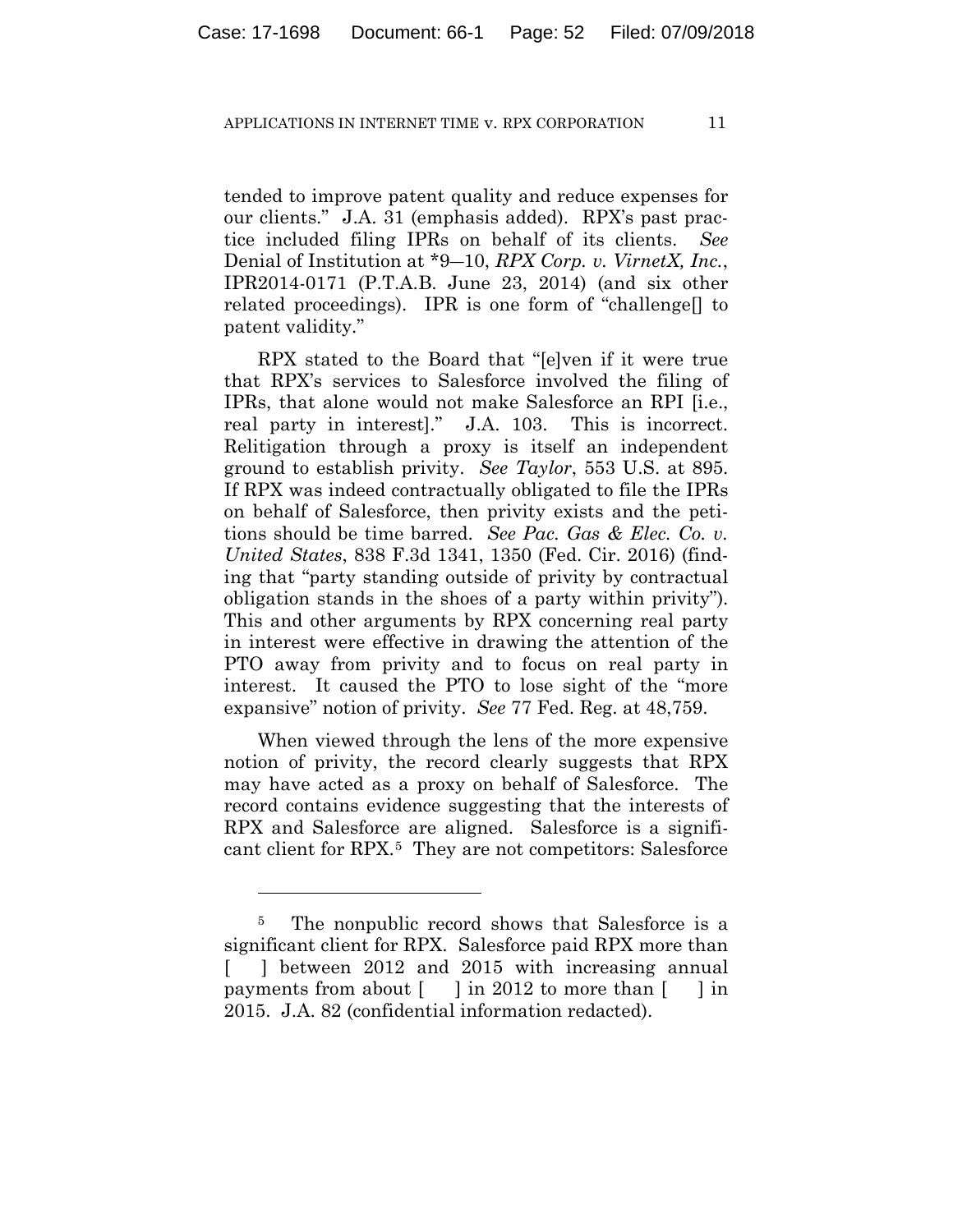is a software company and RPX holds itself out to the public as a patent risk management company. Both Salesforce's prior CBM petitions and RPX's IPR petitions sought to invalidate the same patents owned by AIT. RPX claims to have independent reasons for pursuing the IPR petitions, but there is no evidence to show that RPX's interests conflict with Salesforce's interests. To the contrary, RPX advertises that its "interests are 100% aligned with those of [its] clients," and that it "serve[s] as an extension of a client's in-house legal team." J.A. 28, 31, 71.

Thus, the record reveals that Salesforce was more than a bystander to RPX's filing of these IPR petitions. Salesforce was a preexisting client of RPX, representing a significant and growing revenue stream. Invalidation of the patents-in-suit would directly benefit Salesforce. RPX advertised providing insurance services against patent infringement claims brought by NPEs. These are indicators of privity. And given RPX's documented history of acting as a proxy on behalf of its clients in filing IPR petitions, coupled with RPX's offering of patent validity challenges to its fee-paying members, AIT proffered sufficient concrete evidence to suggest that RPX was in privity with Salesforce.

I would remand with instruction that the Board thoroughly review whether privity exists between RPX and Salesforce, including application of all of the *Taylor*  factors. In addition, while the Board partially granted AIT's motion for additional discovery into "whether Petitioner [RPX] should have identified Salesforce as an RPI in this proceeding," it denied AIT's request for discovery into "[d]ocuments discussing any efforts by RPX to shield its clients from being named as real parties in interest in *inter parte* [*sic*] reviews and covered business method patent reviews." J.A. 972, 1069. The § 315(b) time bar inquiry is broader than the real party in interest inquiry,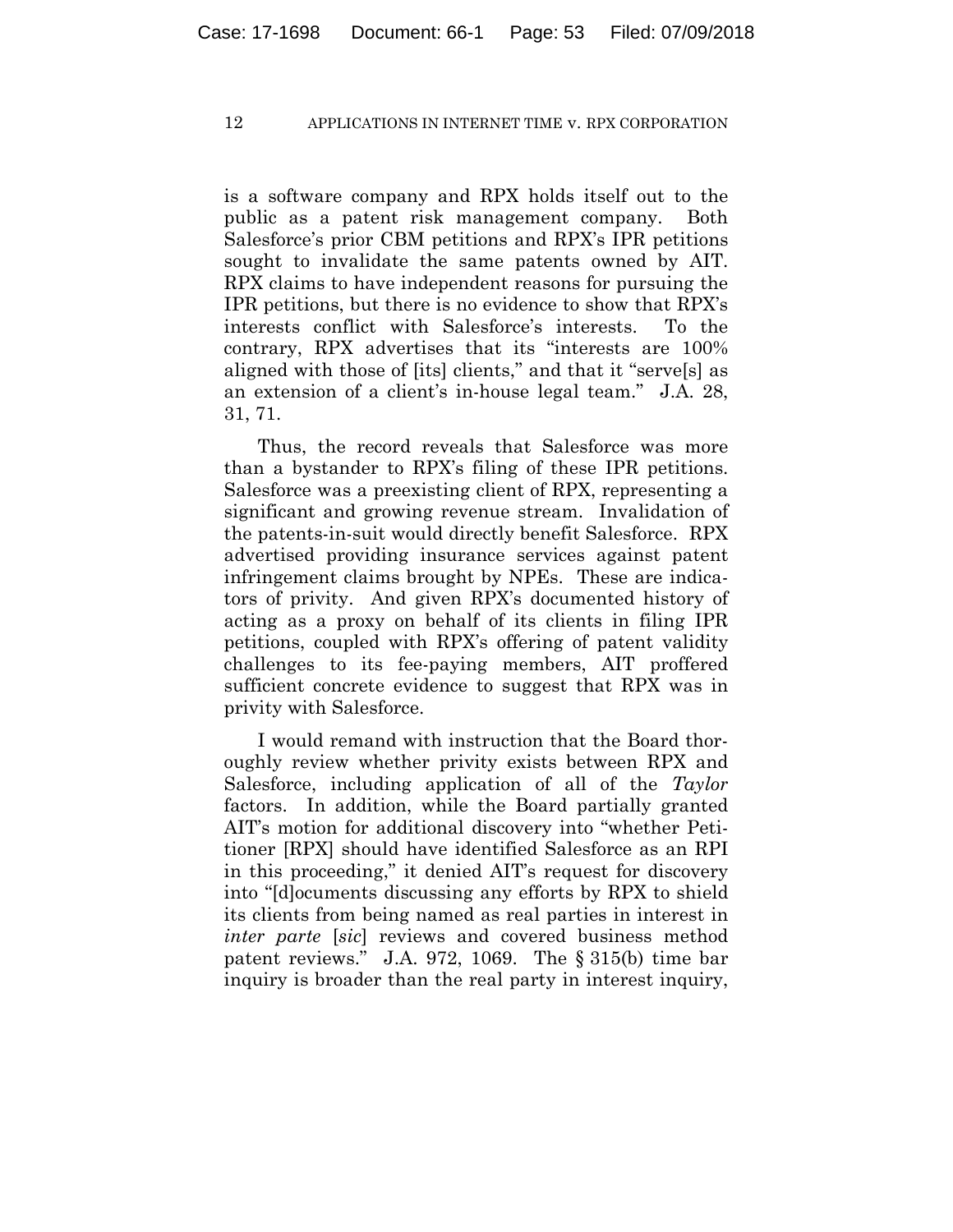and the Board should consider new motions for additional discovery.

## IV. CONFLATION OF  $\S 315(B)$  WITH  $\S 312(A)(2)$

On remand, the Board should not repeat its error of conflating  $\S 315(b)$  with  $\S 312(a)(2)$ . Sections 315(b) and 312(a)(2) entail distinct, independent inquiries. Section 312(a)(2) requires that a petition may be considered only if "the petition identifies all real parties in interest." Section  $312(a)(2)$  is akin to a pleading requirement that can be corrected, and this court has noted that "the Director [of the PTO] can, and does, allow the petitioner to add a real party in interest." *Wi-Fi One*, 878 F.3d at 1374 n.9. Section  $312(a)(2)$  does not act as a prohibition on the Director's authority to institute. In contrast, § 315(b) "sets limits on the Director's statutory authority to institute" if a petition is time barred. *Id.* at 1374.

This court has recognized the difference between the two statutory provisions and has warned that  $\S 315(b)$ should not be "conflat[ed]" with  $\S 312(a)(2)$ .<sup>6</sup> *Id.* at 1374 n.9. I suspect that this is what happened in this case.

Despite AIT's specific allegation that RPX should be time barred under § 315(b), the Board framed the *entire* issue as "whether Petitioner has identified all RPIs"—a § 312(a)(2) determination. J.A. 1395 (institution decisions); *see id.* at 1396 (summarizing that "we must determine whether Salesforce should have been identified as an RPI in this proceeding"); *id.* at 1402―03 (concluding

<u>.</u>

<sup>&</sup>lt;sup>6</sup> Importantly, this court has not determined whether it has authority to review the Board's institution decisions related to § 312(a)(2) determinations. *Wi-Fi One*, 878 F.3d at 1375 ("We do not decide today whether all disputes arising from §§ 311–14 are final and nonappealable. Our holding applies only to the appealability of § 315(b) time-bar determinations.").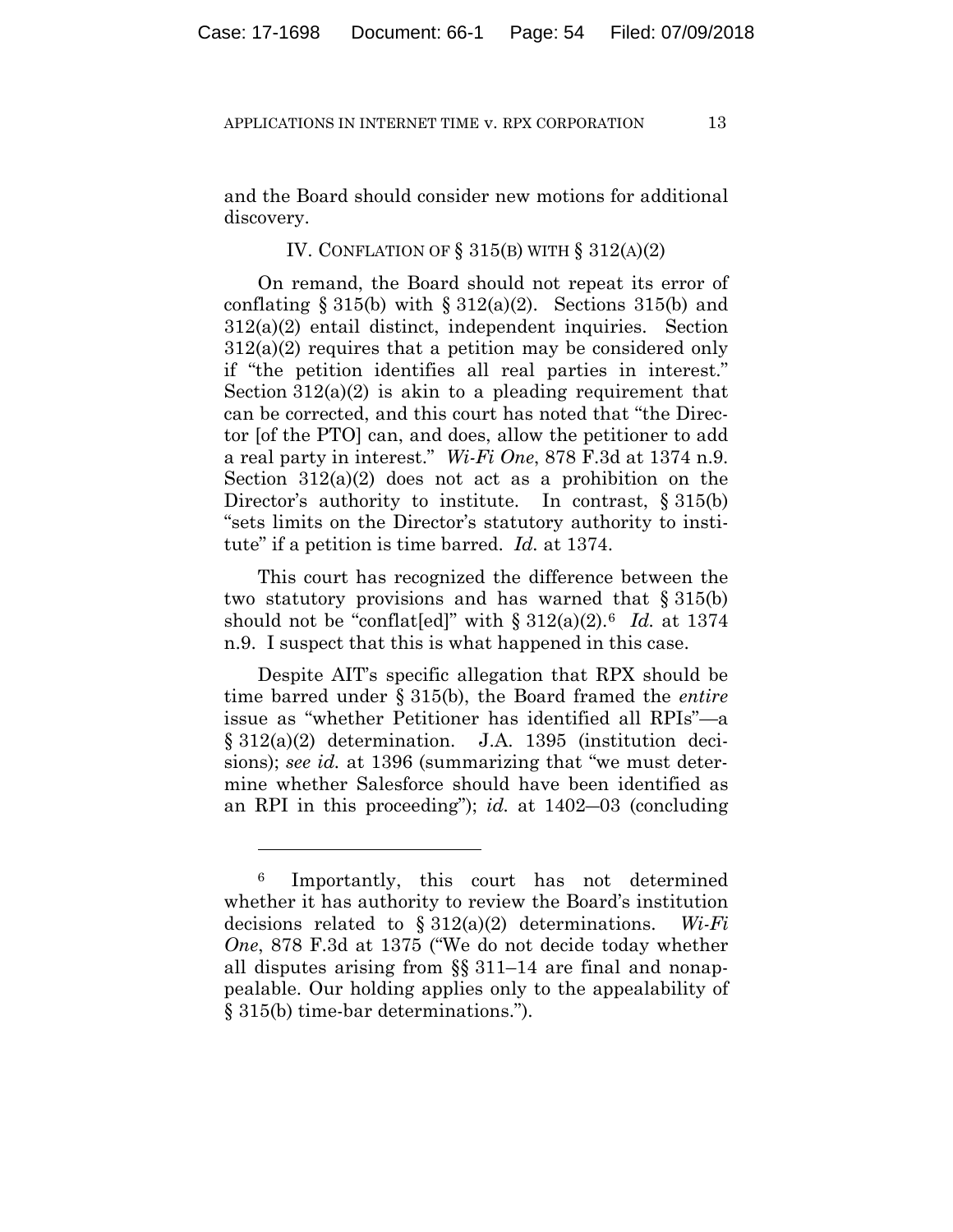that "we are not persuaded that Salesforce should have been identified as an RPI in this proceeding"); *id.* at 403―04 (same, final written decisions).

Importantly, the Board failed to expressly address whether RPX's petitions were time barred under  $\S 315(b)$ . Rather, the Board viewed § 315(b) as a mere "relevant factor" to the real party in interest inquiry. J.A. 1069 ("[D]etails of the relationship between Petitioner [RPX] and Salesforce and Petitioner's reasons for filing the instant Petitions, particularly in view of the fact Salesforce is time-barred under 35 U.S.C. § 315(b), *are certainly relevant to the RPI inquiry* in these proceedings." (emphasis added)).

As the Supreme Court recently noted, Congress designed IPR to be a "*party-directed*, adversarial process," not an "agency-led, inquisitorial process." *SAS Inst. Inc. v. Iancu*, 138 S. Ct. 1348, 1355 (2018) (emphasis added). The Board is required to address the issues that the parties raise during the proceeding, and it lacks authority to substitute its choice of issues over that of the parties'. Thus, when a patent owner alleges a violation of § 315(b) and proffers concrete evidence in support, the Board is required to conduct a thorough § 315(b) analysis and include such analysis it in its decisions.7

<u>.</u>

<sup>&</sup>lt;sup>7</sup> Note that the conflation of  $\S 315(b)$  and  $\S 312(a)(2)$ is not isolated to this case. *See*, *e.g.*, Institution Decision at \*1, *Broad Ocean Techs., LLC*, IPR2017-0803, 2017 WL 3671102 (P.T.A.B. Aug. 23, 2017); Institution Decision at \*3, *Elekta, Inc.*, IPR2015-1401, 2015 WL 9898990 (P.T.A.B. Dec. 31, 2015); Institution Decision at \*3, *LG Display Co., Ltd.*, IPR2014-1362, 2015 WL 930460 (P.T.A.B. Mar. 2, 2015). The Board, however, has properly distinguished  $\S 315(b)$  and  $\S 312(a)(2)$  in some cases. *See* Institution Decision at \*3, *Aruze Gaming Macau, Ltd.*,